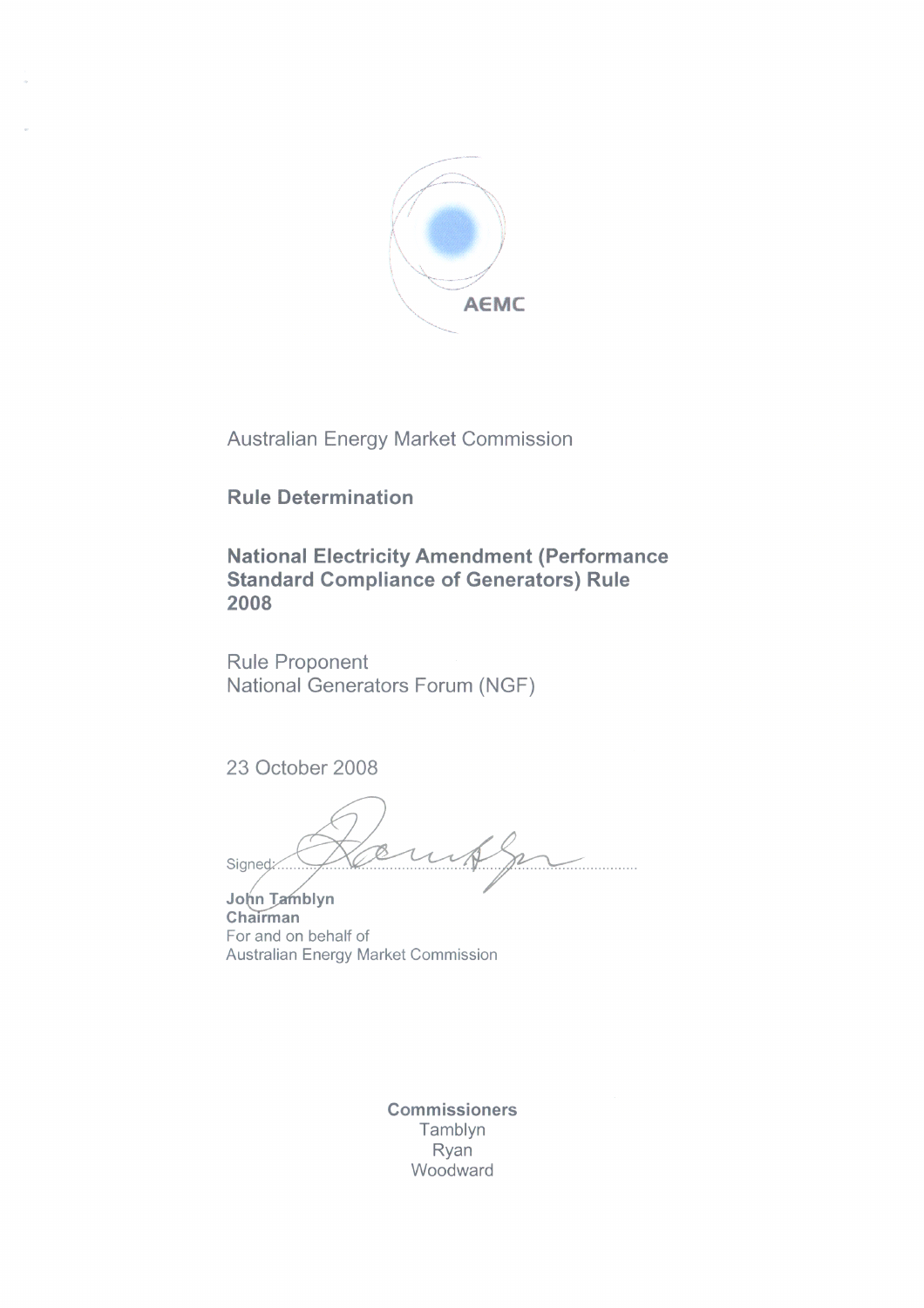# **Inquiries**

The Australian Energy Market Commission PO Box A2449 Sydney South NSW 1235

**E:** aemc@aemc.gov.au **T:** (02) 8296 7800

**F:** (02) 8296 7899

# **Citation**

AEMC 2008, *Performance Standard Compliance of Generators*, Rule Determination, 23 October 2008, Sydney

# **About the AEMC**

The Council of Australian Governments, through its Ministerial Council on Energy, established the Australian Energy Market Commission (AEMC) in July 2005 to be the Rule maker for national energy markets. The AEMC is currently responsible for Rules and policy advice covering the National Electricity Market. It is a statutory authority. Our key responsibilities are to consider Rule change proposals, conduct energy market reviews and provide policy advice to the Ministerial Council as requested, or on AEMC initiative.

This work is copyright. The Copyright Act 1968 permits fair dealing for study, research, news reporting, criticism and review. Selected passages, tables or diagrams may be reproduced for such purposes provided acknowledgement of the source is included.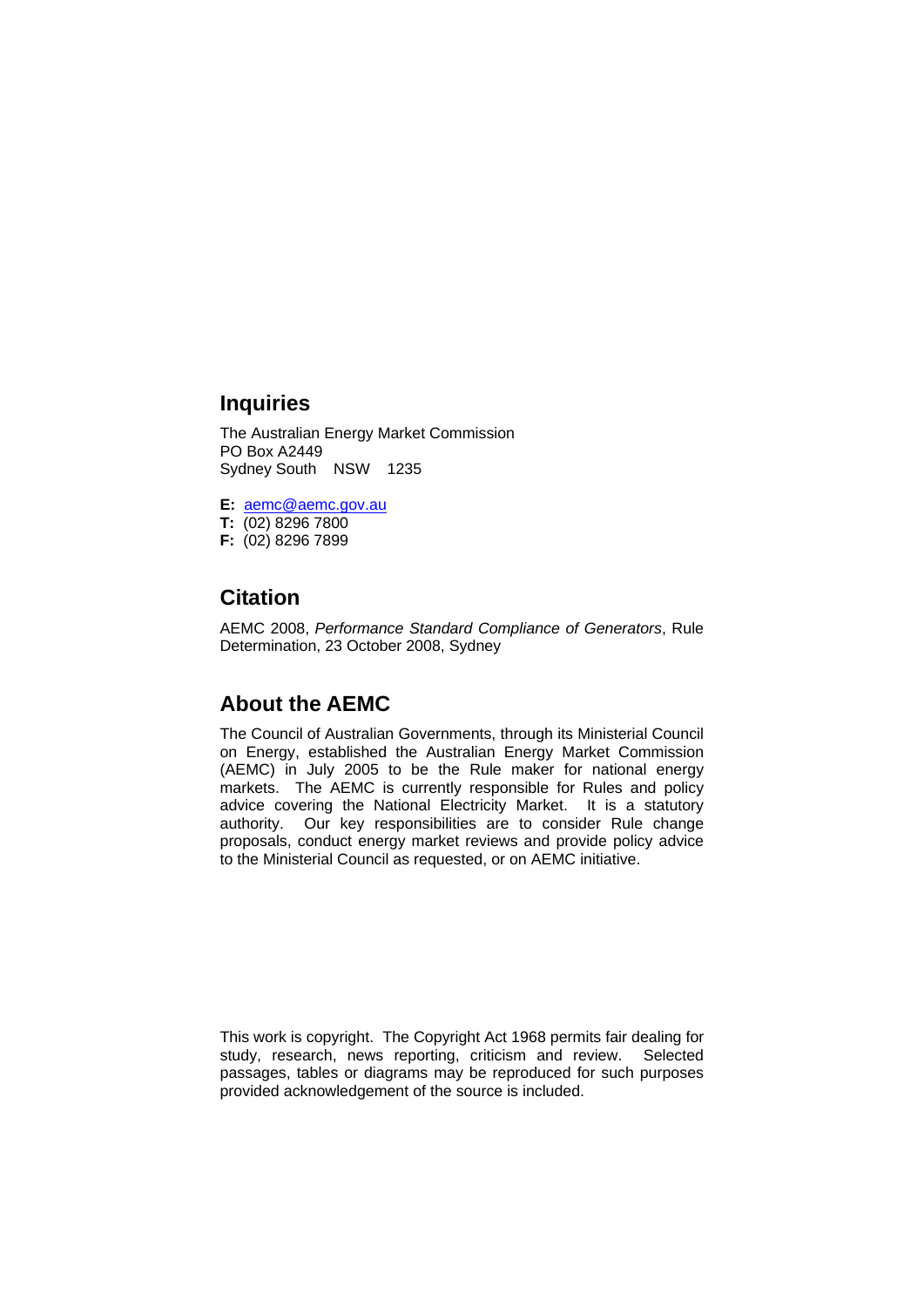# **Contents**

| $\mathbf{1}$   |                                                                   |                                                                          |  |
|----------------|-------------------------------------------------------------------|--------------------------------------------------------------------------|--|
|                | 1.1                                                               |                                                                          |  |
|                | 1.2                                                               |                                                                          |  |
|                | 1.3                                                               |                                                                          |  |
| $\overline{2}$ |                                                                   |                                                                          |  |
|                | 2.1                                                               |                                                                          |  |
|                | 2.2                                                               | Assessment of the final Rule: the Rule making test and the national      |  |
|                |                                                                   |                                                                          |  |
|                | 2.3                                                               | Differences between Proposed Rule and Draft Rule13                       |  |
|                | 2.4                                                               | Differences between Draft Rule and Rule to be made 14                    |  |
| A              |                                                                   |                                                                          |  |
|                | A.1                                                               |                                                                          |  |
|                | A.2                                                               | Timeframe for rectification of non-conformance33                         |  |
|                | A.3                                                               | Responsibilities of the AER and NEMMCO with respect to                   |  |
|                |                                                                   |                                                                          |  |
|                | A.4                                                               |                                                                          |  |
|                | A.5                                                               | Exclusive application of rule 4.15(a) to operation of plant specifically |  |
|                |                                                                   |                                                                          |  |
|                | A.6                                                               | Rename "non-compliance" and "breach" to "non-conformance" 41             |  |
|                | A.7                                                               |                                                                          |  |
| B              | Recommendations from the 2006 Review Report cited in the NGF Rule |                                                                          |  |
|                |                                                                   |                                                                          |  |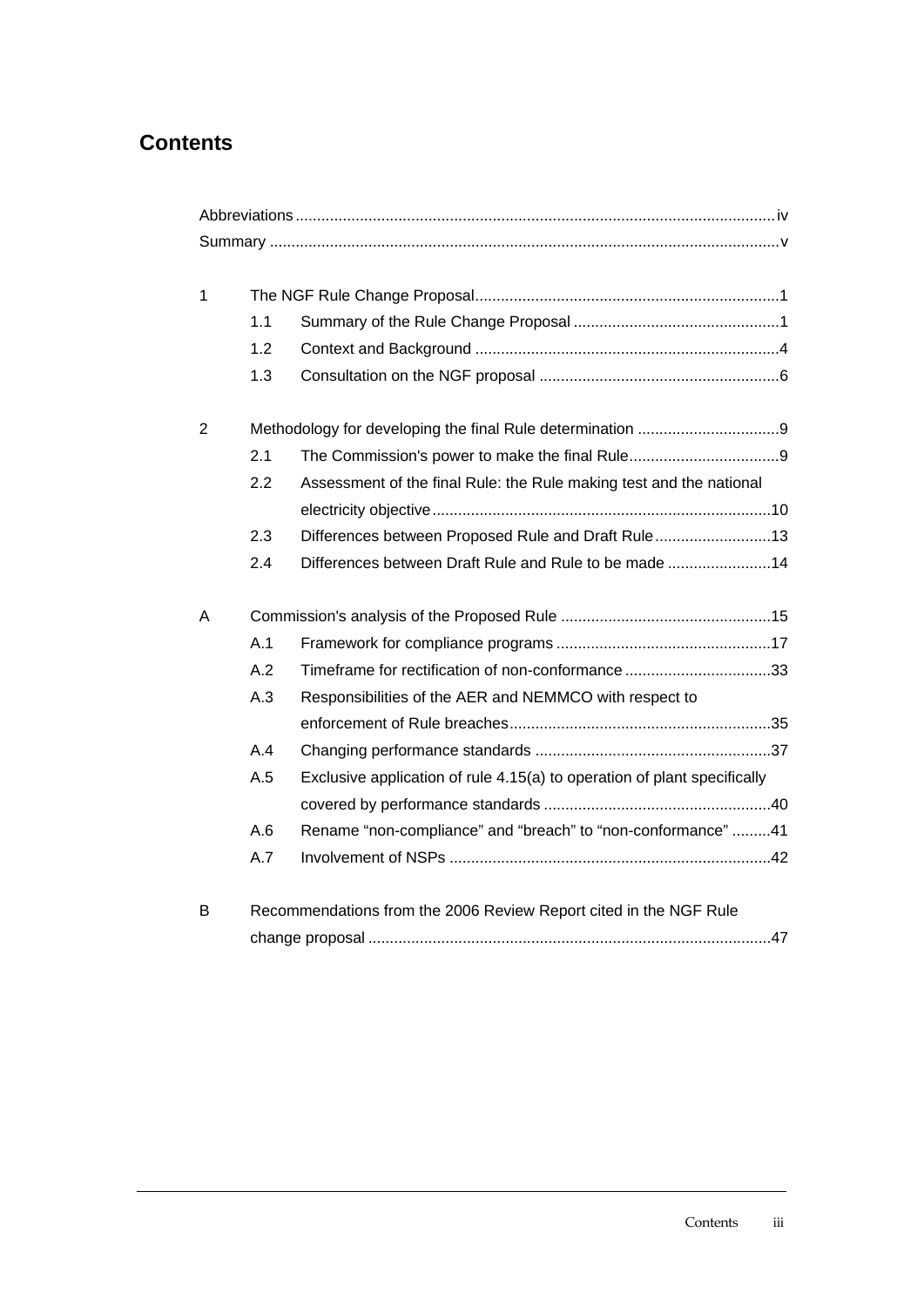# **Abbreviations**

| <b>AEMC</b>   | <b>Australian Energy Market Commission</b>     |
|---------------|------------------------------------------------|
| AER           | <b>Australian Energy Regulator</b>             |
| Commission    | see AEMC                                       |
| <b>MCE</b>    | Ministerial Council on Energy                  |
| <b>MNSP</b>   | Market Network Service Provider                |
| <b>NSP</b>    | Network Service Provider                       |
| <b>NEL</b>    | National Electricity Law                       |
| <b>NEM</b>    | <b>National Electricity Market</b>             |
| <b>NEO</b>    | national electricity objective                 |
| <b>NEMMCO</b> | National Electricity Market Management Company |
| Rules         | <b>National Electricity Rules</b>              |
| <b>SCO</b>    | <b>Standing Committee of Officials</b>         |
| <b>TNSP</b>   | <b>Transmission Network Service Provider</b>   |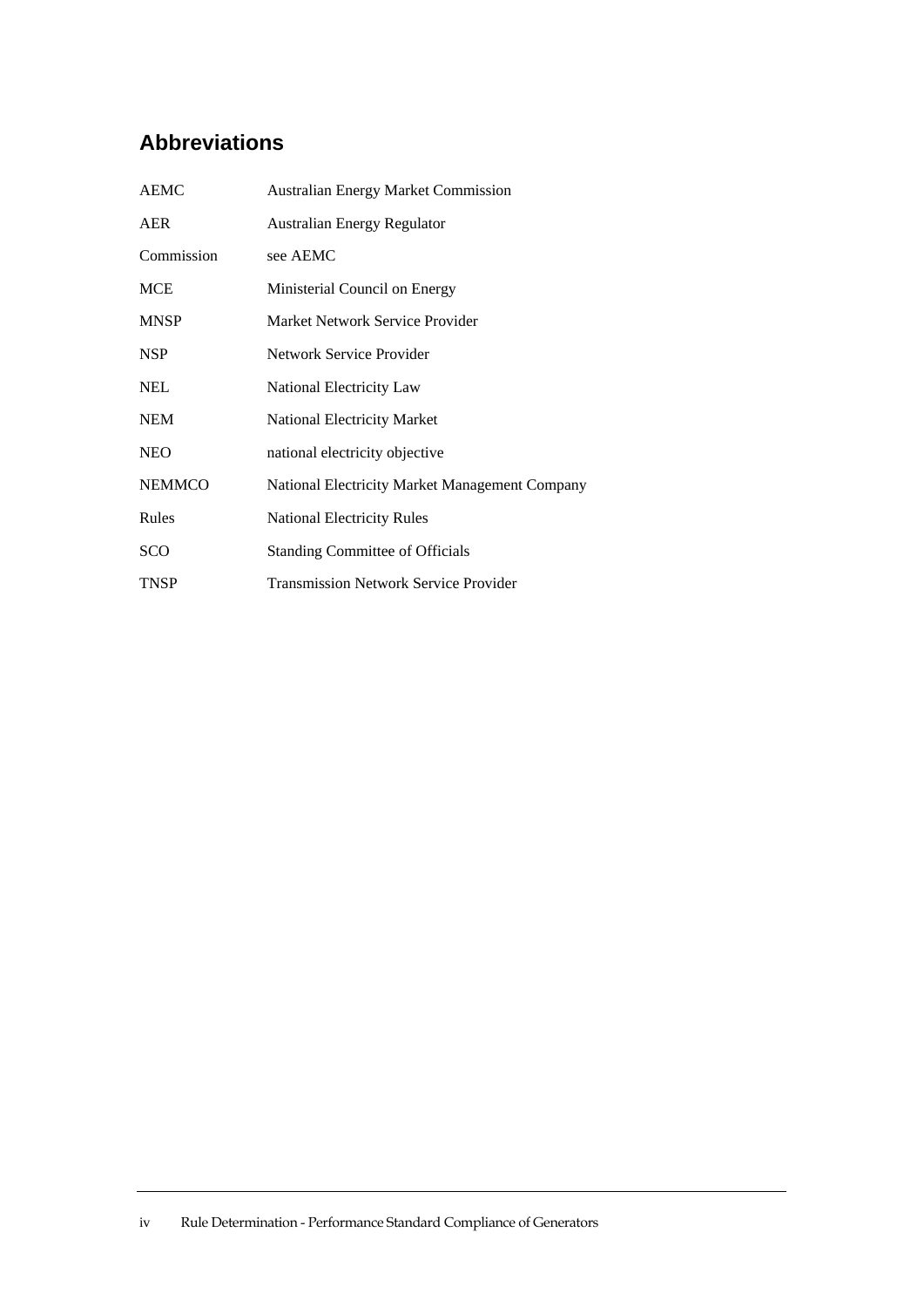# **Summary**

On 14 February 2008, the National Generators Forum (NGF) lodged a Rule change proposal regarding the compliance with performance standards by Generators. The proposal is primarily in response to the Final Report of the AEMC Review of Enforcement of and Compliance with Technical Standards, 1 September 2006 ("2006 Review Report").

In accordance with sections 102 and 103 of the National Electricity Law (NEL) the Australian Energy Market Commission (Commission) has decided to make the National Electricity Amendment (Performance Standard Compliance of Generators) Rule 2008 and associated Rule determination. This Rule determination sets out the reasons for the Commission's decision. The Rule commences operation on 23 October 2008.

The key elements of the Rule determination are:

- the Reliability Panel will develop, including reviewing and amending, the template for generator compliance programs based on a public consultation process and review this template within a defined time period in accordance with clause 8.8.3 of the Rules every three years or as the Commission directs;
- Registered Participants will institute and maintain generator compliance programs;
- the AER will regularly conduct spot audits of selected generators' compliance programs as part of its compliance monitoring activities;
- Generators will engage with external auditors to independently audit their compliance programs to determine whether they are required to amend their compliance programs and amend if required;
- Registered Participants can seek a review from the AER regarding the time allowed by NEMMCO for participants to rectify breaches of performance standards and the AER will determine an appropriate timeframe in the event of a dispute;
- NEMMCO must advise the AER of any breach with performance standards, including when NEMMCO reasonably believes the Registered Participant may have breached performance standards but NEMMCO has not been notified;
- registered performance standards will be adjusted where all relevant parties (i.e. NEMMCO, the relevant participant and the relevant NSP) agree;
- rule 4.15 is exclusively related to the operation of registered performance standards (and not the operation of that plant in general);
- the terms "non-compliance" and "breach" (and any other like terms) under rule 4.15 are retained;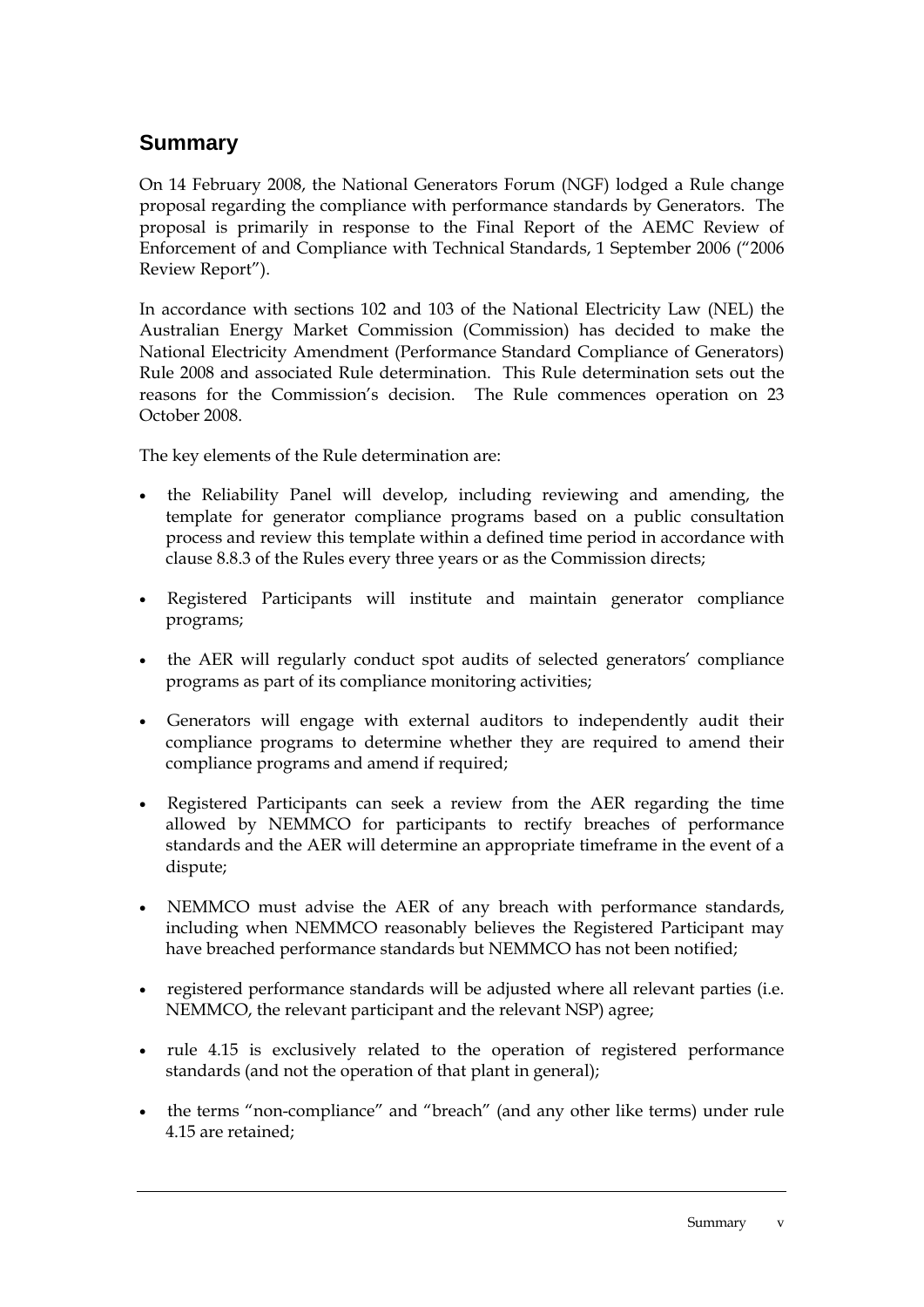- as part of the public consultation process under clause 8.8.3, NSPs will be involved in the development of the template for generator compliance programs; and
- NSPs will be able to access information on generator performance.

The Commission has undertaken an extensive consultation process in considering the proposed Rule. This process included:

- publishing the Rule change proposal on 6 March 2008 in accordance with section 95 of the National Electricity Law (NEL). Submissions closed on 4 April 2008, and the Commission received three submissions at this first stage of consultation;
- publishing the draft Rule determination and draft Rule on 26 June 2008 in accordance with section 99 of the NEL. Submissions closed on 8 August 2008, and the Commission received five submissions at this second stage of consultation; and
- publishing an explanatory note requesting submissions on a specific issue after the second stage of consultation on 18 September 2008. Submissions closed on 3 October 2008, and the Commission received three submissions from that consultation.

Having considered the issues raised in the Rule change proposal, submissions, and its own analysis, the Commission is satisfied that the Rule to be made will achieve the national electricity objective (NEO) and satisfies the requirements under the NEL. The Commission considers the Rule to be made will satisfy the NEO as it will promote efficient operation and use of electricity services and reliability, safety and security of the NEM by:

- establishing a framework where the processes are clearly defined;
- clarifying the process for determining the timeframe for Registered Participants to rectify breaches of performance standards;
- clarifying the roles of the AER and NEMMCO where there is a breach of performance standards;
- allowing for a process to correct performance standards which are found to be incorrect;
- clarifying that rule 4.15(a) only applies to the operation of the plant covered by performance standards, including NSPs in the process of developing the template for generator compliance programs; and
- by providing NSPs with information relating to the performance of generators.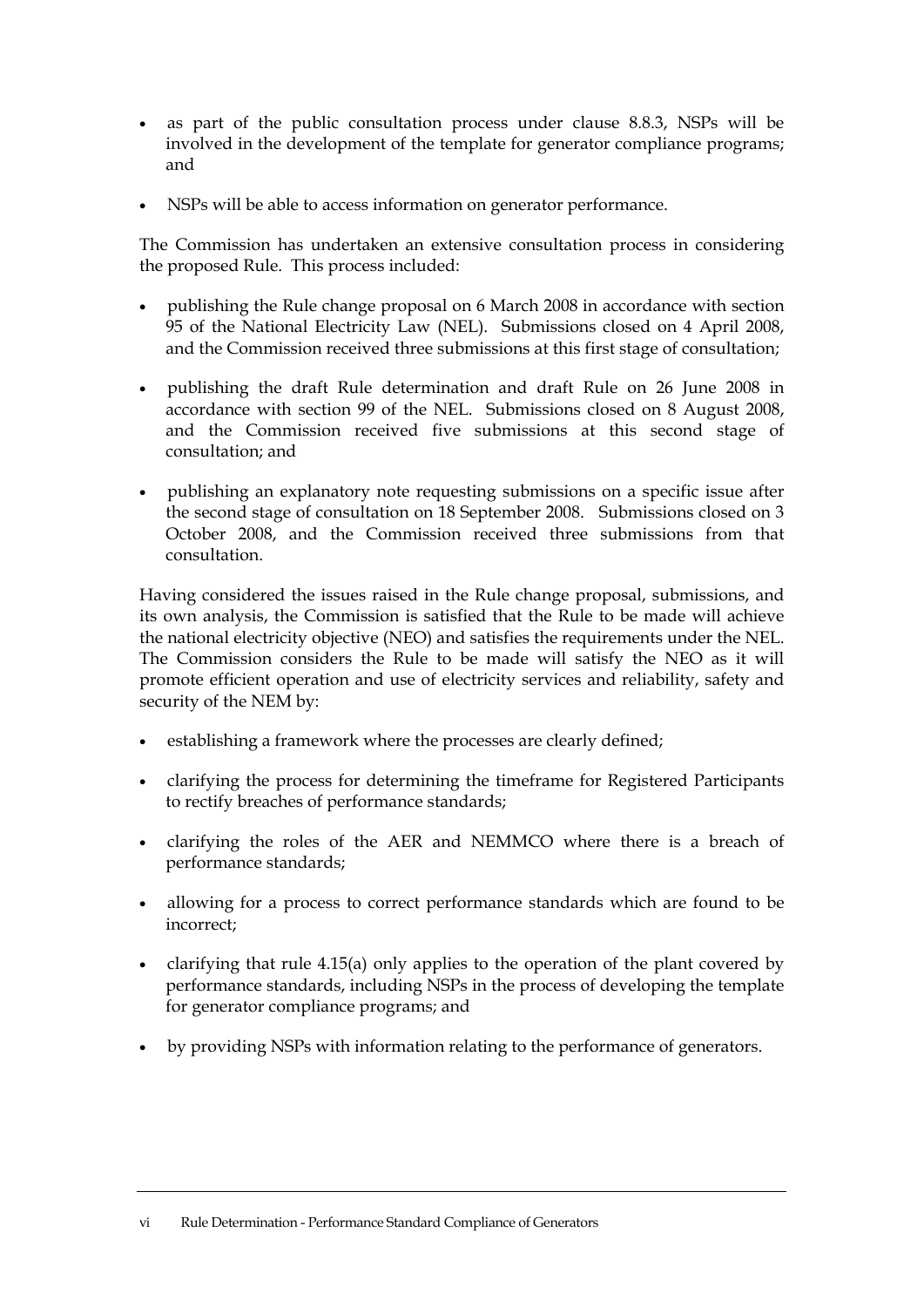# **1 The NGF Rule Change Proposal**

On 14 February 2008, the NGF lodged a Rule change proposal regarding the compliance with performance standards by Generators (Proposed Rule). The proposal is primarily in response to the 2006 Review Report.1

# **1.1 Summary of the Rule Change Proposal**

The NGF Rule change proposal can be divided into six sections:2

- 1. "requires a generator to have (and modify as necessary) a compliance program that is based on defined guidelines [or a template] issued by the Reliability Panel and that the guidelines [or a template] should be updated using experience gained during significant power system events";
- 2. "allows participants to seek review from the AER regarding the time allowed by NEMMCO for non-conformances to be rectified";
- 3. "clarifies that NEMMCO must advise the AER of any non-conformance with performance standards";
- 4. "allows registered performance standards to be adjusted where all relevant parties agree";
- 5. "makes it clear that the requirement to adopt and implement compliance programs and other obligations under rule 4.15 [is] exclusively related to the operation of registered performance standards and not the operation of that plant more generally, which is dealt with elsewhere in the Rules"; and
- 6. renames "non-compliance" and "breach" (and any other like terms) under rule 4.15 of the Proposed Rule.

# **1.1.1 Framework for compliance program**

The NGF's Proposed Rule aims to address Recommendations 4 and 5 of the 2006 Review Report.3 The NGF suggests that these two recommendations relate to "the framework for compliance programs in the existing Rules [which] may not be effective in establishing and maintaining compliance with performance standards".4

The NGF considers that its Proposed Rule addresses this issue by requiring "Registered Participants to institute a compliance program that conforms with

<sup>&</sup>lt;sup>1</sup> The Final Report of the AEMC Review of Enforcement of and Compliance with Technical Standards can be found on http://www.aemc.gov.au/electricity.php?r=20051216.173039.

<sup>2</sup> The NGF Rule change proposal, 14 February 2008, Pp.3-4.

<sup>3</sup> See Appendix B in this document for details of these recommendations.

<sup>4</sup> The NGF Rule change proposal, p.2.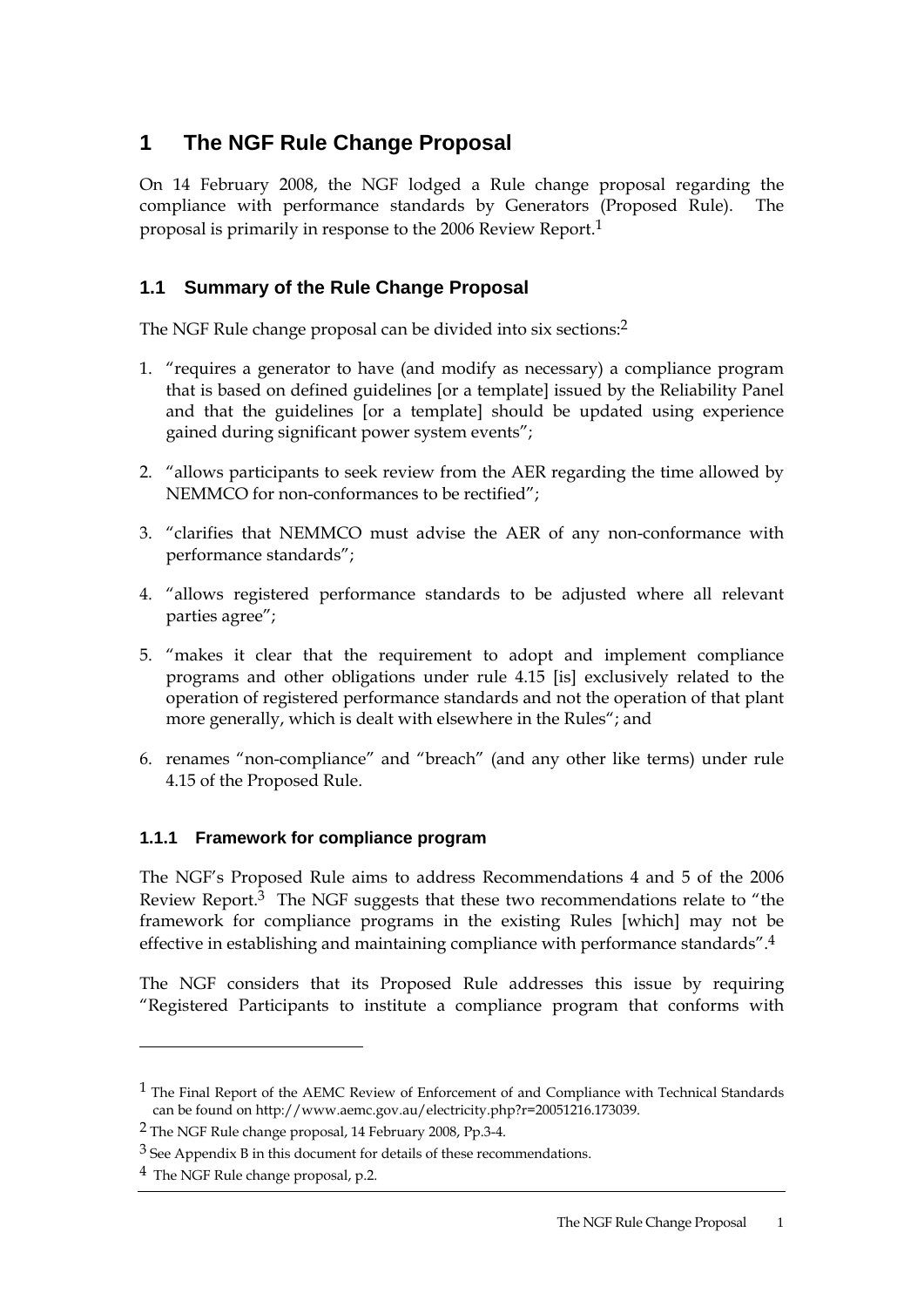guidelines [or a template] issued by the Reliability Panel".5 The NGF suggests that the AER "considered that it was inappropriate for them to both approve and then audit compliance with [sic] plans".<sup>6</sup> This alternative approach would entail the following:

- "The Reliability Panel, in keeping with their responsibilities to define transmission service standards, approve a template or guideline for generator compliance plans;
- The template would be:
	- developed with the assistance of participants and NEMMCO;
	- effectively define "good industry practice" for the purposes of the Rules;
	- allow the AER to audit compliance with the Rules in advance of incidents; and
	- allow for improvement in compliance plans based on market experience; and
- Generators have an obligation to develop and maintain [compliance] plans using the template."7

#### **1.1.2 Timeframe for rectification of non-conformance**

The NGF considers that the issues relating to Recommendations 7 and 8 of the 2006 Review Report<sup>8</sup> are:

- "the existing Rule 4.15(i) does not make clear that a participant has an obligation to rectify non-conformance with a performance standard within a set period of time";9 and
- "in the event that the time period for such rectification is disputed, the existing dispute resolution provisions in the Rules may not provide a sufficiently rapid outcome".10

The NGF considers that its Proposed Rule addresses these issues by clarifying the wording of rule 4.15(i) which "permits the AER to determine an appropriate timeframe for rectification of non-conformance in the event of a dispute".11 It states that the "dispute resolution mechanism will produce faster resolution of disagreements between NEMMCO and the Registered Participant concerning the

<sup>5</sup> Ibid.

 $6$  Ibid.

<sup>7</sup> Ibid.

<sup>8</sup> See Appendix B in this document for details of these recommendations.

<sup>9</sup> The NGF Rule change proposal, p.2.

<sup>10</sup> Ibid., Pp.2-3.

<sup>11</sup> Ibid., p.3.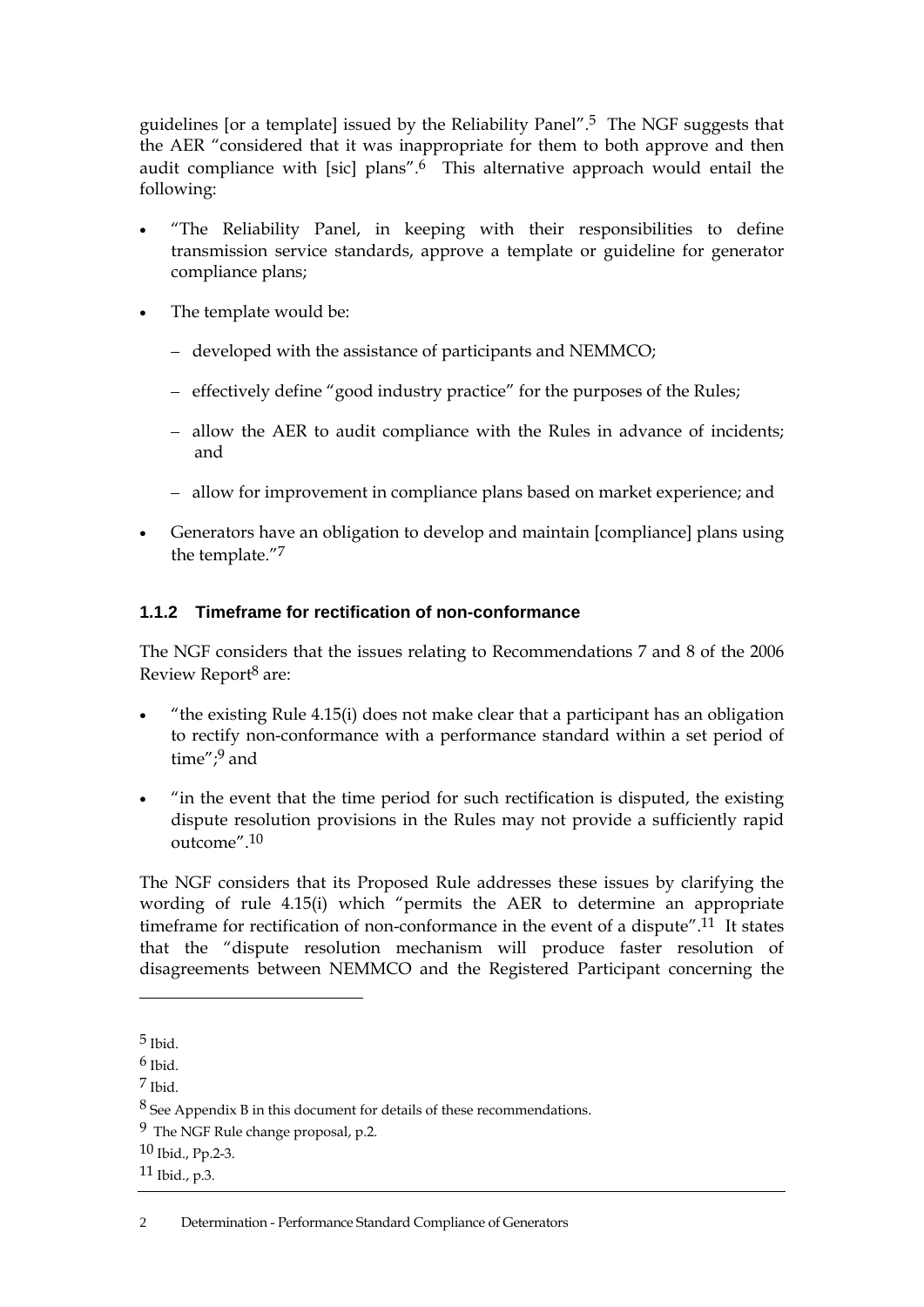timeframe for rectification of non-conformance than is the case under the existing Rules".12

#### **1.1.3 Responsibilities of the AER and NEMMCO with respect to enforcement of Rule breaches**

The NGF considers that its Proposed Rule addresses Recommendation 9 of the 2006 Review Report.13 In the NGF's view, the objective of this recommendation is to ensure "that the Rules do not confuse the responsibilities of the AER and NEMMCO with respect to enforcement of Rule breaches".<sup>14</sup>

On this basis, the Proposed Rule "requires NEMMCO to notify the AER of any notification it receives regarding non-conformance".15 It states that this "ensures that NEMMCO does not become a de facto decision maker as to whether certain conduct (or omissions) constitute a breach of the Rules".16

# **1.1.4 Changing performance standards**

In addition to the recommendations in the 2006 Review Report, the NGF raises a new issue that it became aware of during the development of its Rule change proposal. It suggests that "the existing Rules do not contain a provision that readily allow for the correction of performance standards found to be incorrect".17 In particular, the NGF considers rule 4.15 and clause 5.3.8 do not facilitate a process to change performance standards.

To address this issue, the Proposed Rule "allows for the amendment of a performance standard at any time provided that NEMMCO, the relevant participant and the relevant NSP all agree".18 Furthermore, it considers that this "process allows for the timely correction of performance standards that are incorrect".19

#### **1.1.5 Exclusive application of rule 4.15(a) to operation of plant specifically covered by performance standards**

The other new issue that the NGF proposes, not covered in the 2006 Review Report, is that rule 4.15(a) be clarified so that it only "relates to operation of plant that is

 $12$  Ibid.

 $\overline{a}$ 

 $19$  Ibid.

<sup>13</sup> See Appendix B in this document for details of these recommendations.

<sup>14</sup> The NGF Rule change proposal, p.3.

 $15$  Ibid.

 $16$  Ibid.

 $17$  Ibid.

 $18$  Ibid.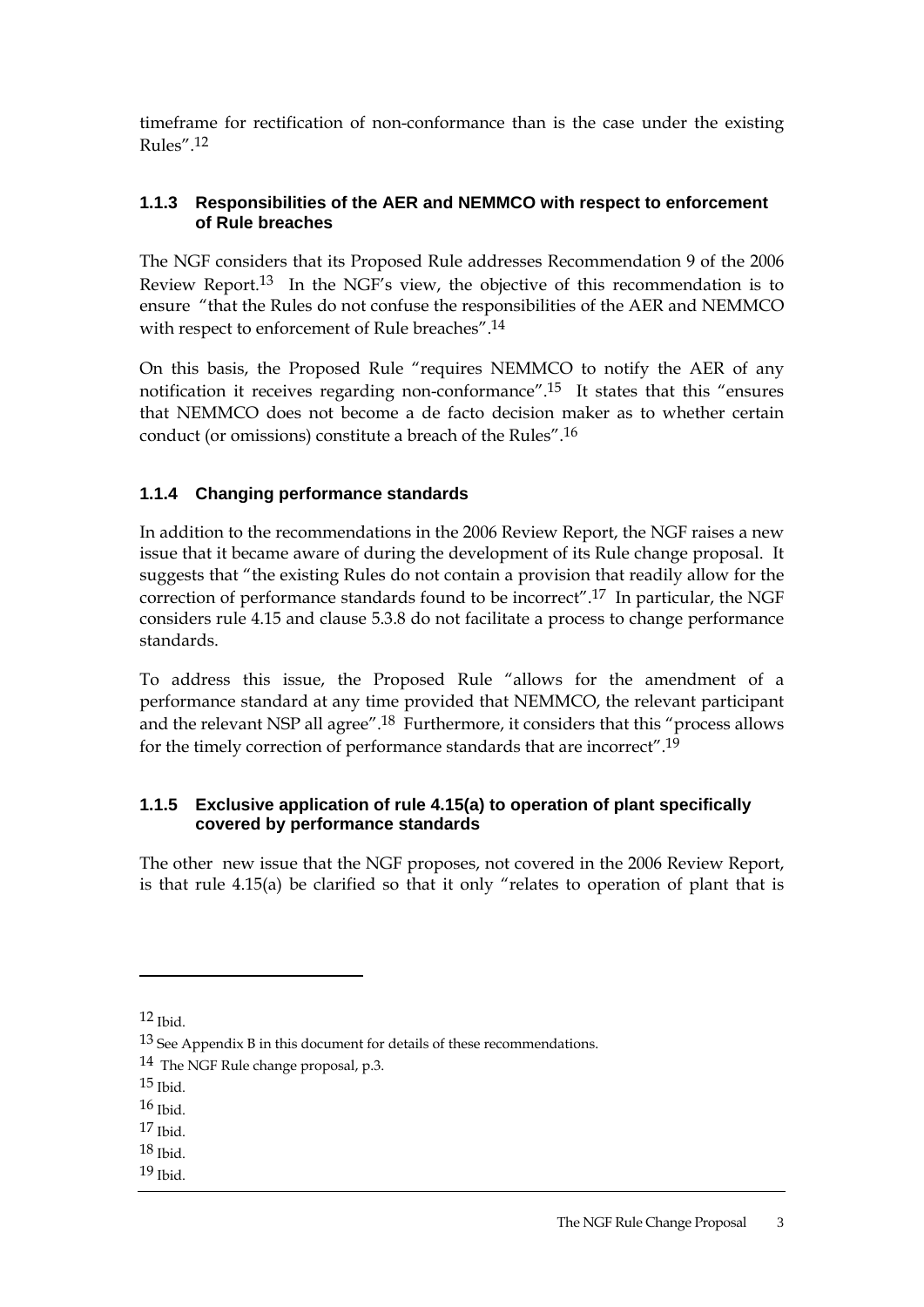specifically covered by performance standards rather than applying to the operation of that plant more generally, a matter which is dealt with elsewhere in the Rules". 20

The NGF considers this clarification can be achieved by rewording rule 4.15, "that the rule relates specifically to the operation of plant covered by the relevant performance standards".21

# **1.1.6 Rename "non-compliance" and "breach"**

The NGF also proposes that the term "non-conformance" be used in place of the term "non-compliance" and "breach". It states that this would "make it clear that a variation from a performance standard is not automatically a breach of the Rules".22 Similarly, it proposes to replace the terms "compliance" with "conformance", "comply" with "conform", and any other like terms.

# **1.2 Context and Background**

Compliance with technical standards is crucial to ensuring power system security in the National Electricity Market (NEM). Ensuring high levels of compliance with effective standards is fundamental to the safe and reliable operation of the power system within the power system's technical envelope. If this were not the case, the risk of a major power system incident would materially increase.23

On 22 November 2005, the Commission received a direction from the Ministerial Council on Energy (MCE) under Part 4, Division 4 of the NEL, to conduct a review into the enforcement of, and compliance with, the technical standards under the Rules. Following this direction, the Commission initiated a review. The final report of the review was completed on 1 September 2006.

In the 2006 Review Report, the Commission included a comprehensive program in its recommendations for the review to bring together a satisfactory way forward covering the enforcement and compliance of technical and performance standards.24

The Proposed Rule refers to recommendations 4, 5, 7, 8 and 9 contained in the 2006 Review Report.25 The NGF considers that these recommendations require changes to the Rules<sup>26</sup>

In its Rule change proposal, the NGF also noted recommendation 1 in the 2006 Review Report.27 This recommendation was covered in National Electricity

 $20$  Ibid.

<sup>21</sup> Ibid.

<sup>22</sup> Ibid., Pp.3, 9-14.

<sup>23 2006</sup> Review Report, p.4.

<sup>24</sup> Ibid., p.5.

<sup>25</sup> See Appendix B in this document for details of these recommendations.

<sup>26</sup> The NGF Rule change proposal, p.2.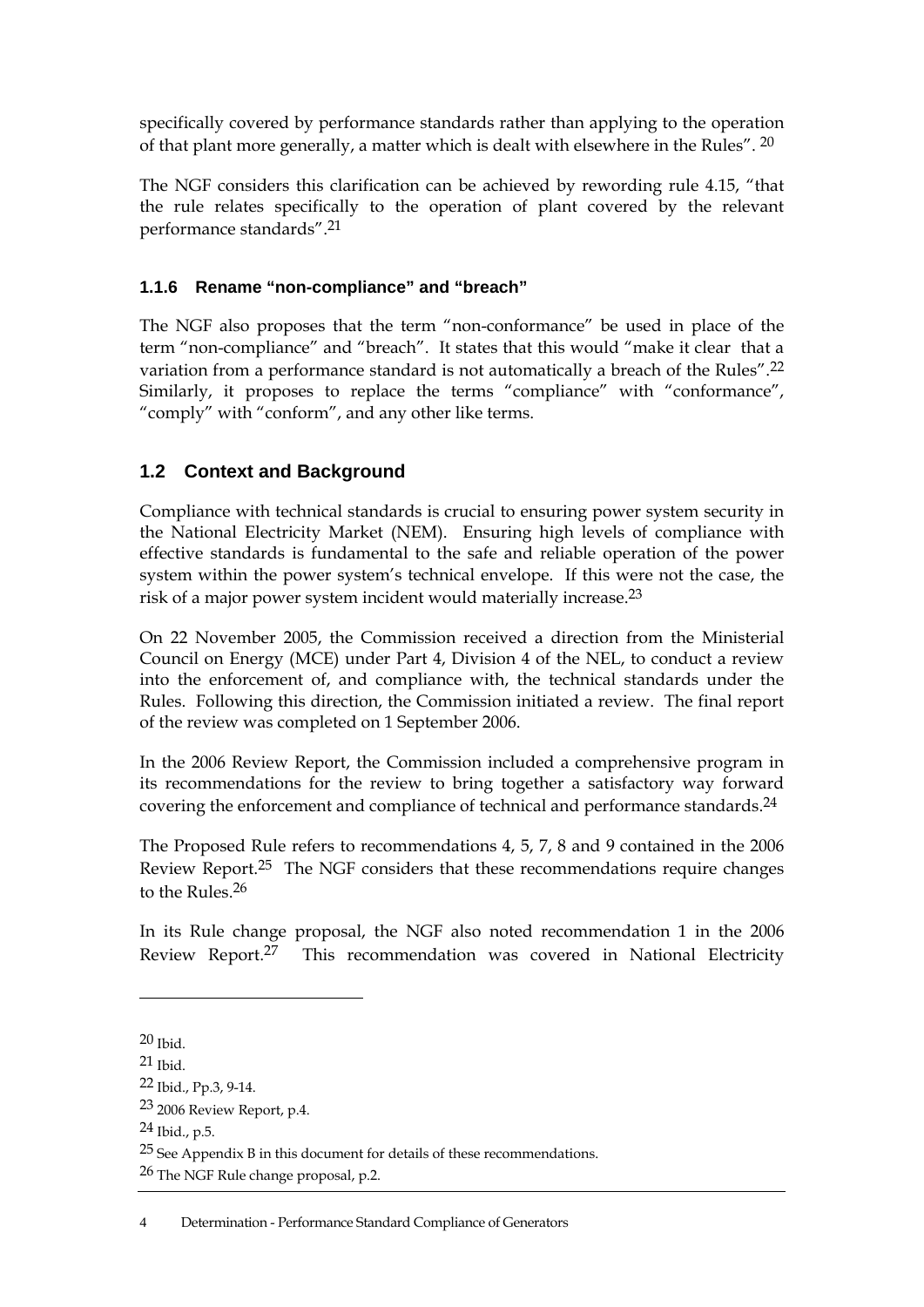Amendment (Resolution of existing generator performance standards) Rule 2006 No.21. That Rule "establish[ed] a process for resolving and registering the content of performance standards for generators that were connected, or were in the process of connecting, at the date the current performance standards regime came into effect in their region" and "for the relevant content to be finalised through agreement or by expert determination by 1 June 2007" under rules 4.16 and 4.17.28

Prior to that Rule, the Commission noted in the 2006 Review Report how clauses 4.13 and 4.14 of the Code were applied for existing plant:29

- "Under clause 4.13 of the (then) Code, Generators, Customers and MNSPs were required to submit proposed performance standards to NEMMCO by 16 December 2003";
- "Clause 4.14 of the Code defined the criteria that NEMMCO was required to use to evaluate a proposed set of performance standards" where a performance standard is determined:
	- o in accordance with a derogation;
	- o in accordance with a connection agreement;
	- o in accordance with the design performance of the plant; or
	- o in accordance with schedules 5.1, 5.2, 5.3 and 5.3a"; and
- "Where a standard was unable to be agreed by 16 November 2004, the performance standard was deemed to be:
	- (1) the technical characteristics set out in the relevant connection agreement;
	- (2) if a derogation is in place, the connection agreement subject to the technical characteristics set out in the relevant derogation in force on 16 November 2003; or
	- (3) the connection requirements of the connection point determined in accordance with clause 5.3.3 in force on 15 November 2003."

With respect to the process for setting performance standards for new Generator connections, the Commission considered in the 2006 Review Report that this issue interacted closely to NEMMCO's 2006 Rule change proposal on NEMMCO relating to technical standards for wind generation. That Rule change proposal resulted in

<sup>27</sup> Ibid., p.2.

<sup>28</sup> AEMC 2006, *National Electricity Amendment (Resolution of existing generator performance standards) Rule 2006 No. 21*, Rule Determination (7 December 2006, Sydney), p.7.

<sup>29 2006</sup> Review Report, p.31.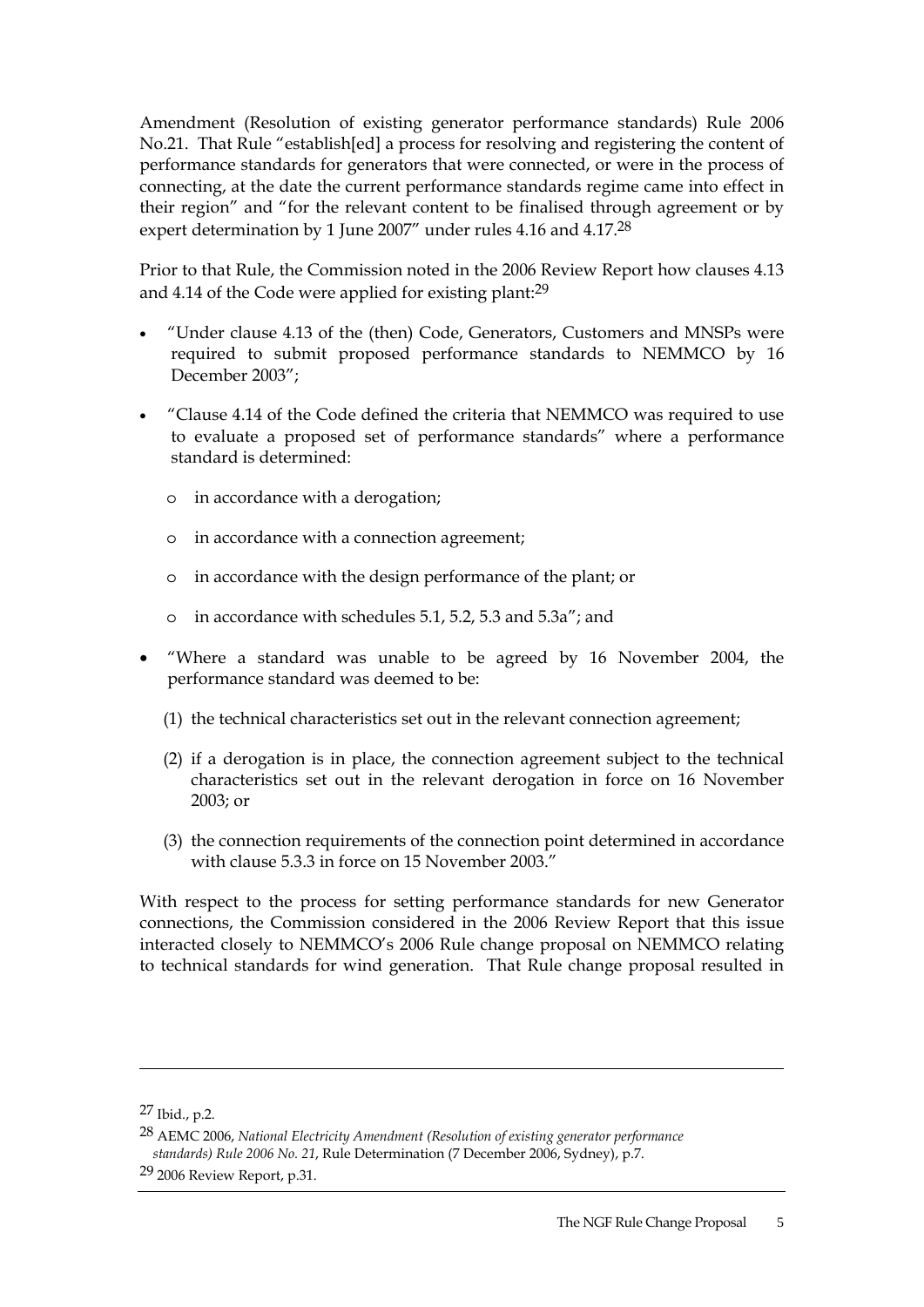the National Electricity Amendment (Technical Standards for Wind Generation and other Generator Connections) Rule 2007 No.2.30

# **1.3 Consultation on the NGF proposal**

On 6 March 2008, under section 94 of the NEL, the Commission decided to commence initial consultation on the NGF Rule change proposal by publishing a notice under section 95 of the NEL.

The NGF had requested that this Rule change proposal be "fast tracked" under section 96A of the NEL. However, the Commission did not accept this request as it considered that all elements of the proposal did not sufficiently satisfy the conditions under section 96A of the NEL, in particular:

- with respect to references in the proposal to recommendations in the 2006 Review Report, the Rule change proposal offered different solutions to these recommendations; and
- the Rule change proposal identified some problems in addition to these problems identified in the 2006 Review Report and has suggested proposed solutions.

The Rule change proposal was open for public consultation for four weeks. Submissions closed on 4 April 2008.

The Commission received three submissions on the Rule change proposal at the first round of consultation, which are available on the AEMC website.31 The Commission received submissions from:

- NEMMCO;
- Grid Australia;32 and
- VENCorp.

The submissions from Grid Australia and NEMMCO were broadly supportive of the NGF Rule change proposal. However, all of the submissions sought further amendments to the NGF proposal. These are discussed further in Appendix A of this final Rule determination.

Following the first round of submissions, the NGF made a supplementary submission. This submission clarified its Rule change proposal as well as providing its response to the other submissions.

<sup>30</sup> Ibid., p.36.

<sup>31</sup> These submissions can be found at http://www.aemc.gov.au/electricity.php?r=20080228.150735.

<sup>32</sup> The submission (4 April 2008) from Grid Australia, previously known as Electricity Transmission Network Owners Forum (ETNOF), comprised of ElectraNet, Powerlink Queensland, SP AusNet, Transend Networks and TransGrid.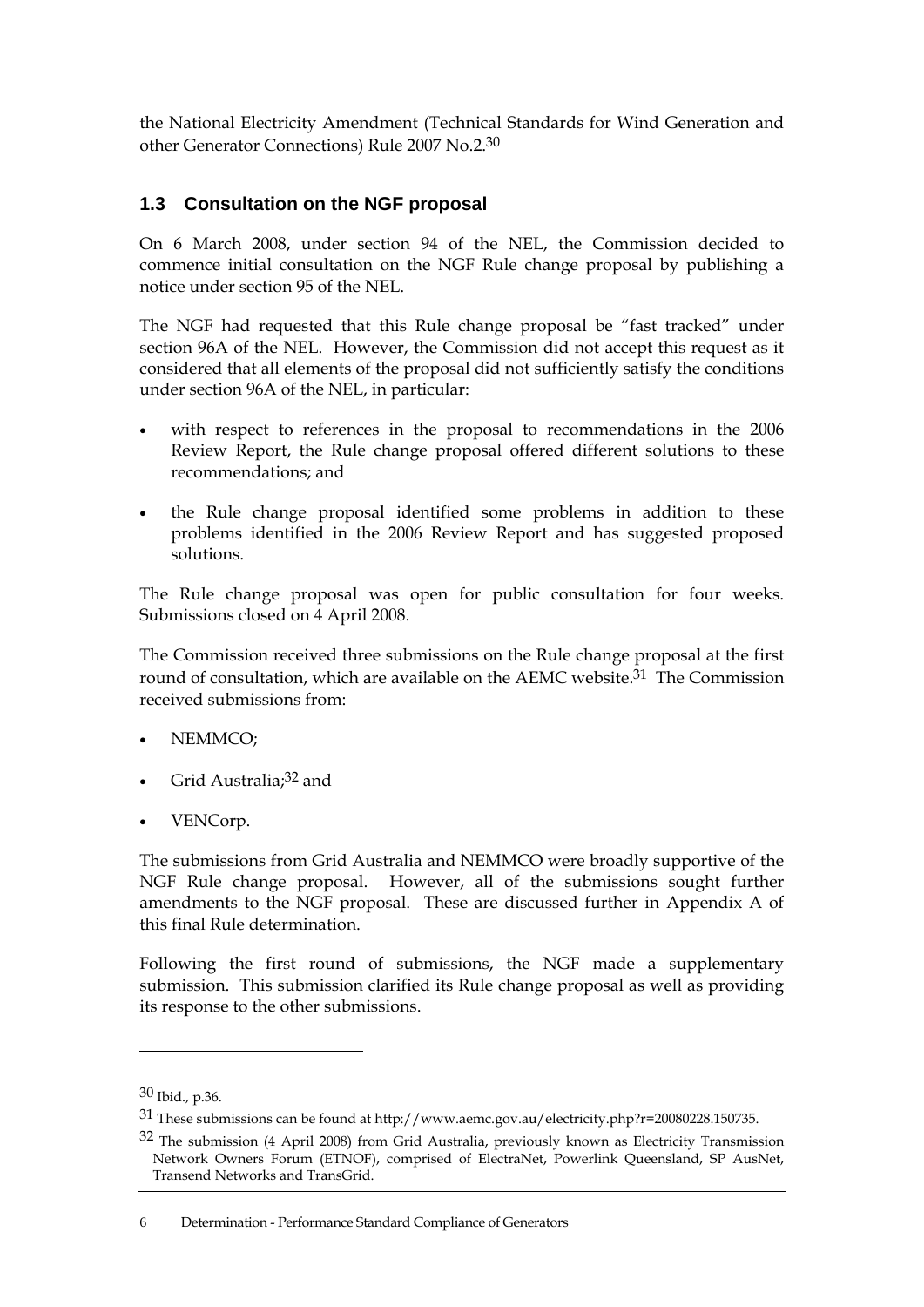On 12 June 2008, the Commission published a notice under section 107 of the NEL to extend the publication of the draft Rule determination and draft Rule for the NGF Rule change proposal until 26 June 2008. The Commission considered it necessary to extend the publication of the draft Rule determination in order to seek legal advice on a number of issues that were raised in stakeholder submissions.

On 26 June 2008, the Commission gave notice under section 99 of the NEL of the making of the draft Rule determination and draft Rule on the NGF's Rule change proposal. Submissions closed on 8 August 2008. Requests for a pre-determination hearing closed on 3 July 2008.

The Commission received five submissions on the draft Rule determination and draft Rule in the second round of submissions, which are available on the AEMC website.33 The Commission received submissions from:

- Grid Australia;<sup>34</sup>
- National Generators Forum;
- Pacific Hydro;
- Reliability Panel; and
- Roaring 40s.

 $\overline{a}$ 

The second round of submissions sought to further clarify and amend the NGF Rule change proposal and the first round of submissions. These are discussed further in Appendix A of this Rule determination.

On 18 September 2008, the Commission published a notice under section 107 of the NEL to extend the period for making its final Rule determination and final Rule for the NGF Rule change proposal to 23 October 2008. The Commission considered that a specific issue raised by the request for the Rule change was of sufficient complexity to warrant this extension in the time period. The specific issue was whether it would be appropriate for the final Rule to incorporate a role and process for the AER to be responsible for accepting or rejecting generators' compliance programs on performance standards (based on the Reliability Panel template for generator compliance programs). This role was proposed in the Commission's draft Rule determination on this Rule change proposal. The proposed role and process could be incorporated by means of an amendment to rule 4.15 as it was set out in the Draft National Electricity Amendment (Performance Standards Compliance of Generators) Rule 2008 published by the Commission on 26 June 2008. Submissions on this specific issue closed on 3 October 2008.

The Commission received three submissions<sup>35</sup> on this specific issue from:

<sup>33</sup> These submissions can be found at http://www.aemc.gov.au/electricity.php?r=20080228.150735.

<sup>34</sup> The submission (4 April 2008) from Grid Australia, previously known as Electricity Transmission Network Owners Forum (ETNOF), comprised of ElectraNet, Powerlink Queensland, SP AusNet, Transend Networks and TransGrid.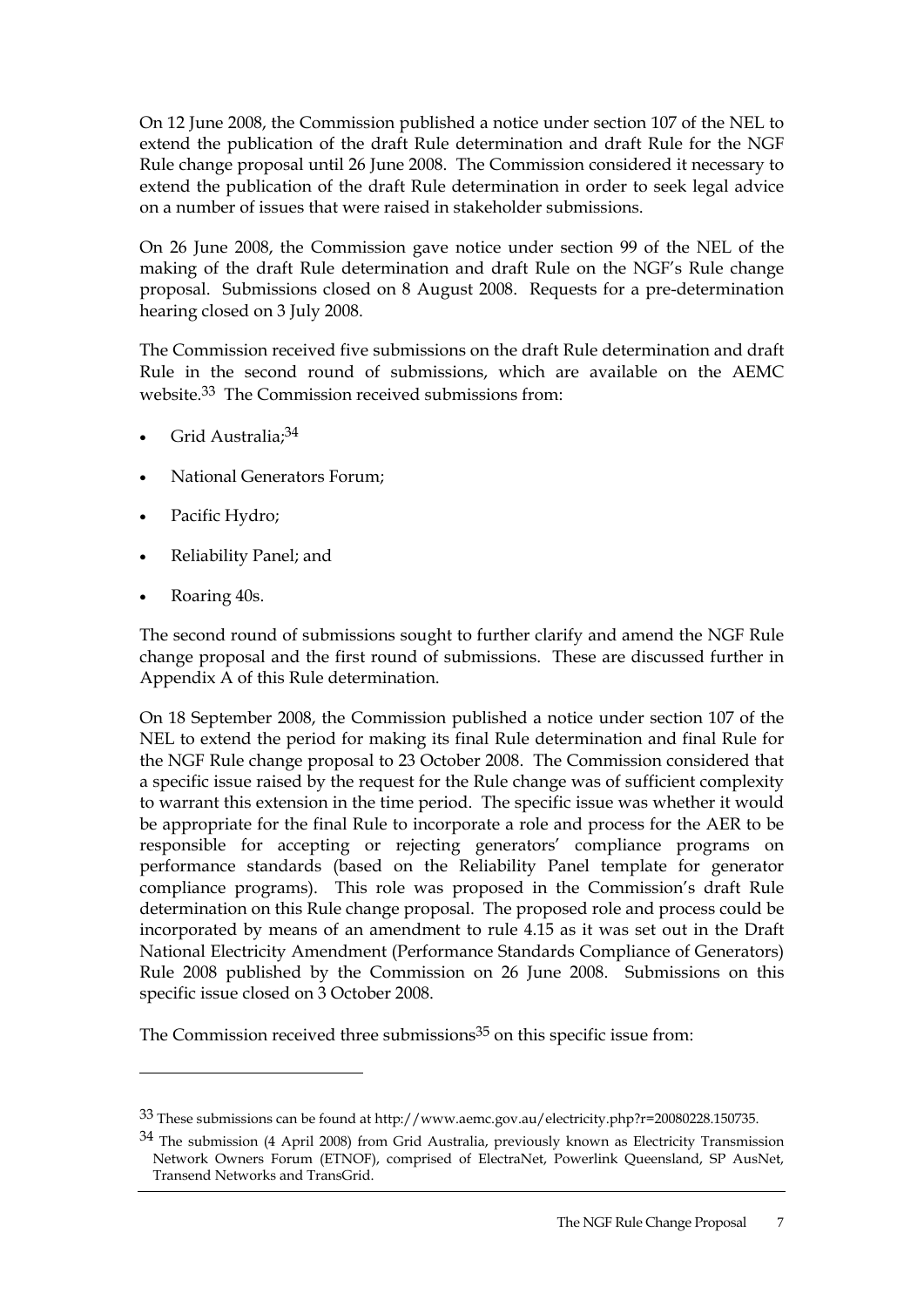- AER;
- AGL; and
- National Generators Forum.

The NEL also requires the Commission to have regard to any MCE statements of policy principles in applying the Rule making test. The Commission notes that there are no relevant MCE statements of policy principles for this proposal.

No public hearing has been held on this Rule change proposal.

<sup>35</sup> These submissions can be found at http://www.aemc.gov.au/electricity.php?r=20080228.150735.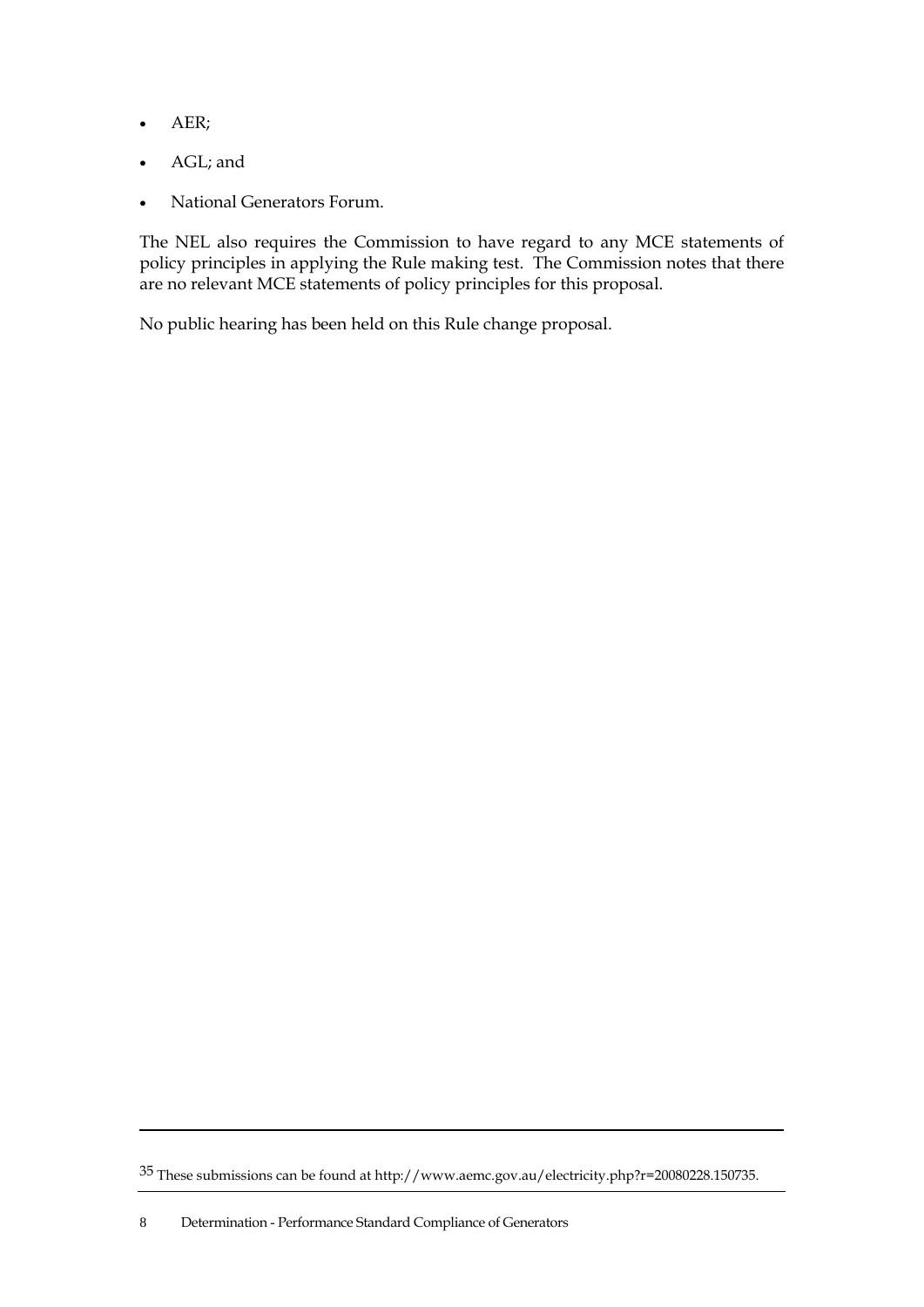# **2 Methodology for developing the final Rule determination**

The Commission has determined in accordance with section 102 of the NEL to make, with amendments, this final Rule determination and in accordance with section 103, the Rule to be made (the final Rule). The final Rule, which is different to the Proposed Rule put forward by the proponent is attached to this determination. The final Rule commences operation on 23 October 2008.

This determination sets out the Commission's reasons for making the final Rule. The Commission has taken into account:

- 1. the Commission's powers under the NEL to make the final Rule;
- 2. the proponent's Rule change proposal and proposed Rule;
- 3. submissions received; and
- 4. the Commission's analysis as to the ways in which the final Rule will or is likely to contribute to the promotion of the national electricity objective (NEO) so that it satisfies the statutory Rule making test.

# **2.1 The Commission's power to make the final Rule**

The Commission is satisfied that the final Rule falls within the subject matters for which the Commission may make Rules, as set out in section 34 of the NEL and in Schedule 1 to the NEL.

The final Rule relates specifically to item 34(1) of the NEL, which states that:

"…the AEMC, in accordance with this Law and the Regulations, may make Rules, to be known, collectively, as the "National Electricity Rules", for or with respect to—

(a) regulating—

…

- (ii) the operation of the national electricity system for the purposes of the safety, security and reliability of that system;
- (iii) the activities of persons (including Registered participants) participating in the national electricity market or involved in the operation of the national electricity system;"

The final Rule also falls under the following subject matter items under Schedule 1 to the NEL, namely:

item 11. the operation of generating systems, transmission systems, distribution systems or other facilities;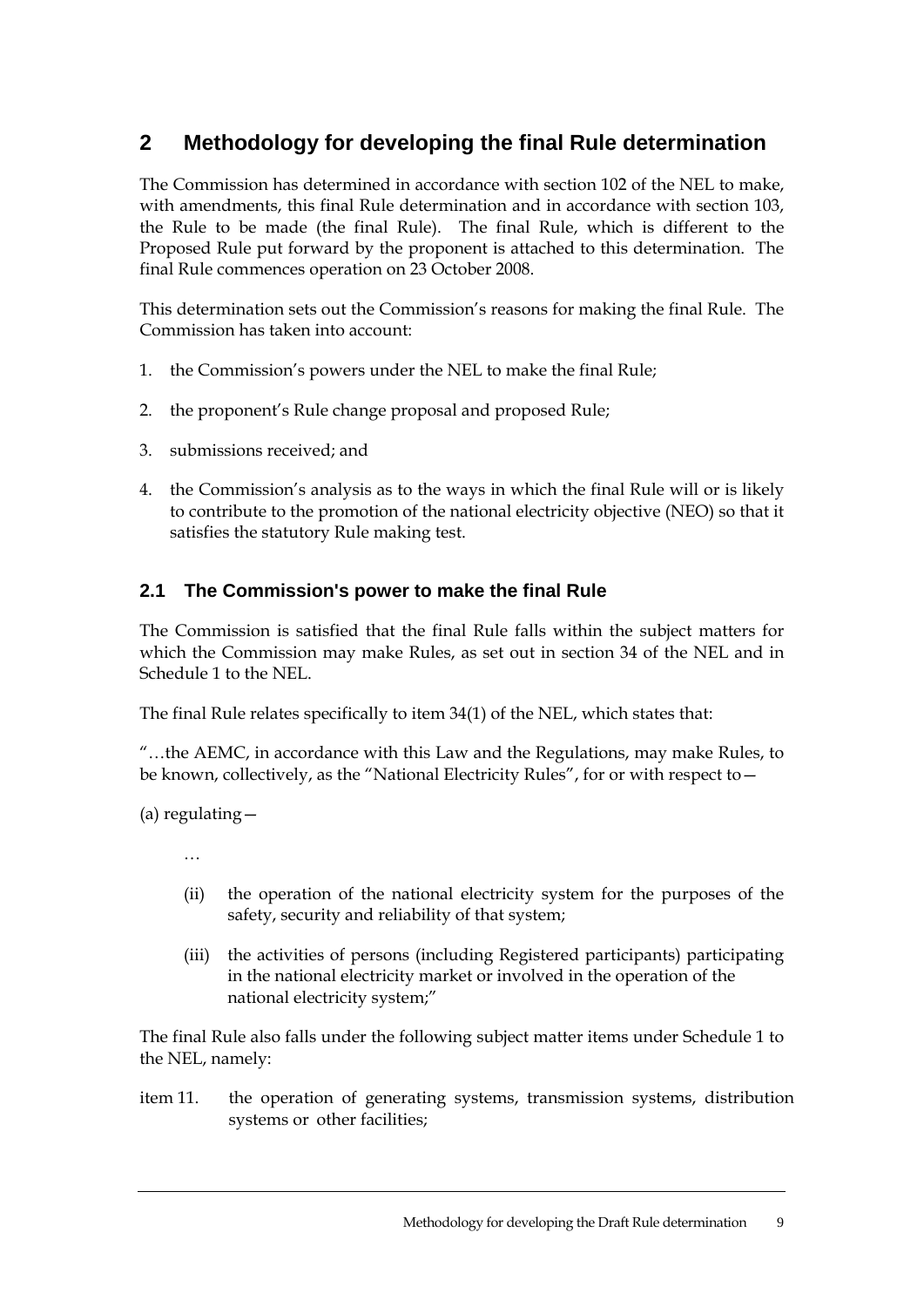- item 30. disputes under or in relation to the Rules between persons, including—
	- (a) the appointment of a person, in accordance with the Rules, to manage and facilitate the resolution of such disputes;
	- (b) the appointment, by a person referred to in paragraph (a), of persons (including mediators and arbitrators) to resolve such disputes;
	- (c) the procedure for the conduct of such disputes;
	- (d) the provision for appeals on questions of law against decisions of persons appointed to resolve such disputes.

item 33. reviews by or on behalf of—

- (a) the AER, the AEMC or NEMMCO; or
- (b) the Reliability Panel or any other panel or committee established by the AEMC; or
- (c) any other body established, or person appointed, in accordance with the Rules.

item 34B. reporting and disclosing information to the AER.

# **2.2 Assessment of the final Rule: the Rule making test and the national electricity objective**

#### **2.2.1 General**

The Rule making test requires the Commission to be satisfied that a Rule that it proposes to make will contribute to the national electricity objective (NEO).

The test requires the Commission to consider the implications of the proposed new Rule, for efficient investment in, and efficient operation and use of, electricity services, in respect of:

- (a) price, quality, reliability and security of supply of electricity; and
- (b) the reliability, safety and security of the NEM,

which impact on the long term interests of end users of electricity.

#### **2.2.2 The NGF Rule change proposal**

The NGF has provided a statement addressing how its Rule change proposal will or is likely to contribute to the NEM objective. The NEM objective has now been renamed as the NEO under the new NEL. However, the objective has not changed. The NGF has suggested that its proposal will contribute to the NEO in the following ways: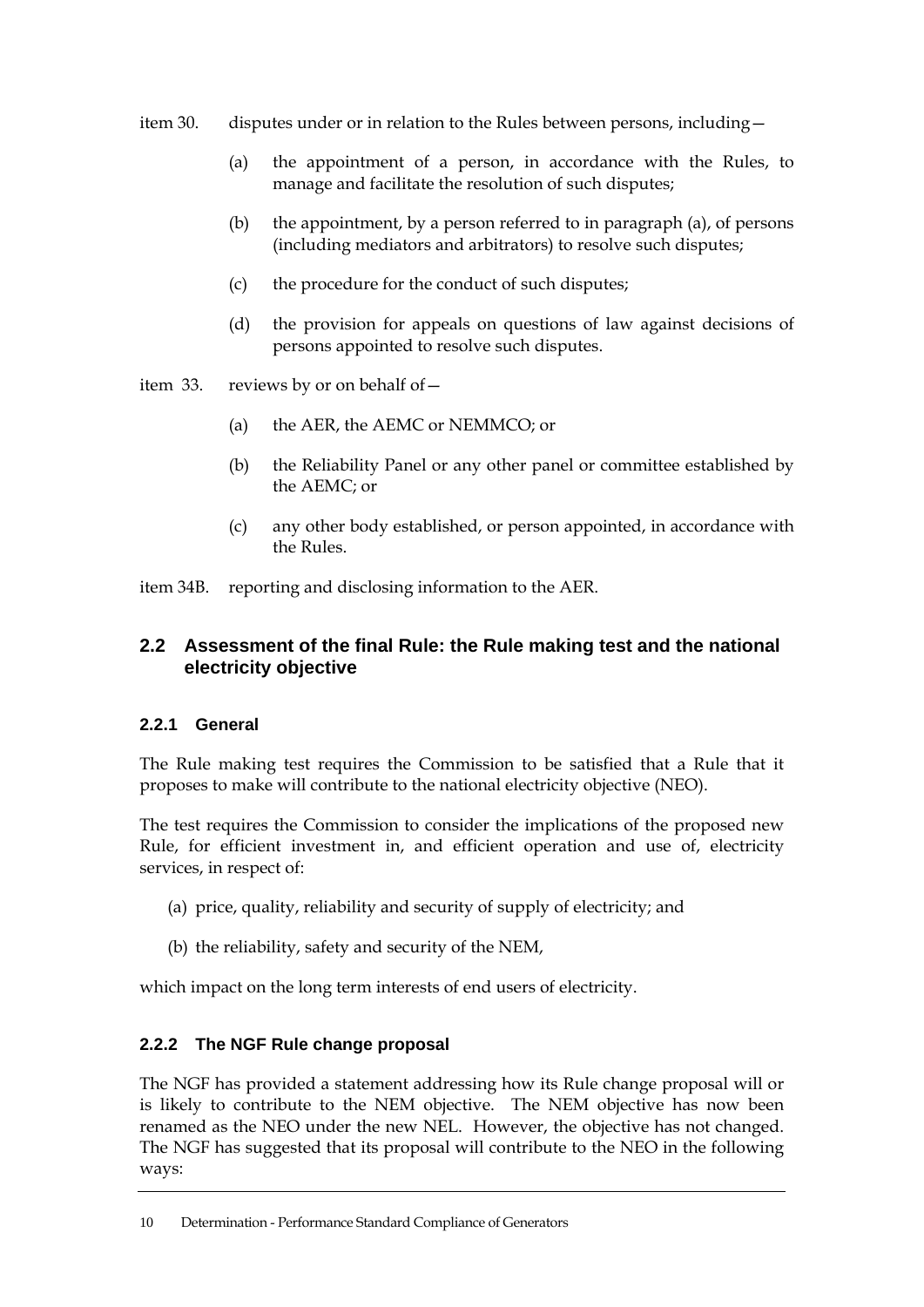- "promotes efficient investment in electricity services by clarifying the obligations imposed upon participants in relation to conformance with performance standards and the monitoring of compliance [with these performance standards]";36
- "influence participants to make efficient investments regarding compliance with performance standards and regarding the implementation of monitoring programs to ensure such compliance";37
- "compliance with these performance standards is relevant to the quality, reliability and security of the supply of electricity" as the "performance standards are the agreed standards of performance in respect of the technical standards set out in the Schedules 5.1, 5.2, 5.3 and 5.3a of the Rules"; 38 and
- implement recommendations from the 2006 Review Report where the "2006 AEMC Review expressly states that its recommendations are consistent with the NEM Objective". 39

The NGF has also provided a statement addressing the expected benefits and costs of its Rule change proposal and the potential impacts of the change on those likely to be affected. The NGF suggests that the expected benefits of its Rule change proposal include:40

- "Greater compliance with the performance standards and consequent increases in quality, reliability and security of the supply of electricity to the NEM (as a result of the establishment of a process for the implementation and maintenance of compliance monitoring programs)";
- "Greater efficiency in NEMMCO's management of the NEM and the AER's enforcement of the Rules (as a result of clarifications and improvements to existing provisions concerning notification of non-conformances with performance standards)"; and
- "More accurate enforcement of compliance with the Rules (as a result of allowing incorrect performance standards to be corrected at any time)".
- In terms of the expected costs of the NGF Rule change proposal, the NGF includes the following:41
- "Small increases in the cost to generators of complying with the Rules (as a result of the institution and monitoring of compliance monitoring programs by generators)"; and

37 Ibid.

- 38 Ibid.
- 39 Ibid.
- 40 Ibid., p.5.
- $41$  Ibid.

<sup>36</sup> The NGF Rule change proposal, 14 February 2008, p.4.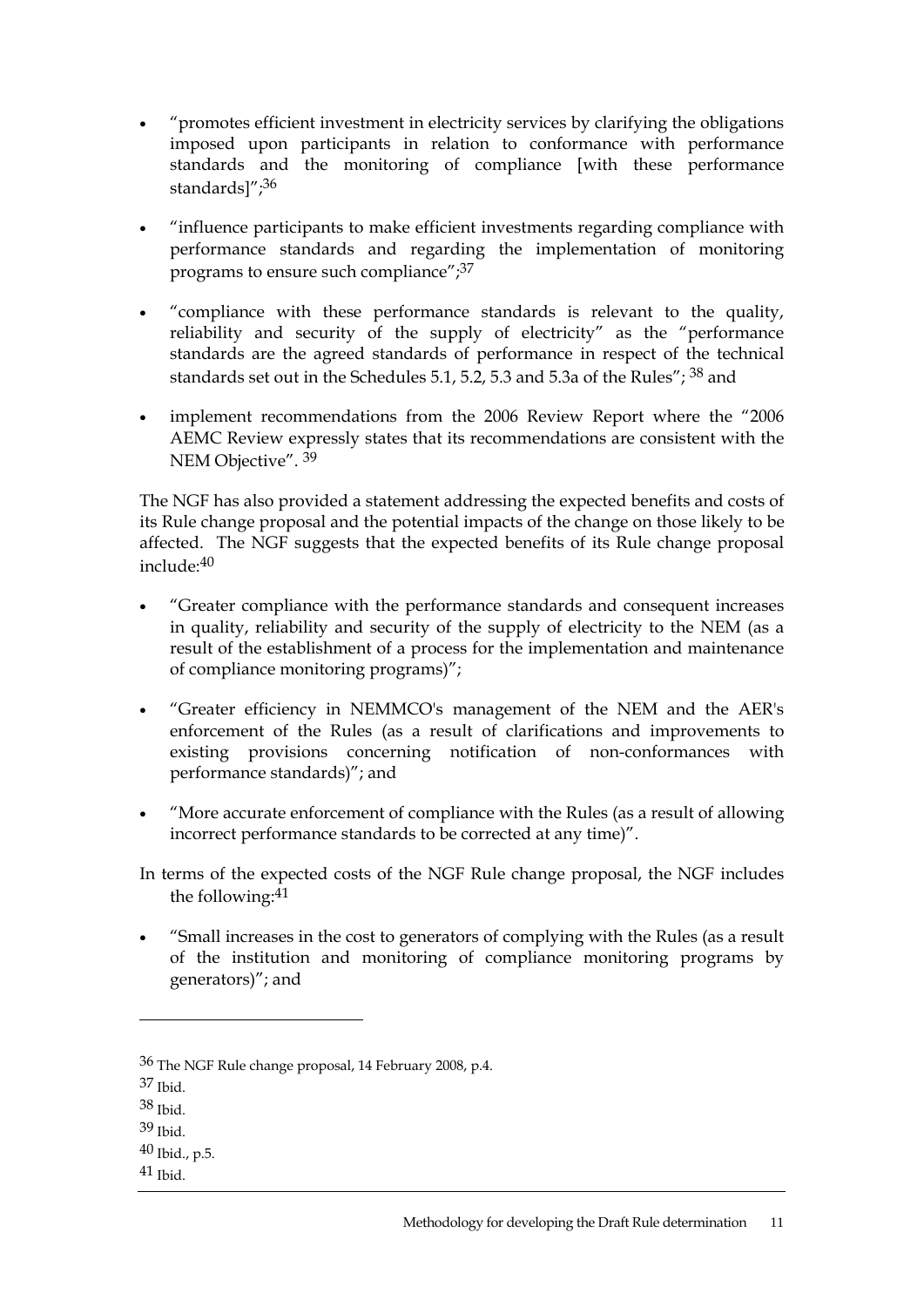• "[s]mall increases in the cost to the Reliability Panel of meeting its obligations under the Rules (as a result of its preparation of compliance monitoring guidelines [or a template])".

The NGF suggests that the implementation of the Rule change proposal "would … likely affect generators, the AER and NEMMCO".<sup>42</sup> In particular:<sup>43</sup>

- "Generators are likely to … implement and maintain compliance monitoring programs (as a result of the amended provisions for the implementation of these programs)";
- "Generators are likely to … improve their compliance with performance standards (as a result of the implementation and maintenance of compliance monitoring programs and the ability to alter incorrect performance standards at any time)";
- "NEMMCO is likely to … have more accurate information as to the performance of plant connected to the NEM (as a result of the amendments to the provisions requiring notification of non-conformances with performance standards)";
- "NEMMCO is likely to … be able to manage the NEM more efficiently (as a result of having more accurate information)";
- "the AER is likely to … receive more timely information as to non-conformance by participants with their performance standards (as a result of the amendments to the notification provisions)"; and
- "the AER is likely to  $\dots$  be in a position to more effectively enforce the Rules (as a result of having timely information regarding non-conformance with performance standards)".

# **2.2.3 The Commission's test of the national electricity objective**

The Commission has applied the Rule making test to the final Rule, as modified by the outcomes of analysis and discussion in Appendix A of this final Rule determination. The Commission is satisfied that the final Rule is likely to satisfy the NEO as it will promote efficient operation and use of electricity services and reliability, safety and security of the NEM by:

- establishing a framework where the processes are clearly defined;
- clarifying the process for determining the timeframe for Registered Participants to rectify breaches of performance standards;
- clarifying the roles of the AER and NEMMCO where there is a breach of performance standards;

 $42$  Ibid. 43 Ibid., Pp.5-6.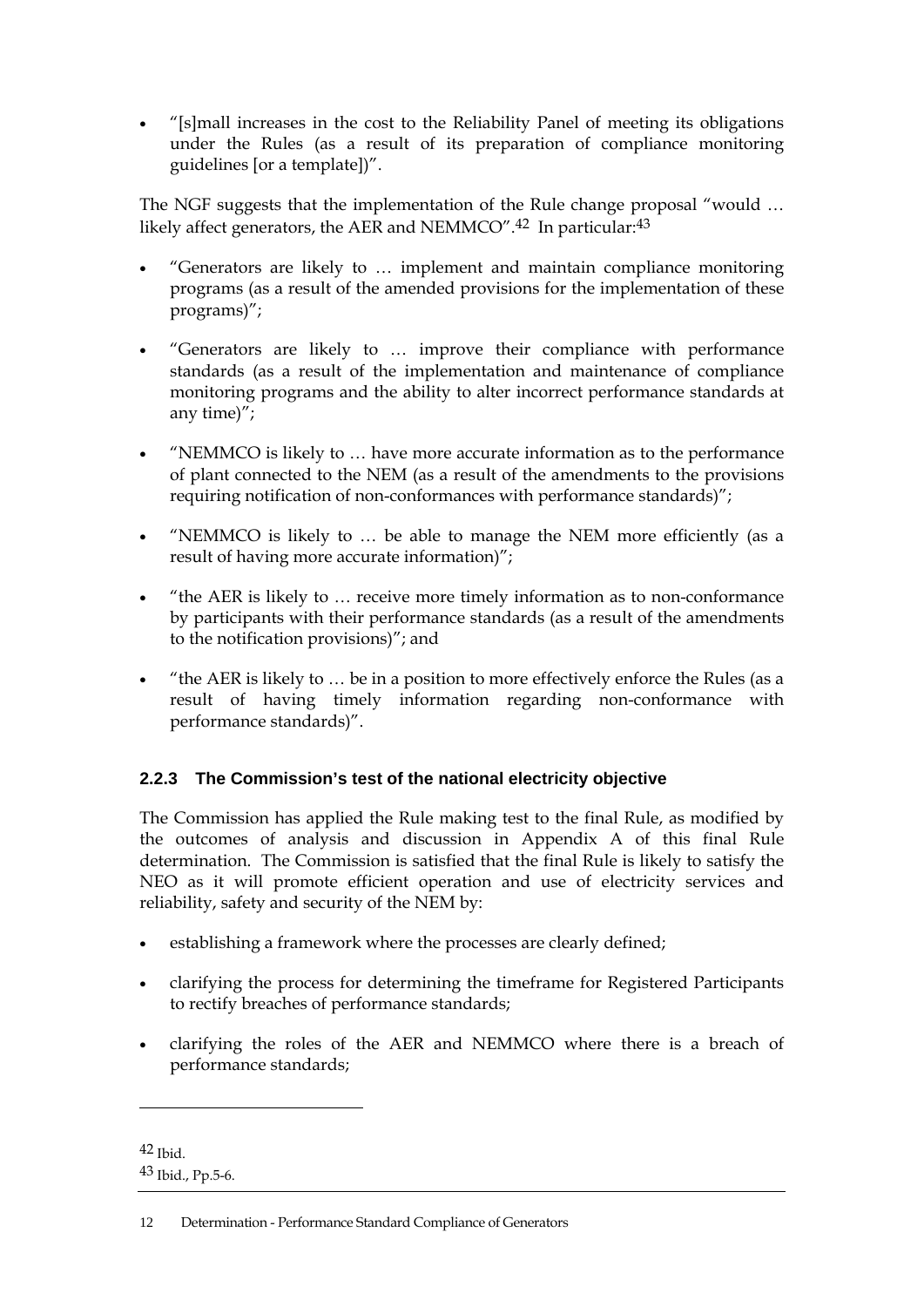- allowing for a process to correct performance standards which are found to be incorrect;
- clarifying that rule 4.15(a) only applies to the operation of the plant covered by performance standards;
- including NSPs in the process of developing the template for generator compliance programs; and
- providing NSPs with information relating to the performance of generators.

Appendix A presents the Commission's reasoning as to the issues raised by the NGF proposal.

# **2.3 Differences between Proposed Rule and Draft Rule**

In its draft Rule determination, the Commission adopted some of the NGF's proposed Rule changes in part and proposed other Rule changes to address stakeholder issues. These included clarifying how the Reliability Panel will develop the template for generator compliance programs and the role of the AER in relation to this, NEMMCO's role in advising the AER when performance standards may be breached, retaining the terms "non-compliance" and "breach" (and any other like terms) under rule 4.15, and involving NSPs in the development of the template for generator compliance programs.

The draft Rule specified that:

- the Reliability Panel will develop the template for generator compliance programs based on a rigorous consultation process and will review this template within a defined time period in accordance with clause 8.8.3 of the Rules every three years;
- Registered Participants will institute and maintain generator compliance programs;
- NEMMCO will advise the AER of any breach with performance standards, including when NEMMCO reasonably believes the Registered Participant may have breached performance standards but NEMMCO has not been notified;
- the terms "non-compliance" and "breach" (and any other like terms) under rule 4.15 will be retained; and
- NSPs will be involved in the development and approval of the template for generator compliance programs, and NSPs will be able to access information on generator performance.

With the above amendments, the Commission accepted the NGF's proposed Rule for generator compliance with performance standards.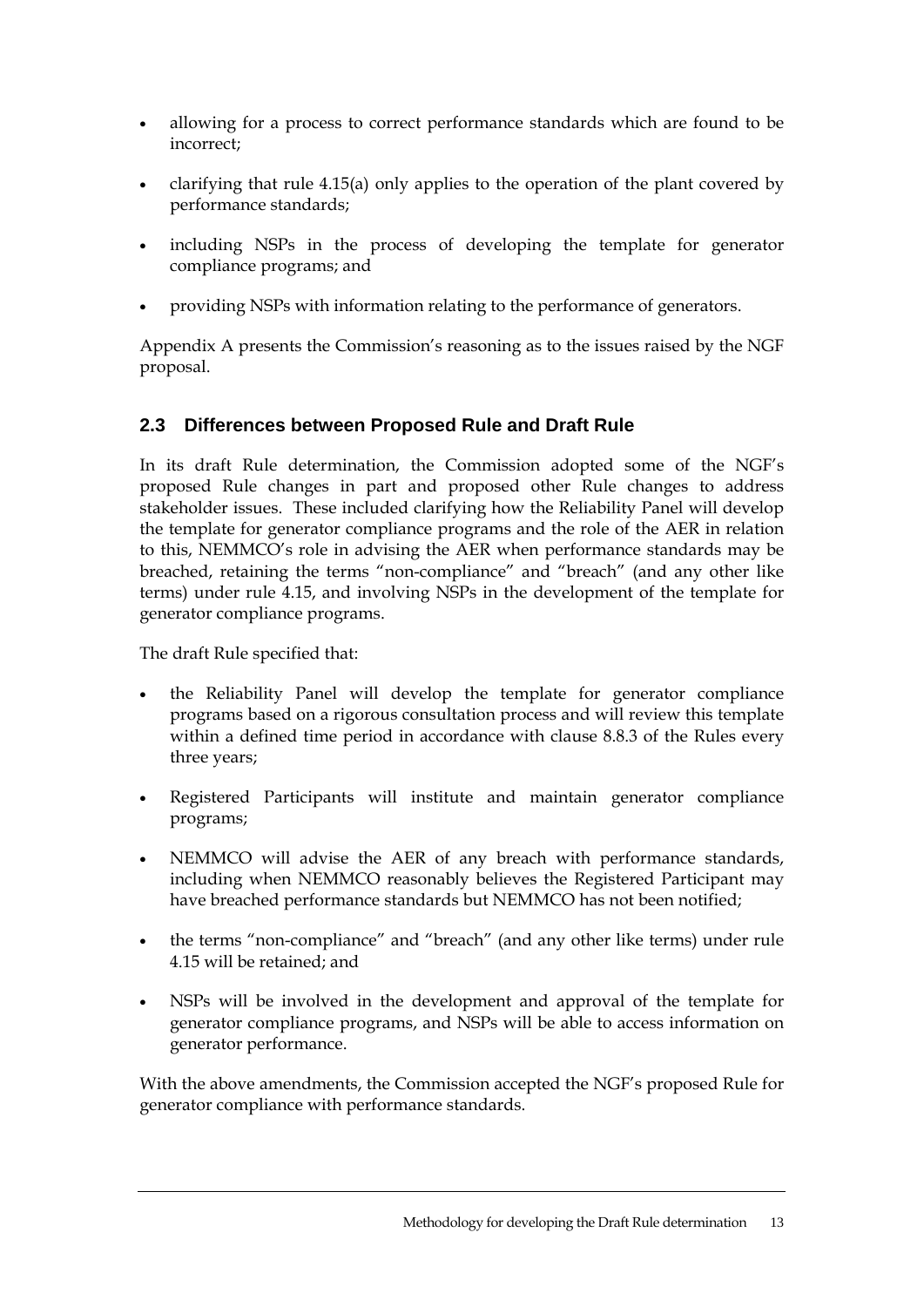# **2.4 Differences between Draft Rule and Rule to be made**

The final Rule maintains the changes specified in the draft Rule, subject to the following amendments:

- new transitional clauses provide for the implementation of the template, subsequent changes to that template, and changes following the review of the template will allow the Reliability Panel the discretion to determine during its consultation with stakeholders whether the implementation dates to respond to the template should be extended for Registered Participants;
- Registered Participants who are currently not complying with the existing compliance program requirements will be covered under the transitional clause (in addition to Registered Participants currently complying);
- Generators will only be required to submit to NEMMCO updated information rather than all the information to support changes to performance standards;
- Registered Participants' compliance information under clause 4.15(d) to be delivered to the AER should be requested by the AER and not the NSP; and
- the Commission will initiate the review process for the Reliability Panel to develop, including reviewing and amending, the template in accordance with the public consultation process under clause 8.8.3.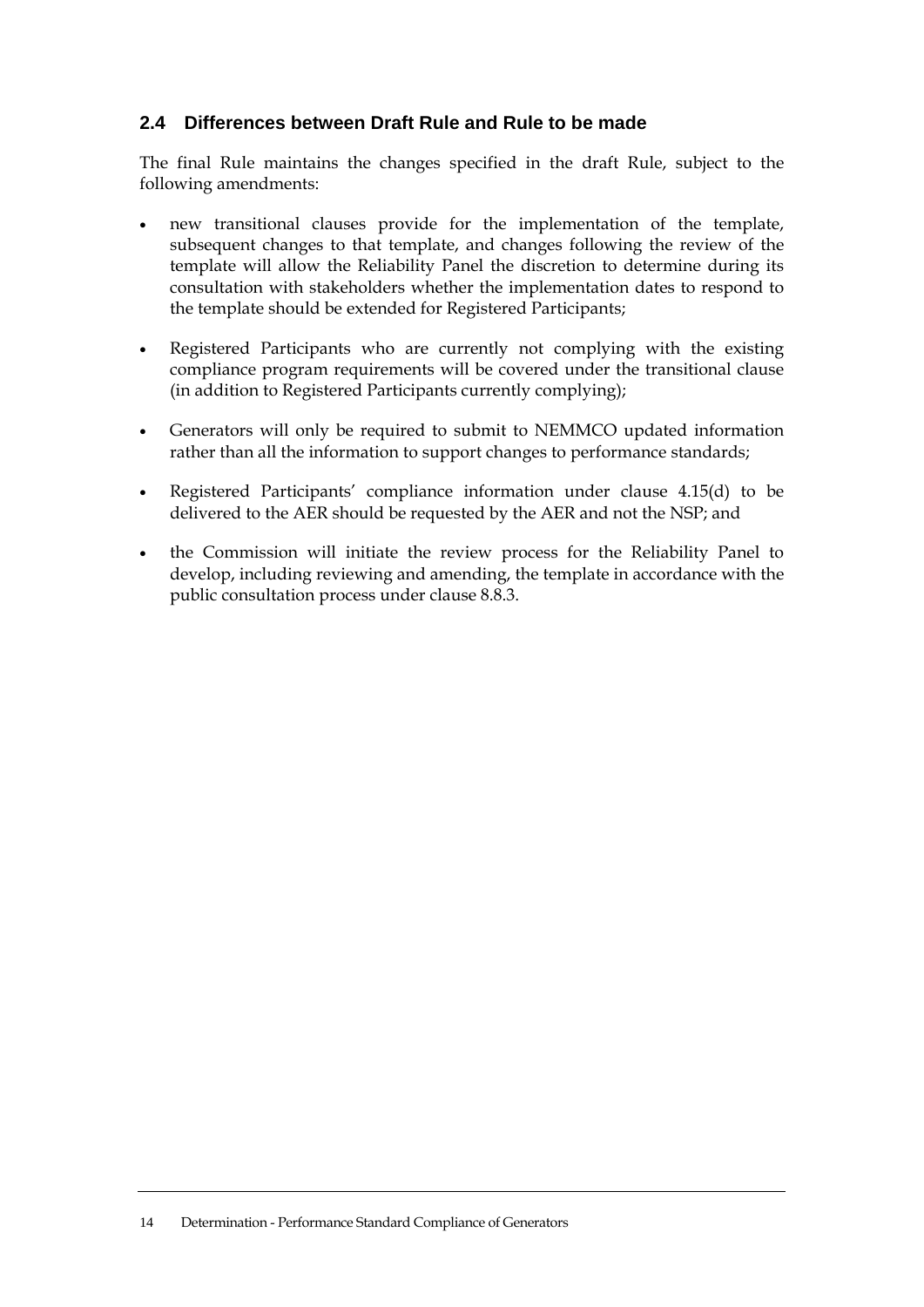# **A Commission's analysis of the Proposed Rule**

In this appendix, the Commission addresses a number of issues that have been raised in submissions or that have emerged during its analysis.

In summary, there are seven areas covered in the draft Rule determination and this final Rule determination:

- 1. "requires a generator to have (and modify as necessary) a compliance program that is based on defined guidelines [or a template] issued by the Reliability Panel and that the guidelines [or a template] should be updated using experience gained during significant power system events"; 44
- 2. "allows participants to seek review from the AER regarding the time allowed by NEMMCO for non-conformances to be rectified"; 45
- 3. "clarifies that NEMMCO must advise the AER of any non-conformance with performance standards"; 46
- 4. "allows registered performance standards to be adjusted where all relevant parties agree";47
- 5. "makes it clear that the requirement to adopt and implement compliance programs and other obligations under Rule 4.15 [is] exclusively related to the operation of registered performance standards and not the operation of that plant more generally, which is dealt with elsewhere in the Rules"; $48$
- 6. renames "non-compliance" and "breach" to "non-conformance" (and any other like terms) under Rule 4.15;49 and
- 7. involves NSPs in the development of the template for generator compliance programs,50 and being able to access information on generator performance.51

In developing the draft Rule determination, the Commission examined a number of issues, including:

<sup>44</sup> The NGF Rule change proposal, 14 February 2008, p.2.

 $45$  Ibid.

 $46$  Ibid.

 $47$  Ibid.

<sup>48</sup> Ibid.

 $49$  Ibid.

<sup>50</sup> Grid Australia submission, 4 April 2008, Pp.1-4; NEMMCO submission, 4 April 2008, p.4; VENCorp submission, 18 April 2008, Pp.1-2.

<sup>51</sup> Grid Australia submission, 4 April 2008, Pp.1-4.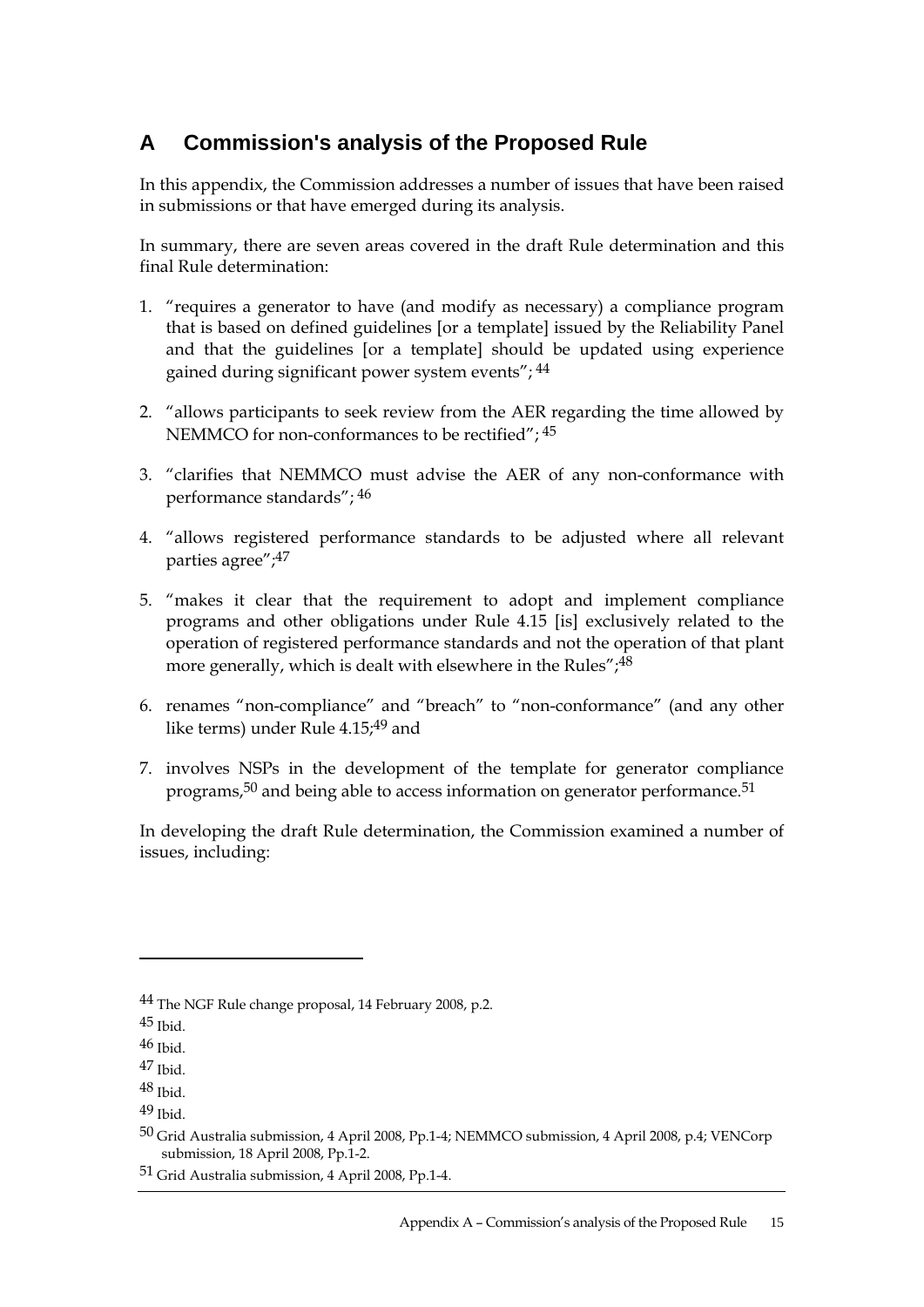- whether the Rule change proposal and submissions are consistent with the Commission's position in the 2006 Review Report and, if not, whether there are valid reasons to deviate from that position;
- whether any other parts of the Rules would be affected if any changes were accepted;
- whether it is within the Reliability Panel's or the AER's responsibility to approve a template for generator compliance programs;
- whether the proposed process for changing performance standards is appropriate;
- whether the general operation of plants are covered elsewhere in the Rules if rule 4.15 only applies specifically to the operation of plant covered by the relevant performance standards;
- whether it is appropriate to rename "non-compliance" and "breach" to "nonconformance" (and any other like terms) under rule 4.15; and
- whether there are any issues if NSPs were to be included in the development of the template for generator compliance programs.

For this final Rule determination, the Commission considered eight matters raised in the second round of submissions relating to areas covered under the draft Rule determination. These matters include:

- whether localised performance standards should be included when developing the template for generator compliance programs;
- whether a cost/benefit assessment should be undertaken when developing the template for generator compliance programs;
- whether the timeframe for Registered Participants to respond to changes to the template for generator compliance programs should be amended in the draft Rule;
- whether a NEM dispute mechanism relating to the design or modification of the template should be included in the Rules;
- whether the connection agreement requirements between the Generator, NSP and NEMMCO under clause 5.7.3(a) of the draft Rule should be included in the template for generator compliance programs;
- whether the Reliability Panel's development of the template for generator compliance programs should be based on clause 8.8.3 and as the Commission directs;
- whether the AER should be responsible for accepting or rejecting generator compliance programs;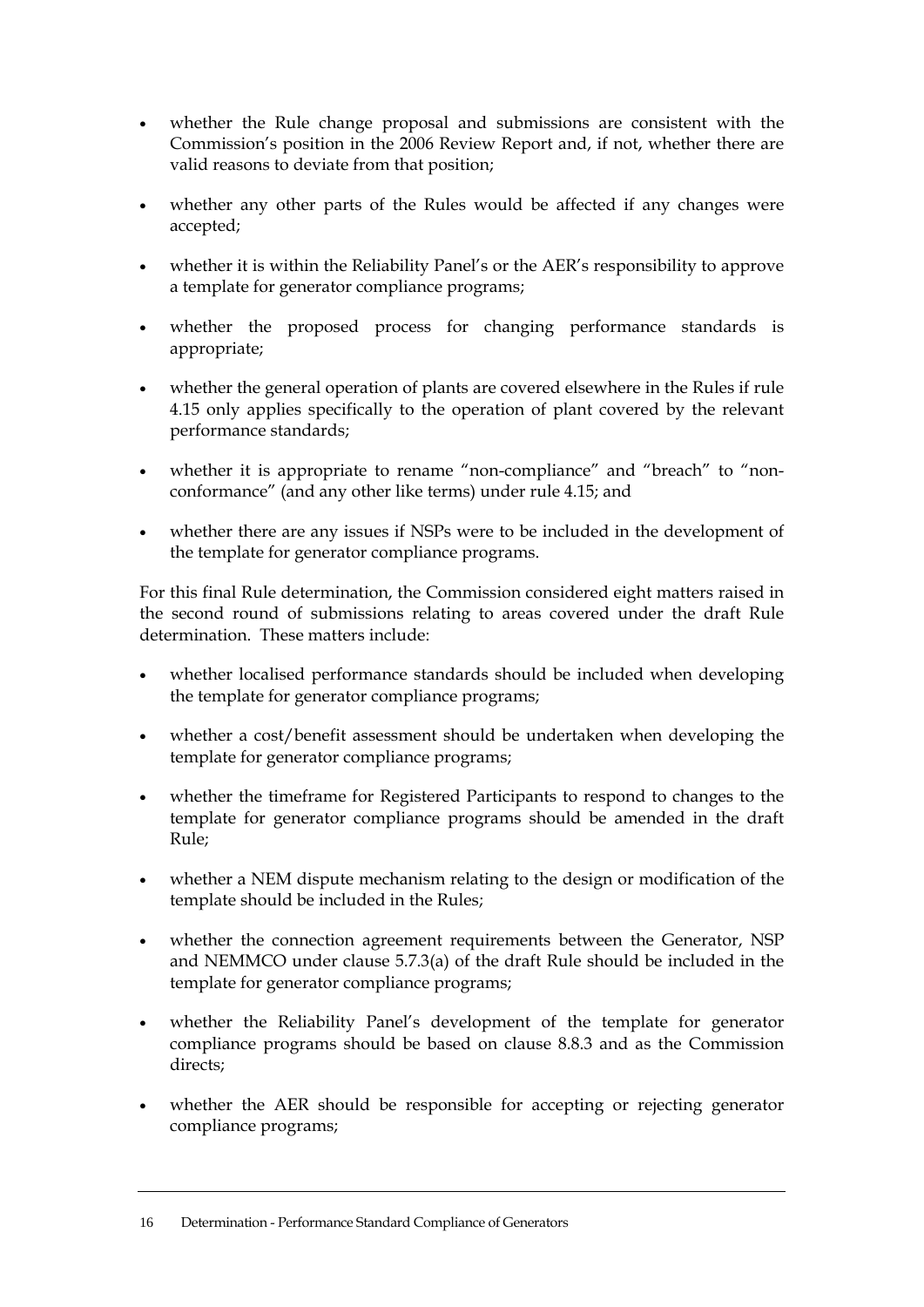- whether access to the Registered Participant's information for compliance purposes should be limited only to the AER; and
- whether Generators should only be required to submit to NEMMCO with updated information rather than resubmitting all of the information when the performance standards are amended by agreement between NEMMCO, the Generator and the NSP.

This section details the Commission's analysis and reasons underlying its draft Rule and final Rule in relation to each of the issues identified above.

# **A.1 Framework for compliance programs**

# **A.1.1 The NGF proposal**

The NGF suggested that "the framework for compliance programs in the existing Rules may not be effective in establishing and maintaining compliance with performance standards".52 It considered this as a common issue under recommendations 4 and 5 from the 2006 Review Report.

To implement recommendations 4 and 5, the NGF proposed a variation to these recommendations from the 2006 Review Report: 53

- "The Reliability Panel, in keeping with their responsibilities to define transmission service standards, approve a template or guideline for generator compliance plans;
- The template would be:
	- developed with the assistance of participants and NEMMCO;
	- effectively define "good industry practice" for the purposes of the Rules;
	- allow the AER to audit compliance with the Rules in advance of incidents; and
	- allow for improvement in compliance plans based on market experience; and
- Generators have an obligation to develop and maintain plans using the template."

<sup>52</sup> The NGF Rule change proposal, p.2. 53 Ibid.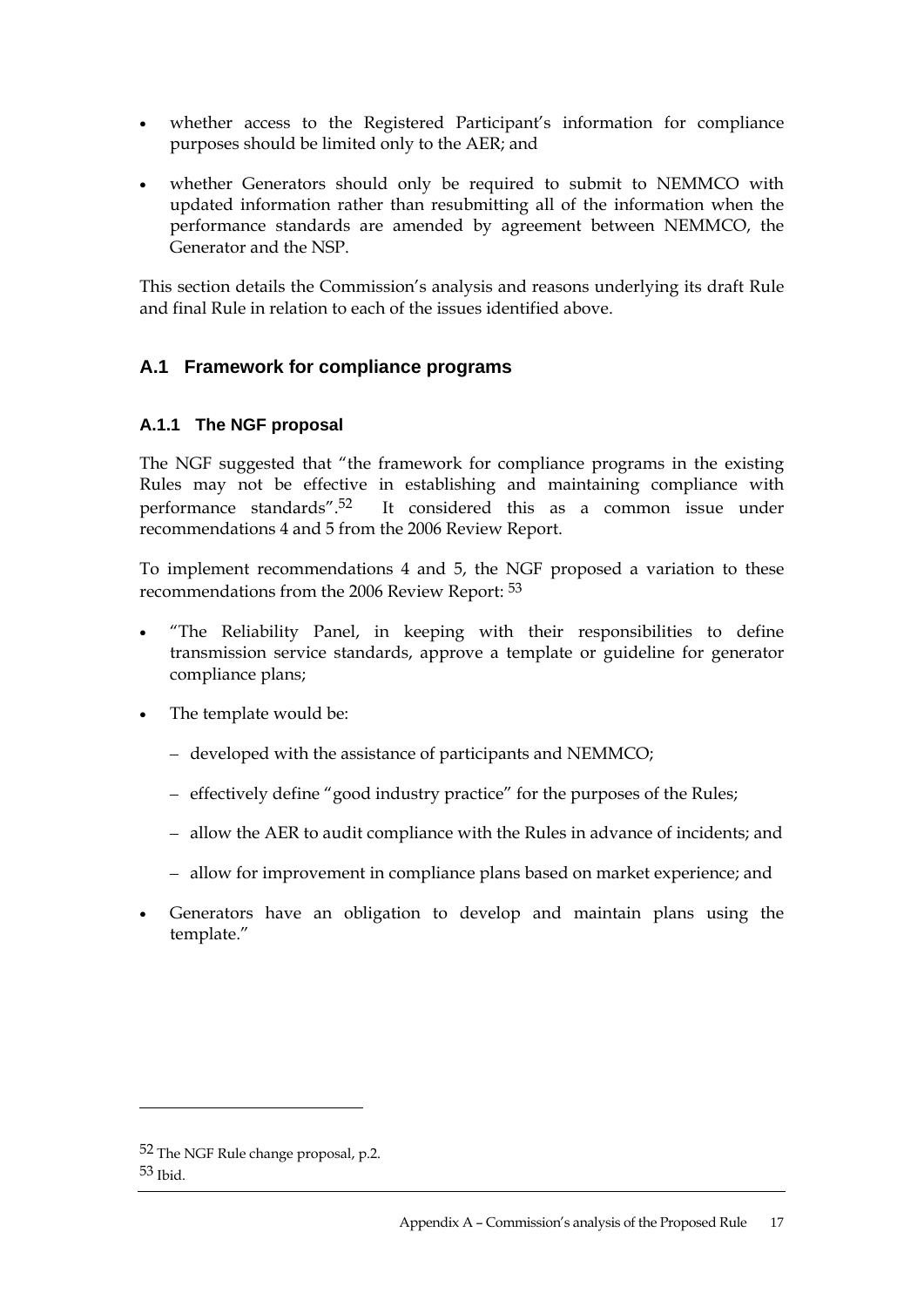#### **A.1.2 First round submissions**

#### **A.1.2.1 Grid Australia**

Grid Australia proposed a minor editorial change to the NGF proposed clause 5.7.3 so it refers to the NGF proposed rule 4.15.54 It pointed out that rule 4.15 "already sets out the relevant time periods for new and existing plant ".55 It proposed referring in clause 5.7.3 to rule 4.15 instead of specifying the period to be "within 6 months" 56

#### **A.1.2.2 NEMMCO**

NEMMCO stated that it "strongly supports the NGF's proposed method" in establishing guidelines for compliance monitoring programs because it considers:<sup>57</sup>

- "it would ensure the programs are established in a consistent manner"; and
- "it provides a mechanism that allows these programs to be improved by taking into account experience and improvements in monitoring and testing techniques".

NEMMCO proposed further amendments to clause 8.8.3 in addition to the NGF proposed clause 8.8.1 to "ensure that the establishment of guidelines … are incorporated into the Reliability Panel's processes".58 An additional proposal from NEMMCO was for the Reliability Panel to review the "compliance program guidelines" in accordance with clause 8.8.3 "at least every calendar year".59

It also noted that the term "'reviewable operating incidents' has been italicised in the … [NGF] Rule change proposal … but it has not been given a corresponding definition in Chapter 10".60 NEMMCO suggested "[d]epending on the intention of the phrase, it may be simpler not to italicise [the term]".<sup>61</sup>

NEMMCO suggested that a "possible … situation could occur where a connection agreement states that under certain conditions the plant has an operating restriction for non-scheduled plant that is not reflected in the performance standards".62 Therefore, it proposed amendments "to capture both the technical requirements of

54 Grid Australia submission, 4 April 2008, p.2.  $55$  Ibid.  $56$  Ibid. 57 NEMMCO submission, 4 April 2008, p 2. 58 Ibid. 59 Ibid.  $60$  Ibid.  $61$  Ibid. 62 Ibid., p.3.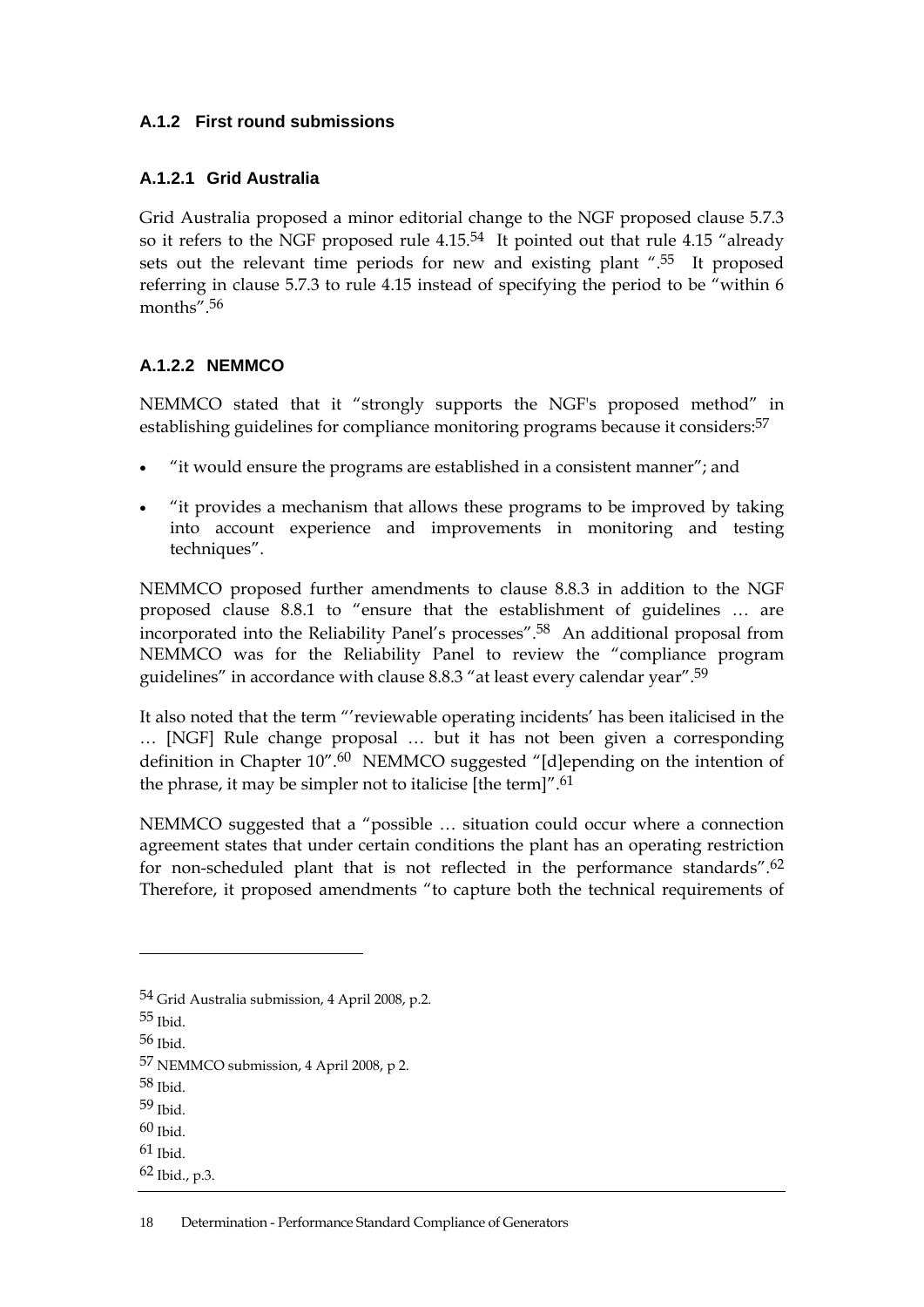clause S5.2.5 and the relevant connection agreement" in these situations in the NGF's proposed clause 5.7.3.63

NEMMCO supported the NGF's proposed clause 8.8.1(a)(2b) because it considered that "it would ensure the Reliability Panel, in determining or modifying compliance program guidelines, takes into consideration … the parties affected".64 It also proposed that advice should be sought from NSPs in the process since NSPs are involved.65 This issue regarding NSPs is discussed in section A.7.

# **A.1.2.3 VENCorp**

 $\overline{a}$ 

VENCorp indicated its support for "the NGF's suggestion that the Reliability Panel and not the AER be responsible for issuing the guidelines [for generator compliance programs]".66 It considered that "this will avoid any conflicts arising from the AER in both approving and auditing compliance programs".67

VENCorp sought flexible guidelines which it considered will allow for the inclusion of "localised performance standards".68 It raised the following issues if localised performance standards were omitted from the guidelines:<sup>69</sup>

- "variation between the guidelines and localised planning and operational issues"; and
- "likely to have a negative impact on in each of the relevant jurisdictions in the NEM".

It provided an example of a localised performance standard, which is "a control scheme which prevents overloading of non-scheduled assets".70

VENCorp recommended that "the Reliability Panel should consult with the relevant NSP".71 It considered that this will "ensure that all essential localised performance standards are incorporated during the development of the guidelines".72

Subsequent to the VENCorp submission, the NGF indicated that it disagreed with VENCorp's proposal for the inclusion of localised performance standards.73

63 Ibid. 64 Ibid., p.4.  $65$  Ibid. 66 VENCorp submission, 18 April 2008, p.2.  $67$  Ibid. 68 Ibid., p.1. 69 Ibid., p.2. 70 Ibid. 71 Ibid. 72 Ibid. 73 The NGF supplementary presentation, 1 May 2008, p.6.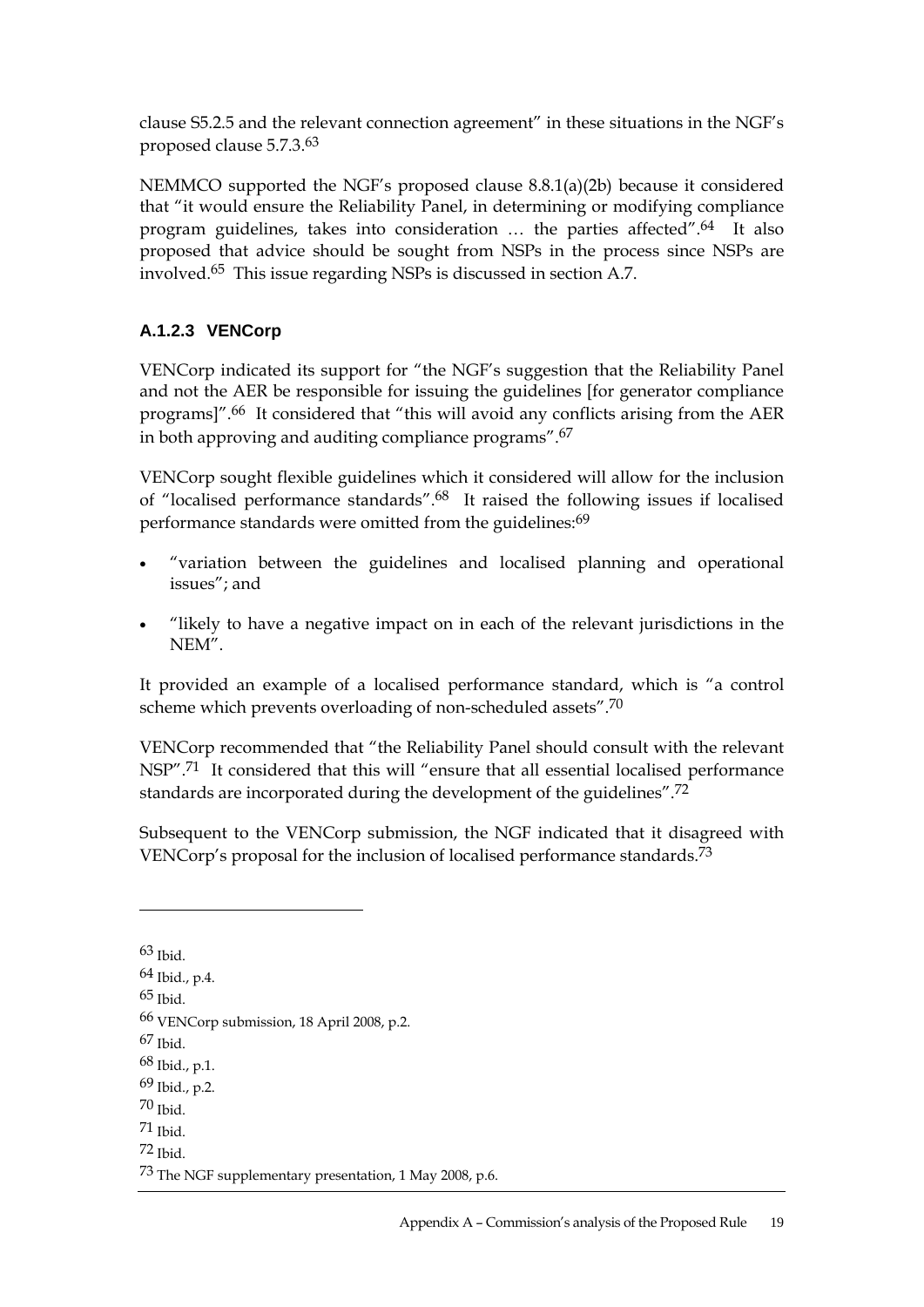#### **A.1.3 The Commission's consideration and reasoning in the draft Rule determination**

### **A.1.3.1 Proposed new role of the Reliability Panel**

In the 2006 Review Report, the purpose of recommendations 4 and 5 were described as follows:74

- Recommendation 4 places a requirement on the AER to issue guidelines setting out specific requirements for Registered Participants who are required to submit compliance programs under rule 4.15(b); and
- Recommendation 5 proposes a new framework for determining compliance programs. It includes the AER in role of assessor of the compliance program.

Although the NGF supported the establishment of a compliance program for performance standards for Generators, the NGF's solution differed from the recommendations of the 2006 Review Report. In particular, the NGF proposes a compliance program:75

- which "is based on defined guidelines [or a template] approved and issued by the Reliability Panel" (as opposed to the AER); and
- with a template or guideline "updated using experience gained during significant power system events" by the Reliability Panel, as the NGF argues this would be consistent with the Panel's "responsibilities to define transmission service standards".

NEMMCO and VENCorp supported this proposed new role for the Reliability Panel<sup>76</sup>

The draft Rule determination indicated that:

- it was questionable whether "transmission service standards" are part of the Panel's responsibilities as it was not listed under the functions of the Reliability Panel in clause 8.8.1(a) of the Rules and this was the reason why the NGF proposed to insert a new clause under clause 8.8.1 to clarify this and NEMMCO proposed further amendments to clause 8.8.3;
- the template for generator compliance programs and transmission service standards were not related and that the template related to compliance programs for generators;
- if the template were compliance-related then it should fall under the functions and powers of the AER;

<sup>74 2006</sup> Review Report, p.83.

<sup>75</sup> The NGF Rule change proposal, Pp.2-3.

<sup>76</sup> VENCorp submission, 18 April 2008, p.2; NEMMCO submission, 4 April 2008, Pp.2, 4.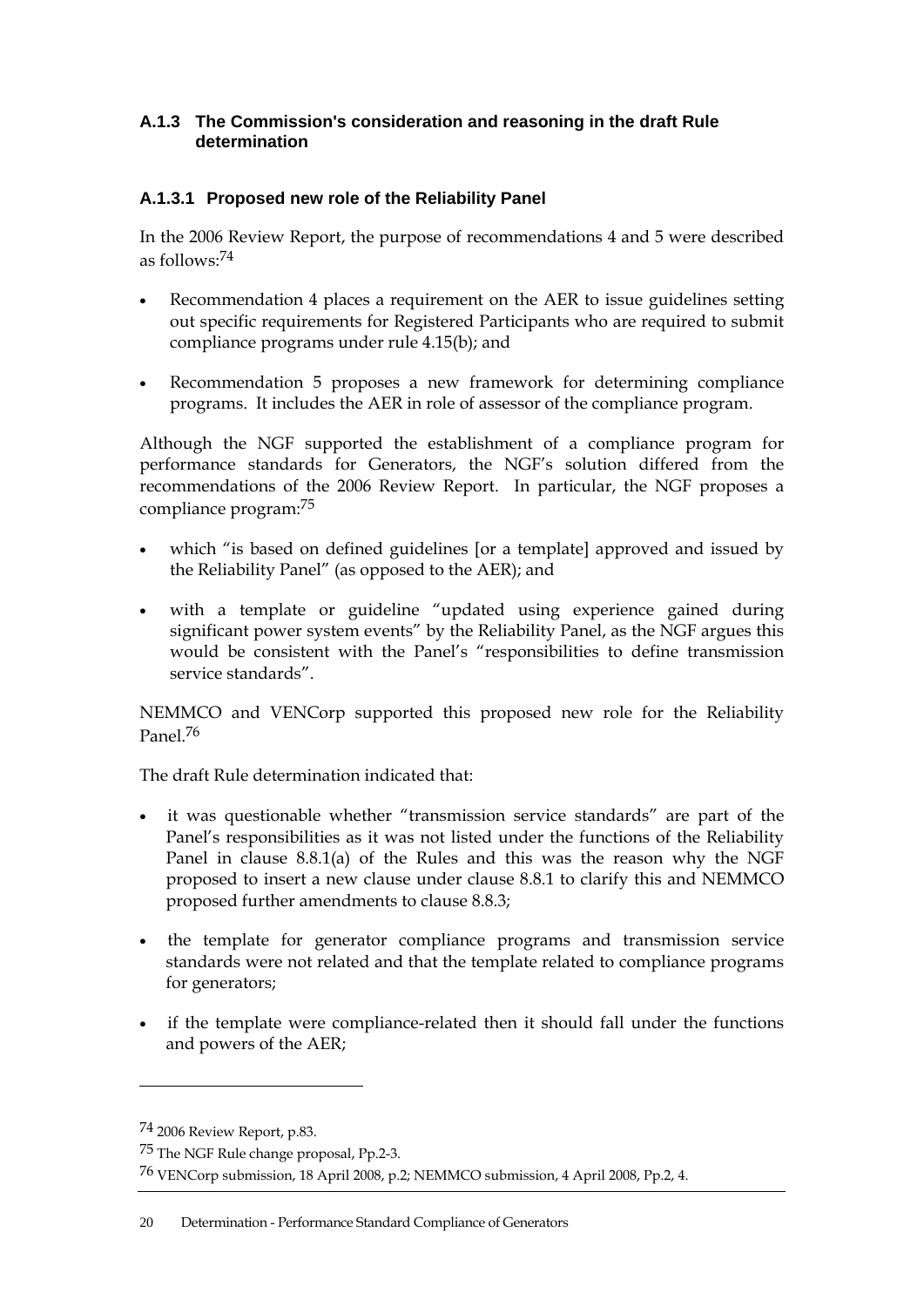- the 2006 Review Report stated that while the guidelines may contain technical content, the guidelines were essentially concerned with compliance which would make the AER the more appropriate body to oversee its development.<sup>77</sup> The key objectives identified in the 2006 Review Report were to ensure effective enforcement by:78
	- o the AER being responsible for accepting or rejecting compliance programs; and
	- o the AER being able to seek the technical advice of NEMMCO when making those decisions; and
- section 15(1)(eb) of the NEL provided the AER with the power "to approve compliance programs of service providers relating to compliance by service providers with this Law or the Rules" and that this provision of the NEL supported the 2006 Review Report that the AER should be responsible for the template for generator compliance programs, which were incidental to the compliance programs.

The 2006 Review Report also stated that the guidelines should be developed subject to the Rules consultation procedures to provide greater clarity and certainty concerning compliance for all parties.79 The Commission determined that a limitation of the Rules consultation procedures is the set timeframe in which a review is to be undertaken. Clause 8.8.3 was considered as more appropriate as it allows for the Reliability Panel and Commission to determine a suitable timeframe to complete a review.

Additionally, NEMMCO's proposal for the Reliability Panel to review "compliance program guidelines" on an annual basis80 was considered to be difficult to achieve in practice. Instead, the Commission determined that the template for generator compliance programs should be reviewed on a cycle of three years or as determined by the Reliability Panel or Commission.

#### **A.1.3.2 Other proposals relating to the framework for compliance programs**

With respect to Grid Australia's proposal for a minor editorial change to new clause  $5.7.3<sup>81</sup>$  it was considered that referring to the NGF's proposed rule 4.15 would clarify the relationship between rule 4.15 and clause 5.7.3. The NGF suggested that the original Code change intended to remove clause 5.7.3 once rule 4.15 was in place.<sup>82</sup>

<sup>77 2006</sup> Review Report, p.46.

<sup>78</sup> Ibid., p.45.

<sup>79</sup> Ibid., p.46.

<sup>80</sup> NEMMCO submission, 4 April 2008, p.2.

<sup>81</sup> Grid Australia submission, 4 April 2008, p.2.

<sup>82</sup> The NGF Rule change proposal, p.13.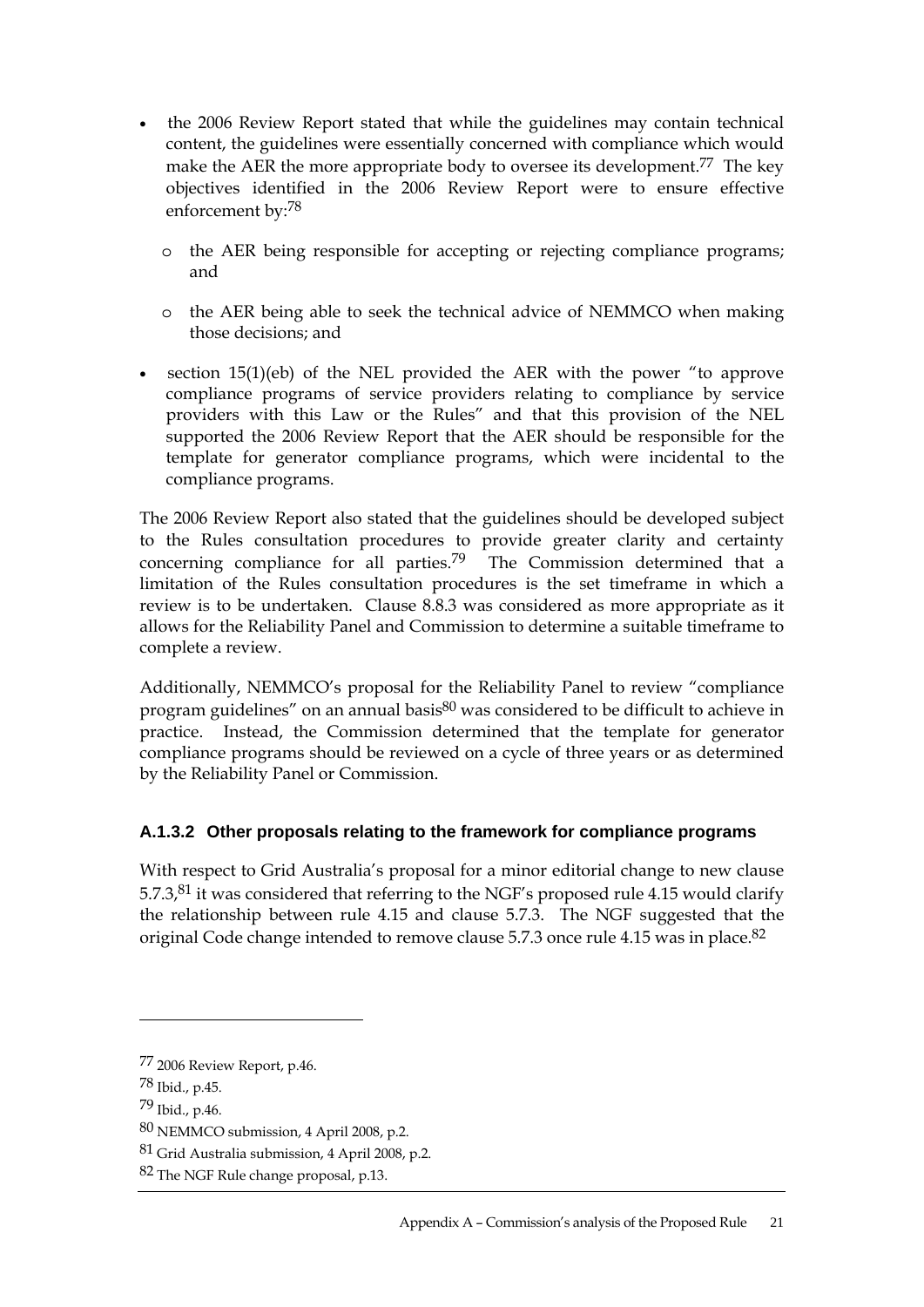NEMMCO's proposed changes to clauses 5.7.3(c) and (d) was a new proposal aimed to address the scenario for the plant having an operating restriction which is not reflected in the performance standards. This was a minor editorial change. Although the NGF preferred that clause 5.7.3 should be removed once rule 4.15 was in place,  $83$  NEMMCO's proposal broadened the application of clause 5.7.3. This meant that clause 5.7.3 focuses on the connection agreement in addition to the performance standard. Rule 4.15 and clause 5.7.3 were therefore considered to be distinguishable and meant that clause 5.7.3 was still relevant and should be retained.

NEMMCO's proposal not to italicise "reviewable operating incidents" was a minor editorial amendment. However, it was noted that clause 4.8.15 already defines "reviewable operating incidents".

The Commission noted VENCorp's proposal to include localised performance standards in the development of performance standards relates to the content in a performance standard. Clause  $8.8.1(a)(2a)$ , as proposed by the NGF and amended by NEMMCO, requires the Reliability Panel to consult with NSPs when it develops the template for generator compliance programs.

#### **A.1.4 The Commission's finding in relation to this issue in the draft Rule determination**

The Commission noted that the Proposed Rule implements recommendations 4 and 5 with amendments from submissions.

The Commission accepted the proposal for the Reliability Panel to review the template for generator compliance programs, subject to the following conditions:

- that the Reliability Panel will only approve the template for generator compliance programs and will not be responsible for compliance with the template;
- that the AER will be responsible for accepting or rejecting compliance programs;
- that the development of the template will be based on a rigorous consultation process in accordance with clause 8.8.3 of the Rules;
- that the template will be consistent with the definition of "good electricity industry practice" as set out in the Rules;
- that the review cycle of the template will be every three years or earlier if the Reliability Panel or Commission believes this is warranted; and
- that a time period will be specified for the review of the template in accordance with clause 8.8.3 of the Rules.

<sup>83</sup> The NGF supplementary presentation, 1 May 2008, p.6.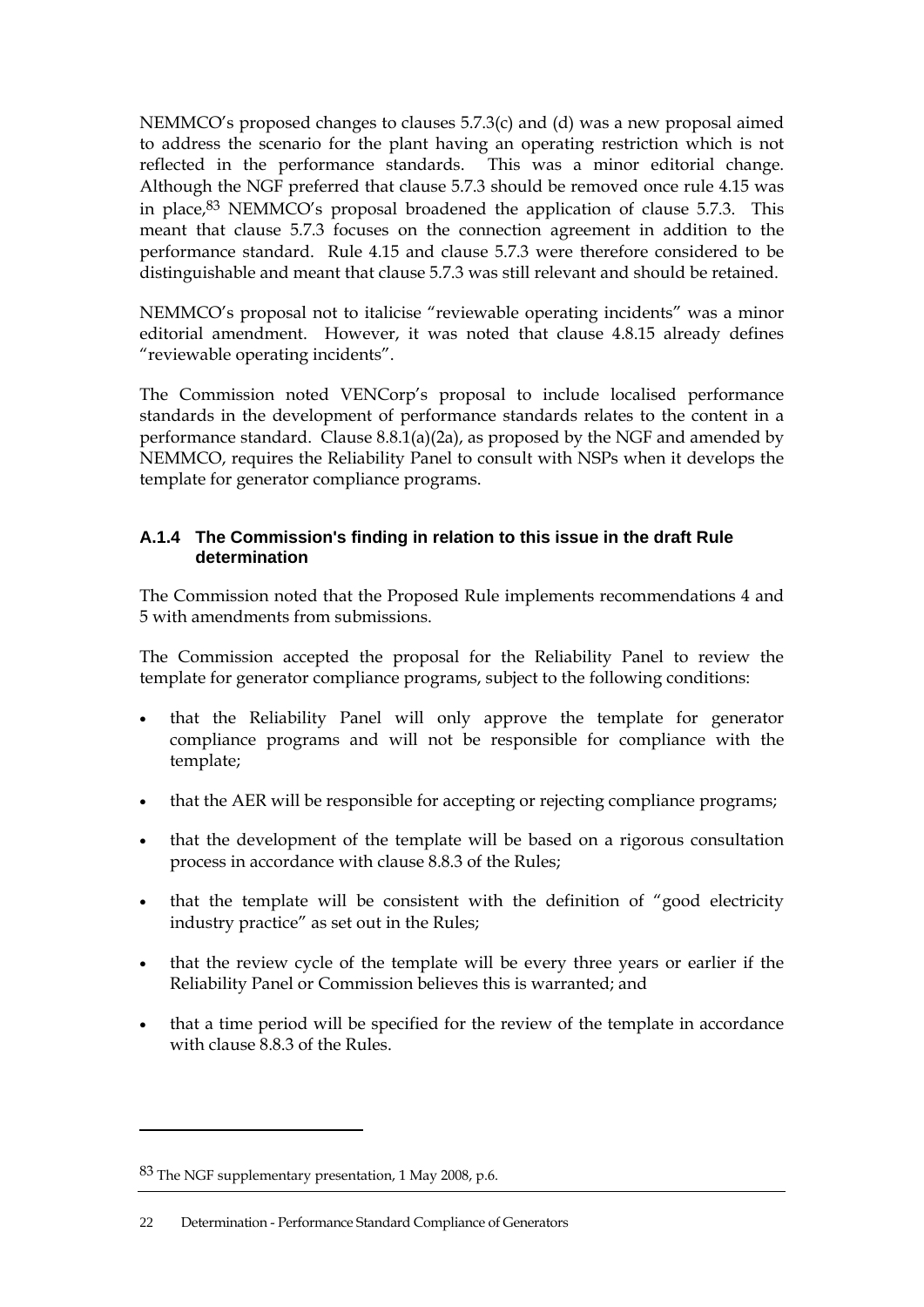Subject to the conditions above, the Commission accepted the following proposals with amendments from the Commission:

- the NGF's proposed rules  $4.15(b)$ -(e), clauses  $5.7.3(a)$ -(c), definition for "template for generator compliance programs" under Chapter 10, and clauses 11.19.1- 11.19.3;
- the NGF's proposed clause 8.8.1(2b); and
- NEMMCO's additional amendments to the NGF's proposed clauses 8.8.1 and 8.8.3, subject to replacing "compliance program guidelines" with "template for generator compliance programs".

The Commission accepted Grid Australia's proposed changes to rule 4.15.

In relation to NEMMCO's proposal to not italicise "reviewable operating incidents", the Commission considered that this was already defined in clause 4.8.15. Therefore, a new entry for the term "reviewable operating incidents" will be included in the Glossary (Chapter 10) of the Rules. This new entry will refer to clause 4.8.15 for the definition of "reviewable operating incidents".

The Commission accepted NEMMCO's proposed amendment to the NGF's proposed clauses  $5.7.3(c)$  and  $(d)$ .

# **A.1.5 Second round submissions**

#### **A.1.5.1 Pacific Hydro**

Pacific Hydro states that:<sup>84</sup>

- the development of the template for generator compliance programs should entail a "rigorous consultation process … to ensure adequate consideration of specific generator plant technologies and local connection issues"; and
- this development of the template should follow "a light handed approach [as opposed] to unreasonable modifications of existing generator compliance arrangements".

It also proposes that changes to the template should be "assessed on a cost/benefit basis".85

With respect to the time provided for Registered Participants to respond to changes to the template for generator compliance programs, Pacific Hydro considers that:<sup>86</sup>

<sup>84</sup> Pacific Hydro submission, 8 August 2008, p.1. 85 Ibid., p.2.

<sup>86</sup> Ibid., Pp.1-2.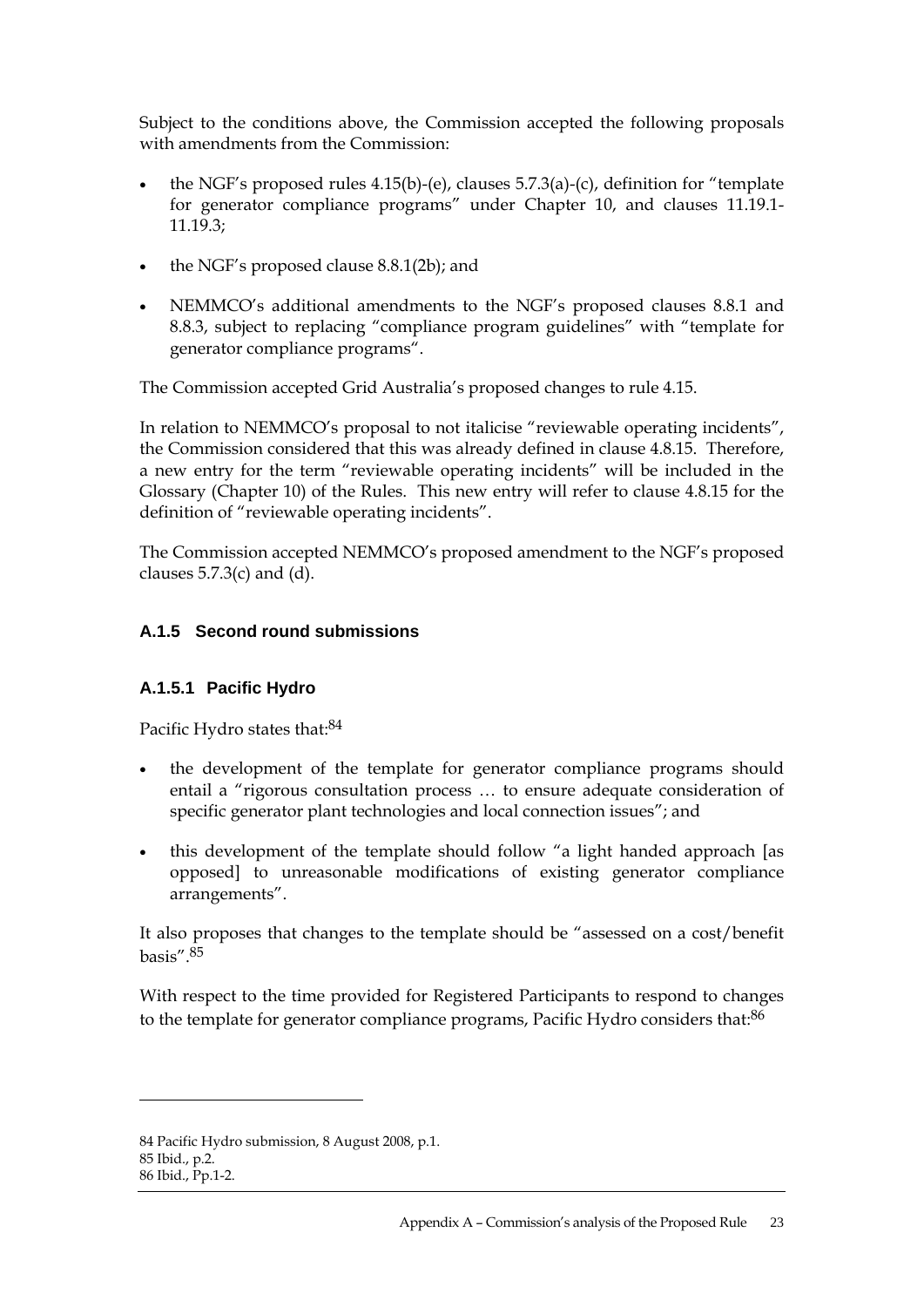- the proposed initial three month and subsequent six month timeframe periods for changes to the template that Registered Participants will be required to respond "may prove unreasonable" if there are material changes;
- the response time to the initial template or effective date of subsequent changes be extended to 12 months;
- a future review of the template "could impact generators routine testing arrangements period"; and
- the review period be extended or the effective date of subsequent changes be extended from six months to 12 months.

In terms of a dispute process for the template, Pacific Hydro indicates that:87

- it is unclear on whether the Reliability Panel would be included in the dispute process under the Rules; and
- there is no NEM dispute mechanism for the template design or modification.

#### **A.1.5.2 Grid Australia**

Grid Australia indicates its support for VENCorp's first round submission to include localised performance standards in the template.<sup>88</sup>

It proposes that the draft clause 5.7.3(a) requirements be incorporated in the template for generator compliance programs. This means that the template would include the following: 89

- compliance with the applicable technical requirements of clause S5.2.5;
- compliance with the relevant connection agreement including the performance standards; and
- guidance on the level of evidence that a Generator must provide to the NSP in relation to its connection agreement with the generator and to NEMMCO.

#### **A.1.5.3 Reliability Panel**

The Reliability Panel foreshadows that it will take approximately nine months to develop the initial template for generator compliance programs once the amended Rule commences.90

<sup>87</sup> Ibid., p.2.

<sup>88</sup> Grid Australia submission, 8 August 2008, p.1. 89 Ibid., p.1. 90 Reliability Panel submission, 15 August 2008, p.1.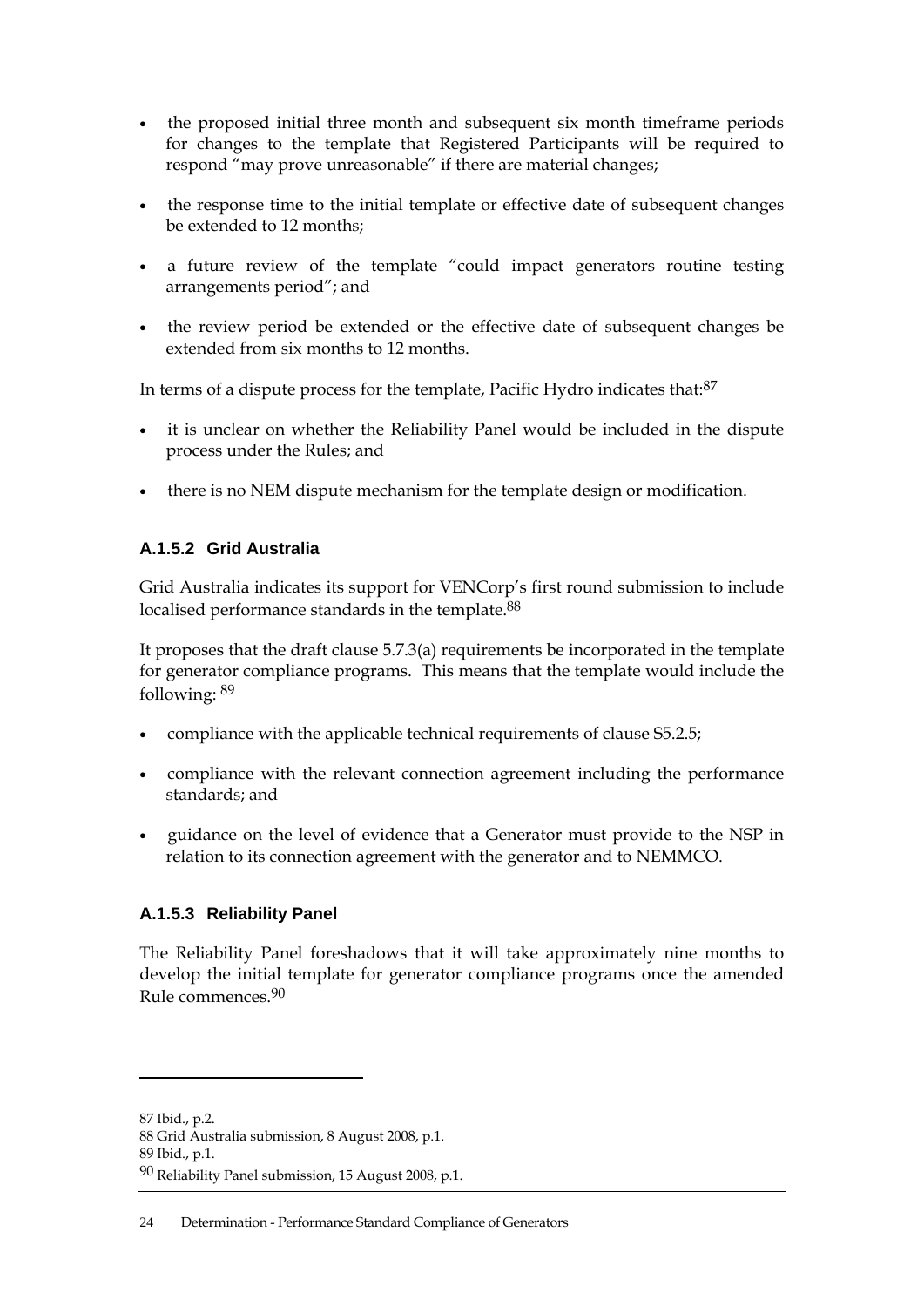### **A.1.5.4 Roaring 40s**

Roaring 40s states that:

- it has "concerns about the proposed role of guidelines for generator performance standard compliance plans [i.e. template for generator compliance programs]";<sup>91</sup>
- it considers that this is "prescriptive regulation" and that there is an "assumption that the Reliability Panel … is able to achieve a superior approach" but instead "will come to different conclusions"; 92
- the AER's ability to take enforcement action against a party that has breached performance standards will be weakened if the template is used as the basis for the party's compliance program;<sup>93</sup> and
- the Reliability Panel "defining industry best practice rather than leaving this task to industry" is a risk which is "a sub optimal approach" and would be a "detriment of both effectiveness and efficiency".94

It further proposes that provisions be included:95

- "to ensure NEMMCO examines and reports at length on the effectiveness of generated compliance plans and generator performance standard compliance in power system incident reports"; and
- "to promote industry best practice through reporting on generator performance standard breaches including detailed root cause analysis."

#### **A.1.6 Supplementary submissions**

#### **A.1.6.1 AER**

The AER indicated "very strong concerns with the proposition that the AER should approve or reject generators' compliance programs".96 It provided the following arguments against the Commission's draft Rule determination which had proposed such a role for the AER:97

- it "would result in significant additional costs to the sector for limited benefit";
- it "would compromise the AER's enforcement role";

<sup>91</sup> Roaring 40s submission, 14 August 2008, p.1.

<sup>92</sup> Ibid., Pp.1-2.

<sup>93</sup> Ibid.

<sup>94</sup> Ibid.

<sup>95</sup> Ibid.

<sup>96</sup> AER submission, 1 October 2008, p.1.

<sup>97</sup> Ibid., Pp.1-3.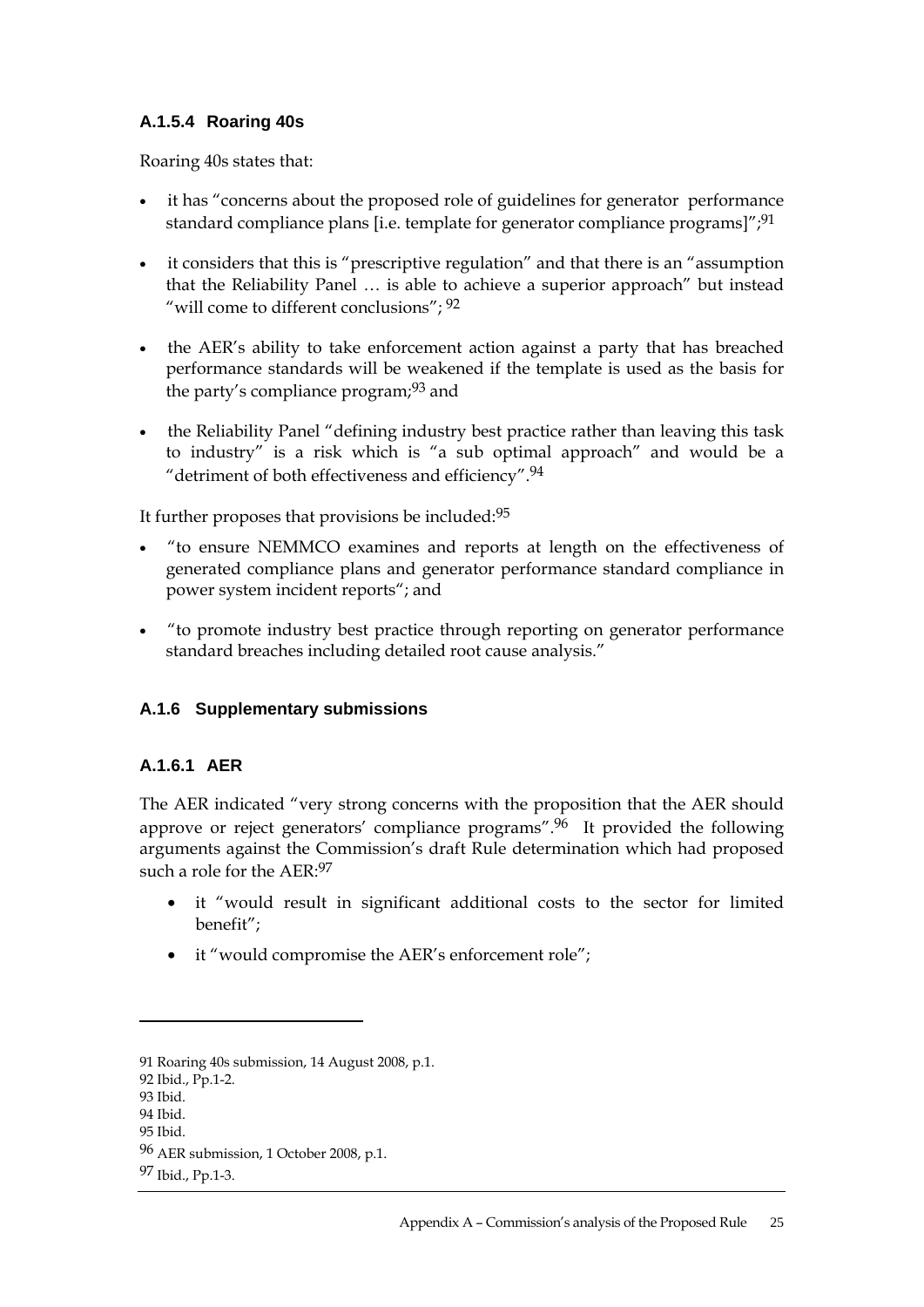- it would "result in a net detriment to the NEM" given the limited benefits and potential costs;
- "As part of its compliance monitoring activities, the AER conducts spot audits of selected generators' compliance programs" which "creates incentives for generators to have robust compliance programs in place";
- it "will achieve the opposite effect" to effective enforcement;
- it will mix with the AER's responsibility "for monitoring whether a breach has occurred and taking enforcement action in the event of a breach" which would "consequently diminish generators' accountability in relation to technical standards";
- generators may develop "misplaced expectations that certain conduct will be protected from enforcement action" in that "the AER will need to attach caveats to its approval of compliance programs" which would "diminish the value of the approval":
- "The AER may be perceived as having a conflict of interest or … lack of objectivity if it is required to enforce a breach of the Rules in relation to compliance with performance standards where it has approved the generators' compliance programs in advance";
- "the AER is likely to take a conservative view when approving compliance programs" resulting in a "likely … increased cost to industry and stifling of innovation in compliance strategies";
- the AER would need to consider more than 120 different generators and "the approval process would require specialist engineering knowledge that does not sit well with the AER's existing skills set"; and
- the NGF's Rule change proposal which does not propose that the AER will be responsible for accepting or rejecting compliance programs has broad industry support, including the NGF, the AER, NEMMCO, the MCE, and the NGF's process was endorsed by the SA Minister for Energy's Second Reading speech on the amendments to the NEL.

The AER has outlined the NGF's proposed framework for managing compliance:<sup>98</sup>

- "the Reliability Panel develops a template for generator compliance programs";
- "Generators must develop and maintain compliance programs in line with the template";
- "the template is regularly reviewed by the reliability Panel in order to provide a continual improvement focus";
- "The generator then has a six month window to implement any changes to its compliance programs to reflect the new template";
- "the AER conducts spot audits of selected generators' compliance programs";

<sup>98</sup> Ibid., Pp.1-2.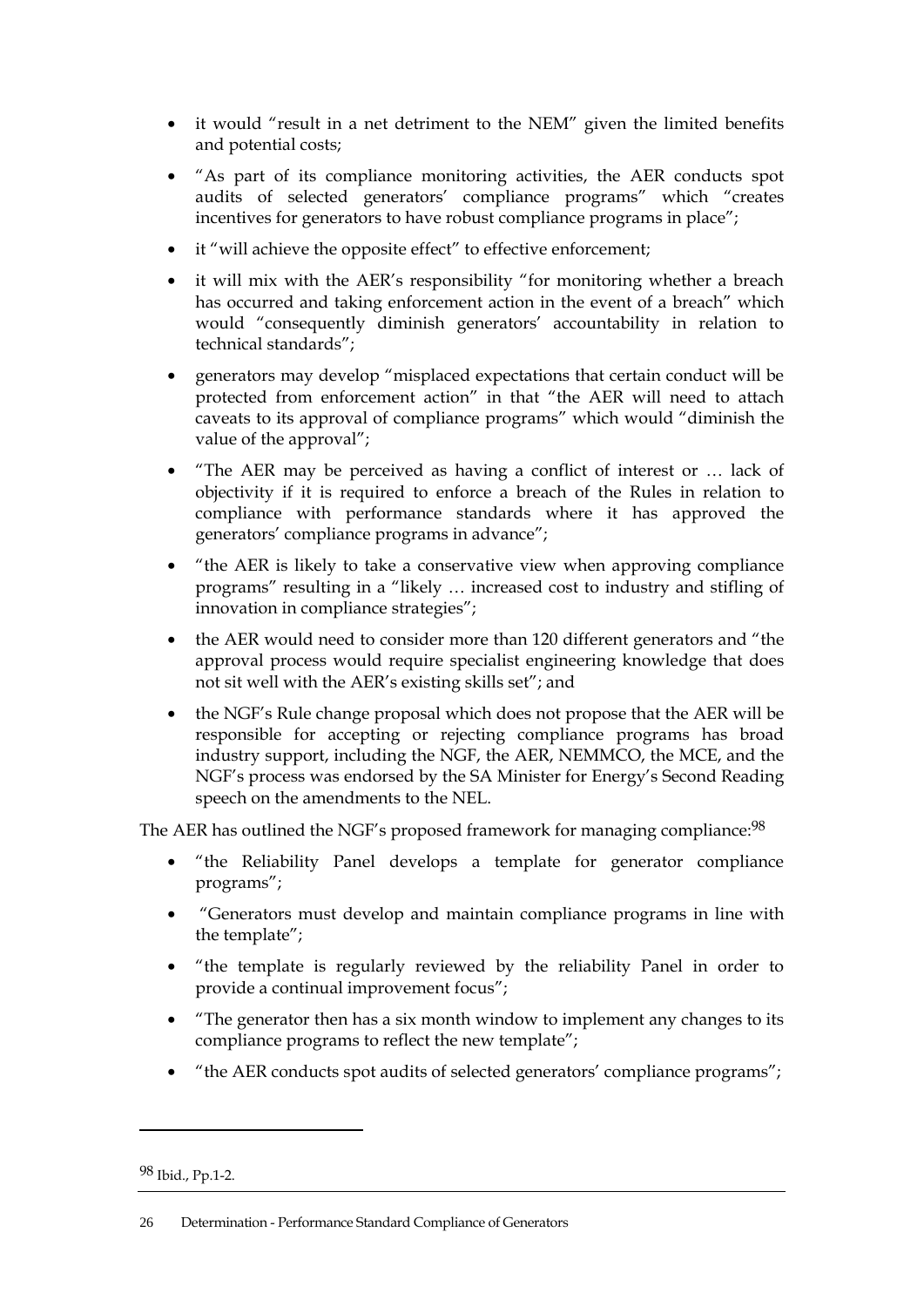- "the AER must determine whether enforcement action is warranted and, if an action is warranted, the nature of the enforcement action" if a generators' compliance is questioned after an incident occurs; and
- "the AER would consider (among other things) the generator's compliance program, including whether the compliance program is consistent with the template".

The AER considers that the "NGF's proposal is consistent with recent amendments to the National Electricity Law (NEL)" and that the "generators' compliance programs would take the form of a compliance program required under the Rules, as envisaged by section 64(e) of the NEL".99

#### **A.1.6.2 AGL and the NGF**

AGL and the NGF have submitted separate submissions, but share similar concerns on the proposed role for the AER in approving compliance programs.<sup>100</sup> They consider that this would:

- "Destroy the quality assurance approach established by the NGF proposal and substitute a static, bureaucratic approval process";101
- "Require the AER to both approve and assess compliance with compliance plans";102
- "Give the AER an alarming power to second-guess generators and impose compliance plans on plants";103
- "require the AER to become experts in the technical operation of the power system" which "is both inefficient and unnecessary";104 and
- "potentially places the AER in the position of reviewing its own compliance plans, compromising its independent enforcement role".105

In terms of the AER's role in compliance, AGL and the NGF states that the AER would not be required to approve compliance programs because:106

- the Rule change strengthens the AER's auditing process of power stations by relevant parties agreeing on "good electricity practice" which is encapsulated in the Panel's template for generator compliance programs; and
- "The AER is able to verify before or after a system event whether a generator is compliant during its audit process".

<sup>99</sup> Ibid., p.2.

<sup>100</sup> AGL submission, 10 October 2008.

<sup>101</sup> AGL submission, 10 October 2008, p.1; NGF submission, 14 October 2008, p.1.

 $102$  Ibid.

<sup>103</sup> Ibid.

<sup>104</sup> AGL submission, 10 October 2008, p.1; NGF submission, 14 October 2008, p.3.

<sup>105</sup> NGF submission, 14 October 2008, p.3.

<sup>106</sup> AGL submission, 10 October 2008, p.2; NGF submission, 14 October 2008, p.3.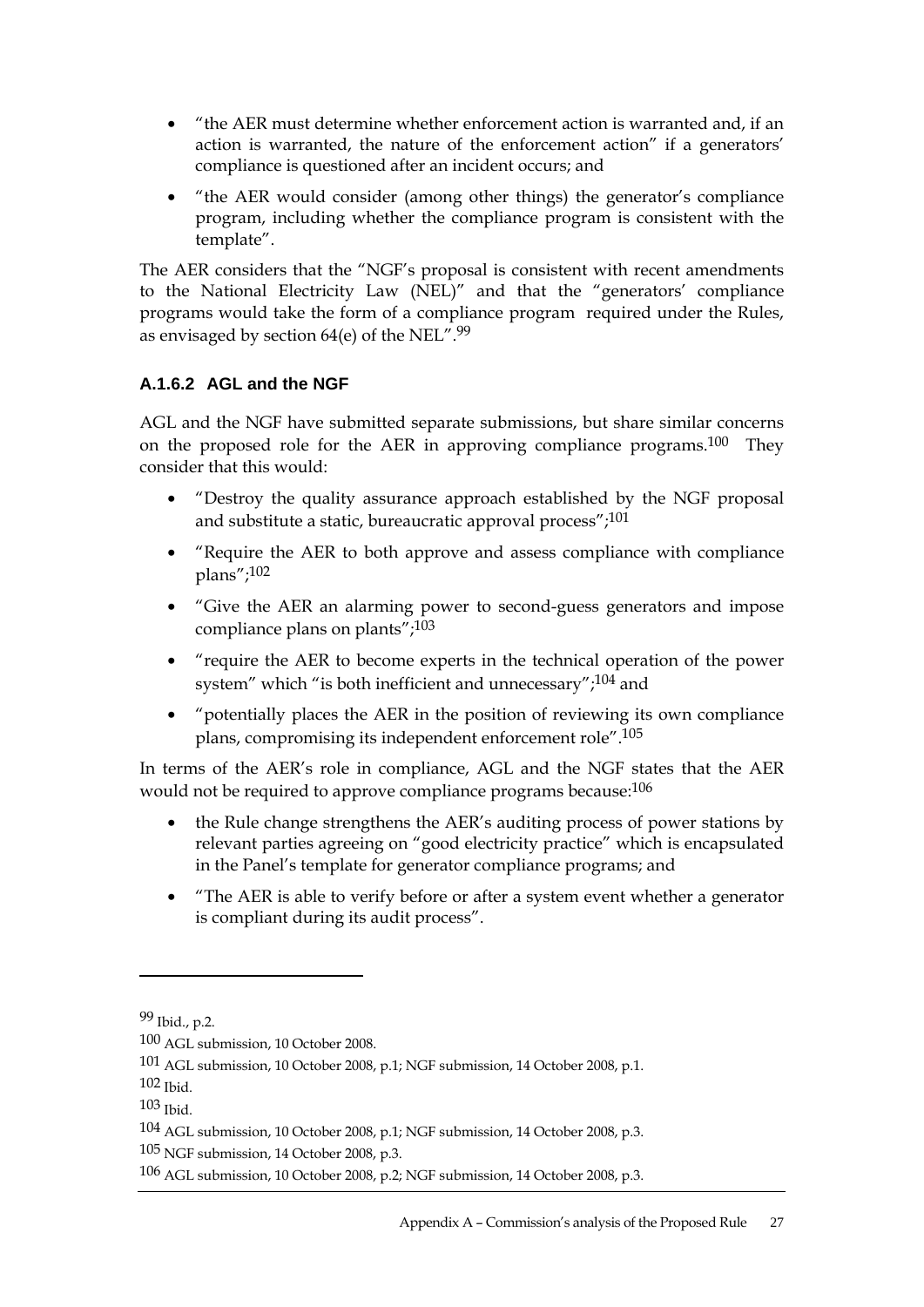AGL and the NGF consider that the NGF's Rule change proposal, which does not include the proposal for the AER to approve compliance programs:107

- was extensively consulted on including some drafting from the Standing Committee of Officials (SCO);
- "Maintains the focus on good electricity industry practice by both:
	- o allowing it to be defined in advance; and
	- o requiring it to be modified in light of experience
- sets up a quality assurance approach that keeps compliance plans up to date with a clear template, obligations on generators to comply and the ability for the AER to assess compliance in advance of issues; and
- separates the AER role of assessing compliance from the technical role of defining good electricity industry practice and developing the plans, while still ensuring oversight."

#### **A.1.7 The Commission's consideration and reasoning in this final Rule determination**

# **A.1.7.1 Localised performance standards**

The Commission considers that the localised performance standards should not be specified in the Rules as part of the template for generator compliance programs as this would complicate the process in attempting to address all the specific issues of localised performance standards. The Commission considers that clause 8.8.3 requires the Reliability Panel to consult with the public, including NSPs, NEMMCO and Generators, when it develops the template for generator compliance programs.

#### **A.1.7.2 Cost/benefit assessment**

 $\overline{a}$ 

In relation to Pacific Hydro's proposal that a cost/benefit assessment should be undertaken when the Panel develops the template for generator compliance programs, the Commission considers that the Reliability Panel will take into account the NEO in order to address power system security and reliability when the Reliability Panel develops the template.

#### **A.1.7.3 Time for Registered Participants to respond to the changes to the template**

Pacific Hydro's submission relates to the time for Registered Participants to respond to the initial template, subsequent changes to the template and review of the template. Draft rule 11.19 specifies the transitional arrangement for Registered Participants to respond to the commencement of the initial template for generator

<sup>107</sup> AGL submission, 10 October 2008, p.1; NGF submission, 14 October 2008, Pp.1-2.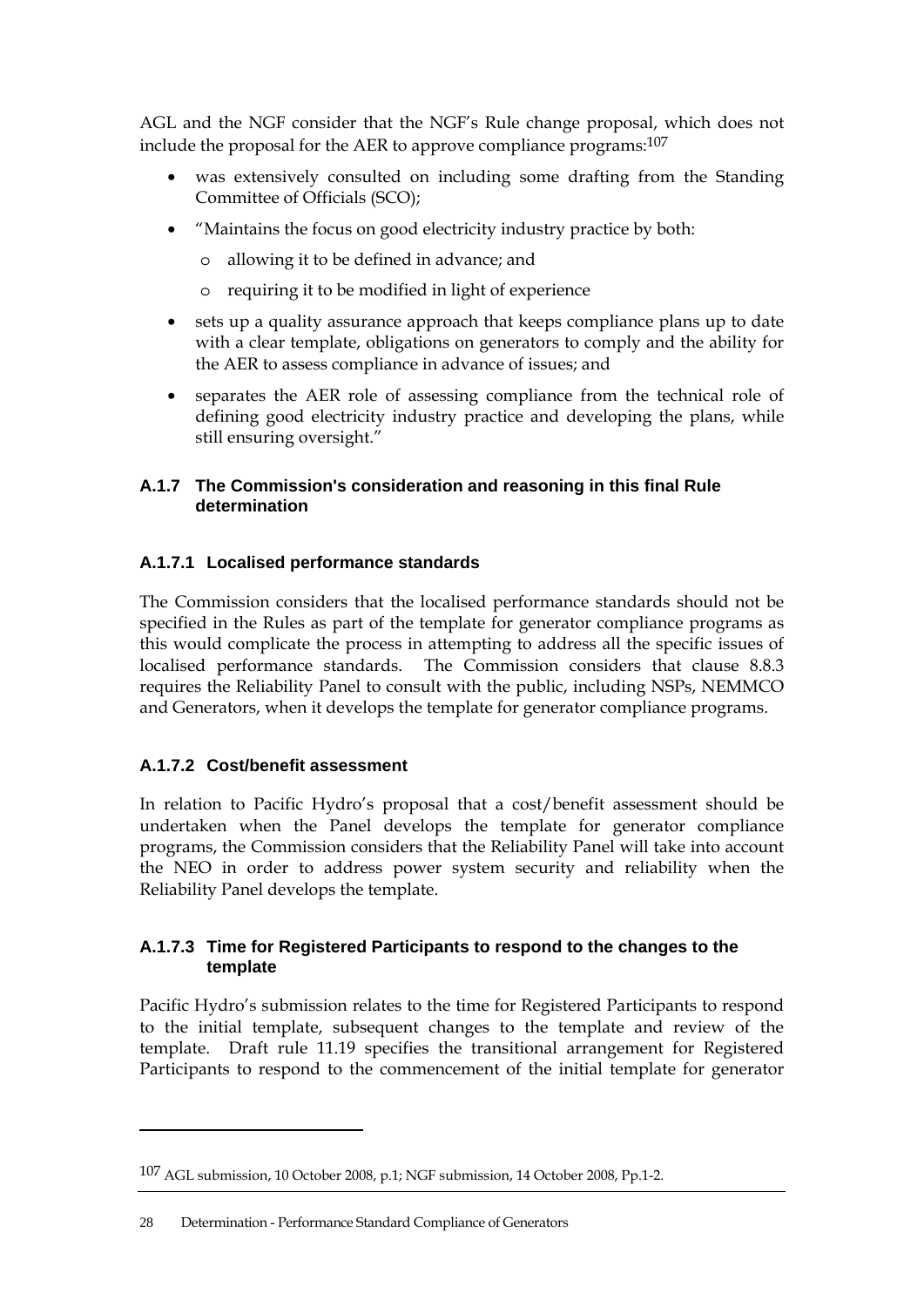compliance programs. Draft rule  $4.15(c)(3)$  provides for a six month transitional period for Registered Participants to respond to subsequent changes to the template.

Given that the process to develop, including amending or reviewing, the template will be based on clause 8.8.3, the review period is limited by this clause and extending the review period would be an unsuitable option should the time be extended for Registered Participants to implement their compliance programs. Another option would be to extend the implementation dates for Registered Participants to respond to: the initial template, the subsequent changes to that template, and the changes following the review of the template.

If the Reliability Panel's proposal were followed that it would take about nine months to develop the initial template and another three months for generators to respond to this, the Commission considers that it will take about 12 months for the implementation of the generator compliance programs.

If Pacific Hydro's proposal were followed, the Commission considers that extending the time to 12 months for Registered Participants to respond would mean that it would take almost two years before compliance programs can be implemented from the instant that the Reliability Panel begins to develop the template.

Specifying a particular time of three months for the initial template and six months for subsequent changes to the template gives Registered Participants certainty as to the time required to respond. On the other hand, a time that is too restrictive or interferes with a participant's internal processes could be considered inefficient. The Commission considers that Registered Participants should be given enough time to respond to the template, but at the same time, not delay the process in achieving reliability, safety and security of the NEM by the implementation of the template. This is achieved by allowing the Reliability Panel the discretion to decide on whether the time should be extended.

Another issue to consider is that the transitional arrangements in draft rule 11.19 assumes that Registered Participants are currently complying with the existing compliance program requirements. Registered Participants that are not complying with the compliance programs are not covered in the transitional arrangements and would not be covered for a period of at least 12 months. These Registered Participants should be required to comply with the Old Clause 5.7.3(b) as are those that are currently complying. A problem that may arise with this approach is the time for them to transition from the Old Clause 5.7.3(b). The Commission anticipates that the Reliability Panel will take this into account when it determines the implementation date. For consistency, the Commission considers that the transition clauses should also apply to Registered Participants who are currently not complying with the existing Rules.

#### **A.1.7.4 NEM dispute mechanism over the template for generator compliance programs**

In the draft Rule determination, the Commission emphasised that the role of the Reliability Panel will be to develop the template for generator compliance programs based on a rigorous public consultation process in accordance with clause 8.8.3.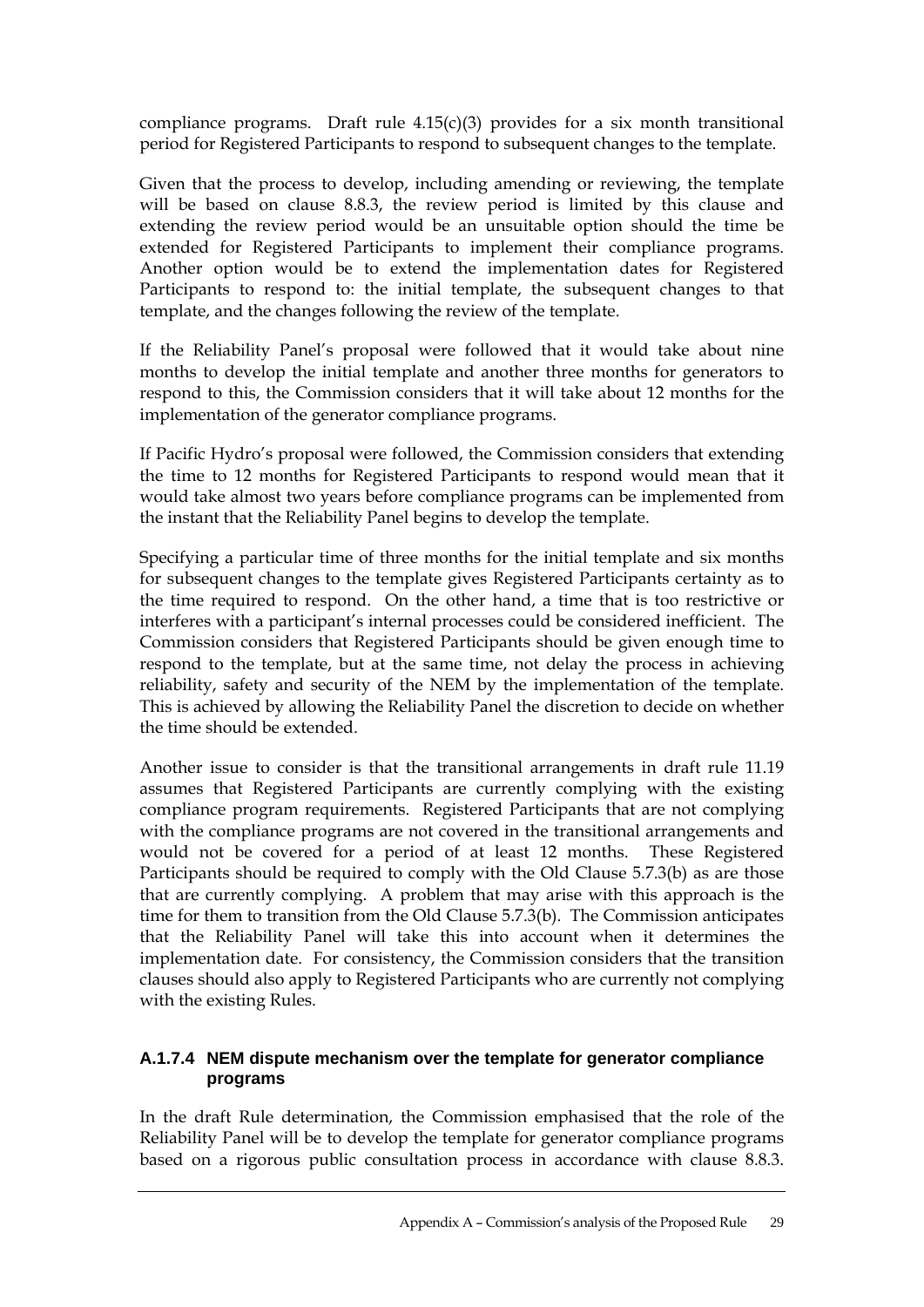However, a dispute resolution process relating to the development of the template was not provided in the draft Rule.

The Commission envisages that a rigorous public consultation process with stakeholders in accordance with clause 8.8.3 would seek to address any issues that would result in a dispute. The Commission considers that it would also be inefficient to undertake a separate dispute process if a particular stakeholder is not satisfied with the template as it would likely duplicate the consultation process and undermine the intention of clause 8.8.3.

#### **A.1.7.5 Inclusion of clause 5.7.3(a) requirements in the template for generator compliance programs**

Clause 5.7.3(a) of the draft Rule requires that each Generator must provide evidence to the relevant NSP and to NEMMCO that its generating system complies with the relevant technical requirements (covered in the existing clause S5.2.5) and the connection agreement which includes the performance standards.

Grid Australia's proposed inclusion of connection agreements in the template for generator compliance programs in draft clause 5.7.3(a) is similar to the inclusion of localised performance standards in the template. In its first round submission, VENCorp had proposed for the inclusion of localised performance standards in the development of performance standards. The Commission had noted the VENCorp proposal and stated that clause 8.8.1(a)(2a), as proposed by the NGF and amended by NEMMCO, requires the Reliability Panel to consult with NSPs, in addition to NEMMCO and Generators, which would also involve public consultation under clause 8.8.3 when it develops the template for generator compliance programs.

Similarly, the Commission notes Grid Australia's proposal and considers that the Reliability Panel will consult with NSPs, in addition to NEMMCO and Generators, when it develops the template for generator compliance programs in accordance with the public consultation process under clause 8.8.3.

#### **A.1.7.6 Clarifying the role of the Reliability Panel with respect to the template for generator compliance programs including the development of the template**

The Commission notes Roaring 40s' concerns about the risk in developing the template for compliance program guidelines. The Commission also notes that the Reliability Panel is not a regulator, with its constitution consisting of representatives in the industry. Nevertheless, any risks in the development of the template will be mitigated by the Reliability Panel undertaking public consultation on the template's development with relevant stakeholders in accordance with clause 8.8.3 of the Rules.

The Commission also further considered the process for developing, including reviewing and amending, the template for generator compliance programs which is related to the template's development. There were three aspects that were considered under this issue: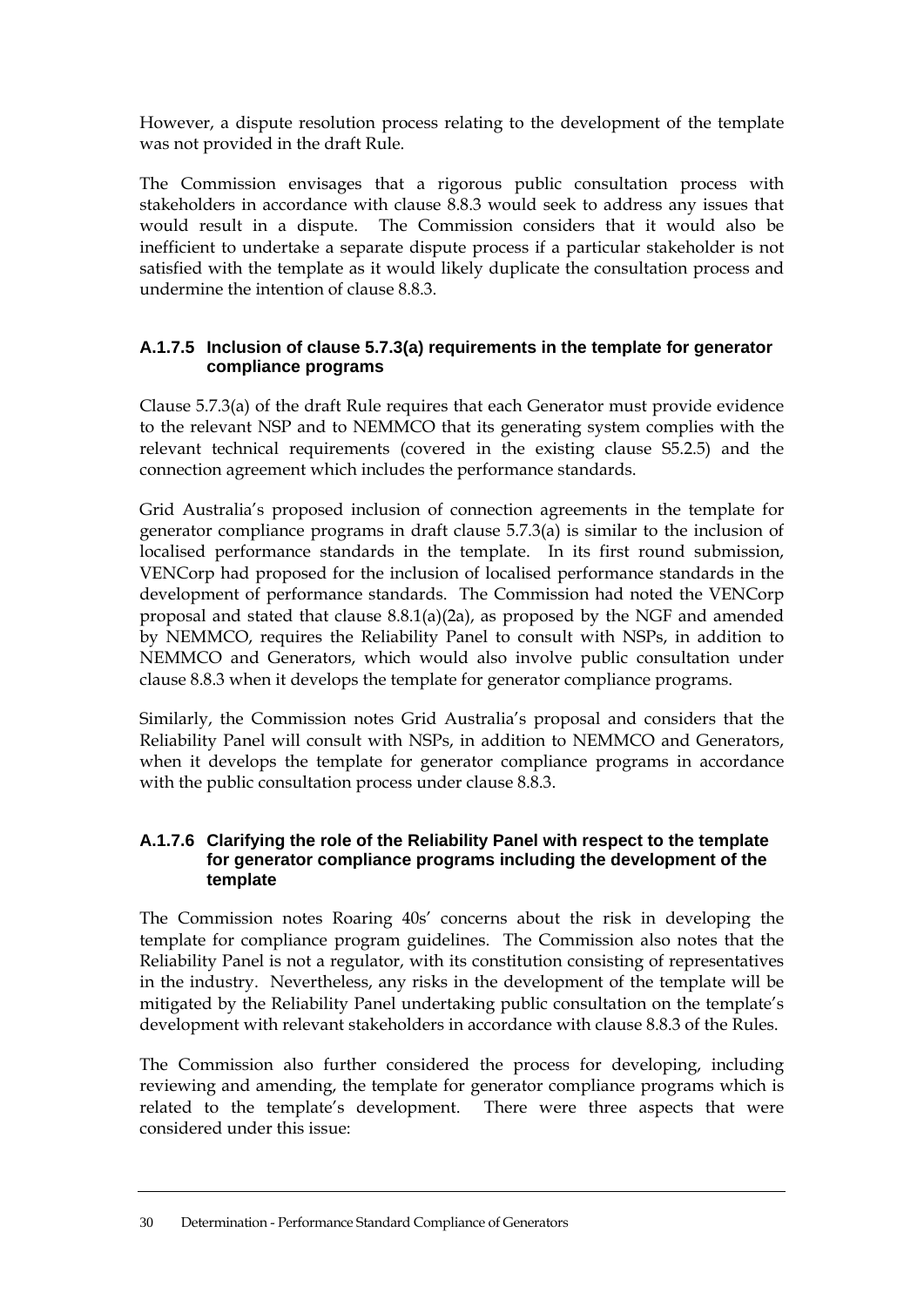- 1. Which review process should be used for developing the template? The draft Rule requires the Panel to use the consultation process in clause 8.8.3. The alternative is for the Panel to have a limited consultation with just NEMMCO, NSPs and Generators. The former process is broader while the latter may be faster where necessary. The Commission has decided that the process in clause 8.8.3 is more rigorous and gives the Panel more comfort that all related issues are addressed, noting that the initial template is developed using the process in clause 8.8.3.
- 2. Who should initiate the review process for developing the template? Under the draft Rule, the review would be initiated by Terms of Reference from the AEMC. The alternative could be to give the Panel the power to initiate the review without reference to the Commission. The Commission considers that it should have this power so that it can manage the Panel's priorities and work program.
- 3. Should the Rules contain principles for the Commission to follow when initiating a review? Such principles could include relevant significant power system incidents, or relevant Rule change (e.g. Schedule 5 of the Rules). The alternative could be to leave this open so that reviews are performed on a case by case basis. The Commission has determined that adding another layer of principles is unnecessary and potentially restrictive in the circumstances.

# **A.1.7.7 The proposed role of the AER in approving compliance programs**

The 2006 review recommended that the AER be responsible for accepting or rejecting compliance programs on the grounds that this would achieve effective enforcement. The AER and AGL have provided an alternative approach in their submissions that would equally achieve the Commission's objective, but at a lower cost to the AER and potentially the industry. This would be achieved by the AER conducting spot audits of selected compliance programs on a regular basis which will create incentives for generators to ensure that they have robust compliance programs in place without the AER being required to examine more than 120 different generators and resourcing the specialist engineering knowledge to examine all these compliance programs. Generators could proactively ensure that they have robust compliance programs in place by engaging external auditors to independently audit their compliance programs. For these reasons, the Commission considers that the AER's approach is a more cost effective approach and will likely achieve effective enforcement that is consistent with the Commission's intention.

#### **A.1.8 The Commission's finding in relation to this issue in this final Rule determination**

The Commission maintains its finding in the draft Rule determination in relation to this issue, subject to the additional finding in this final Rule determination.

The Commission notes Pacific Hydro's comments relating to the Reliability Panel's development of the template for generator compliance programs.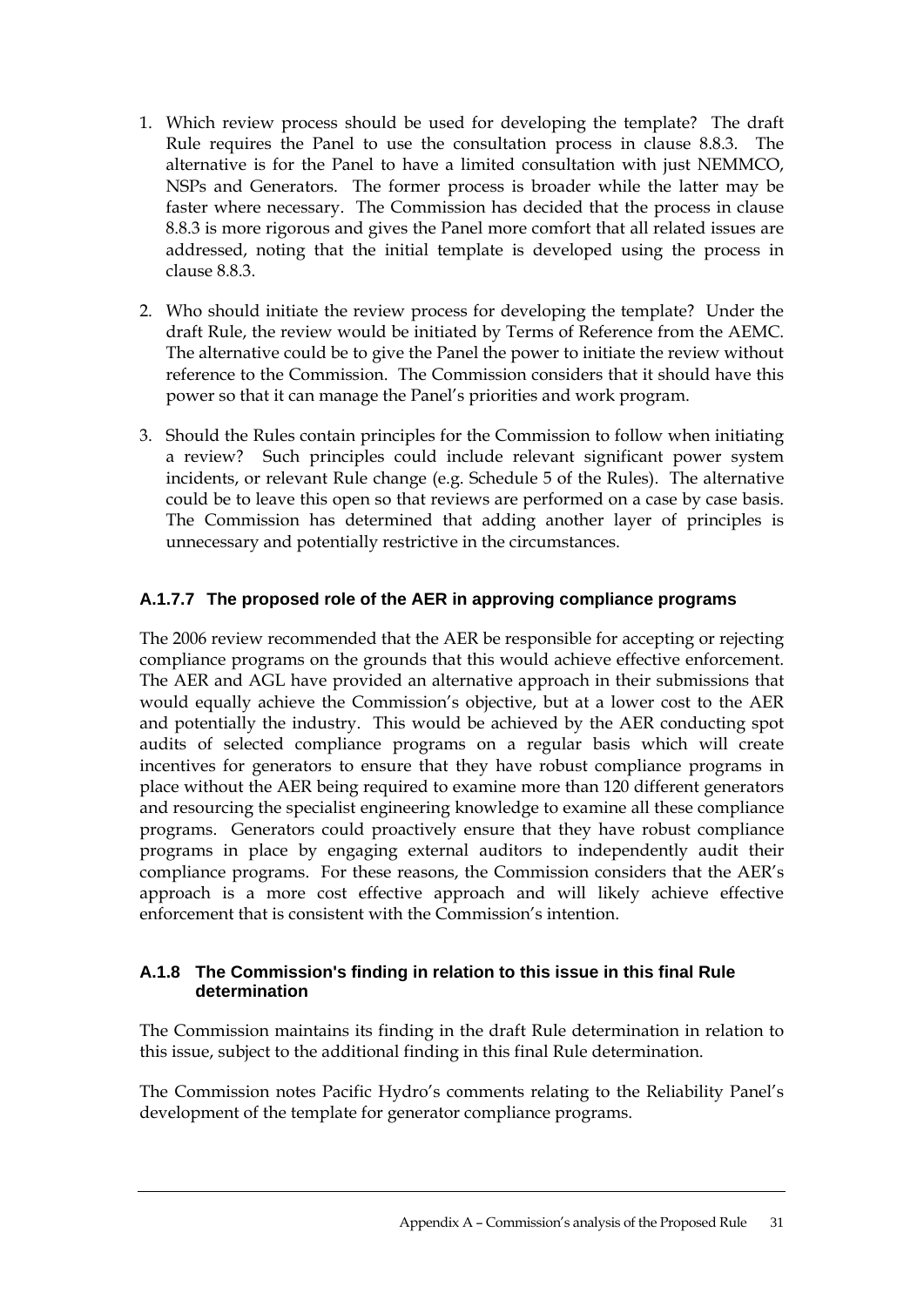The Commission determines that the Reliability Panel will take into account the NEO when the Reliability Panel develops the template for generator compliance programs.

The Commission is amending the new transitional clauses for the implementation of the template, subsequent changes to that template, and changes following the review of the template (draft rules  $4.15(c)(3)$  and  $11.19$ ) as follows:

- that the Panel will determine at its discretion during its consultation whether the implementation dates for Registered Participants to respond to the template should be extended; and
- Registered Participants who are currently not complying with the existing compliance program requirements will be covered under the Old Clause 5.7.3(b) of the transitional clause (in addition to Registered Participants currently complying).

The Commission does not accept that a dispute resolution process should be included in the development or modification of the template for generator compliance programs.

The Commission notes Grid Australia's proposal to include connection agreements and applicable technical requirements of clause S5.2.5 in the template for generator compliance programs and points raised in the Roaring 40s' submission. The Commission considers that the Reliability Panel will undertake public consultation with NSPs, in addition to NEMMCO and Generators, when it develops the template for generator compliance programs in accordance with clause 8.8.3 of the Rules.

With respect to making amendments to the template for generator compliance programs, which is part of the development process, the Commission determines that:

- the review process for the Reliability Panel to develop (including reviewing and amending) the template will be based on the public consultation process under clause 8.8.3;
- the Commission will initiate the review process for developing the template; and
- the Rules will not contain principles for when a review of the template should be initiated;
- the draft clause  $8.8.1(2b)$  will be amended to be consistent with the public consultation process under clause 8.8.3.

The Commission accepts the AER's reasoning on why it should not be responsible for accepting or rejecting compliance programs, subject to the following conditions:

• the AER will regularly conduct spot audits of selected generators' compliance programs as part of its compliance monitoring activities; and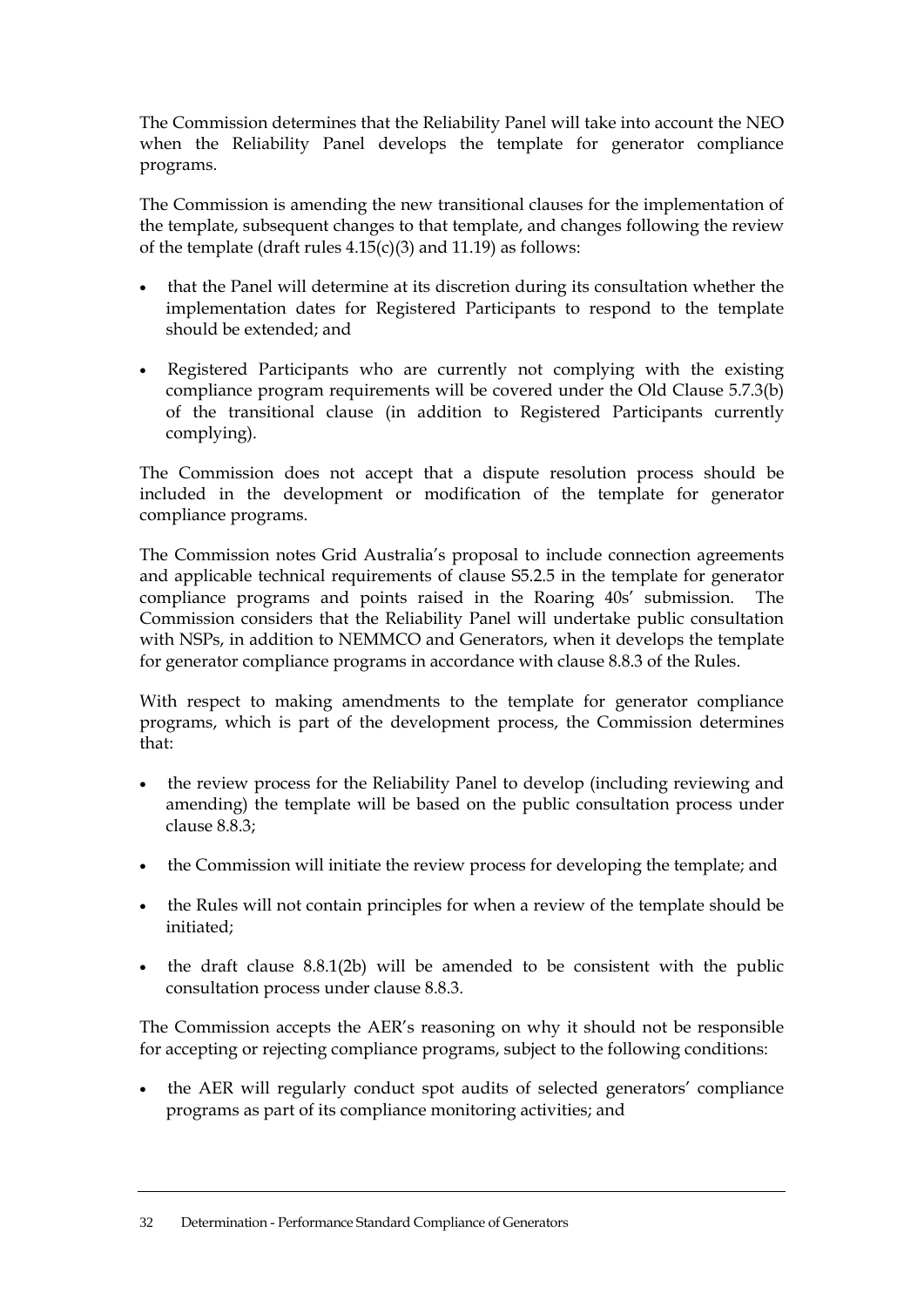• Generators will engage with external auditors to independently audit their compliance programs to determine whether they are required to amend their compliance programs and amend if required.

# **A.2 Timeframe for rectification of non-conformance**

# **A.2.1 The NGF proposal**

The NGF considered that the existing rule 4.15(i) "does not make [it] clear that a participant has an obligation to rectify non-conformance with a performance standard within a set period of time".108 It suggested that in the event that there is a dispute over the time period to rectify non-conformance, "the existing dispute resolution provisions in the Rules may not provide a sufficiently rapid outcome".109 It considered this as the issue for both recommendations 7 and 8 of the 2006 Review Report.110

To address recommendations 7 and 8, the Proposed Rule:

- "clarifies the wording of rule 4.15(i) and permits the AER to determine an appropriate timeframe for rectification [by participants] of non-conformance in the event of a dispute";111 and
- "allows participants to seek a review from the AER regarding the time allowed by NEMMCO for [participants to rectify] non-conformances".112

The NGF suggested this will "produce a faster resolution of disagreements between NEMMCO and the Registered Participant concerning the timeframe for rectification of non-conformance than is the case under the existing Rules".113

#### **A.2.2 First round submissions**

#### **A.2.2.1 NEMMCO**

 $\overline{a}$ 

The NGF's proposed rule 4.15(n) states, "If a Registered Participant who is advised by NEMMCO of a rectification period considers that NEMMCO has not reasonably applied the criteria under rule 4.15(j) in imposing the rectification period, the Registered Participant may, within 20 business days of being advised by NEMMCO,

<sup>108</sup> The NGF Rule change proposal, p.2. 109 Ibid., Pp.2-3. 110 Ibid. 111 Ibid., p.3. 112 Ibid., p.4. 113 Ibid., p.3.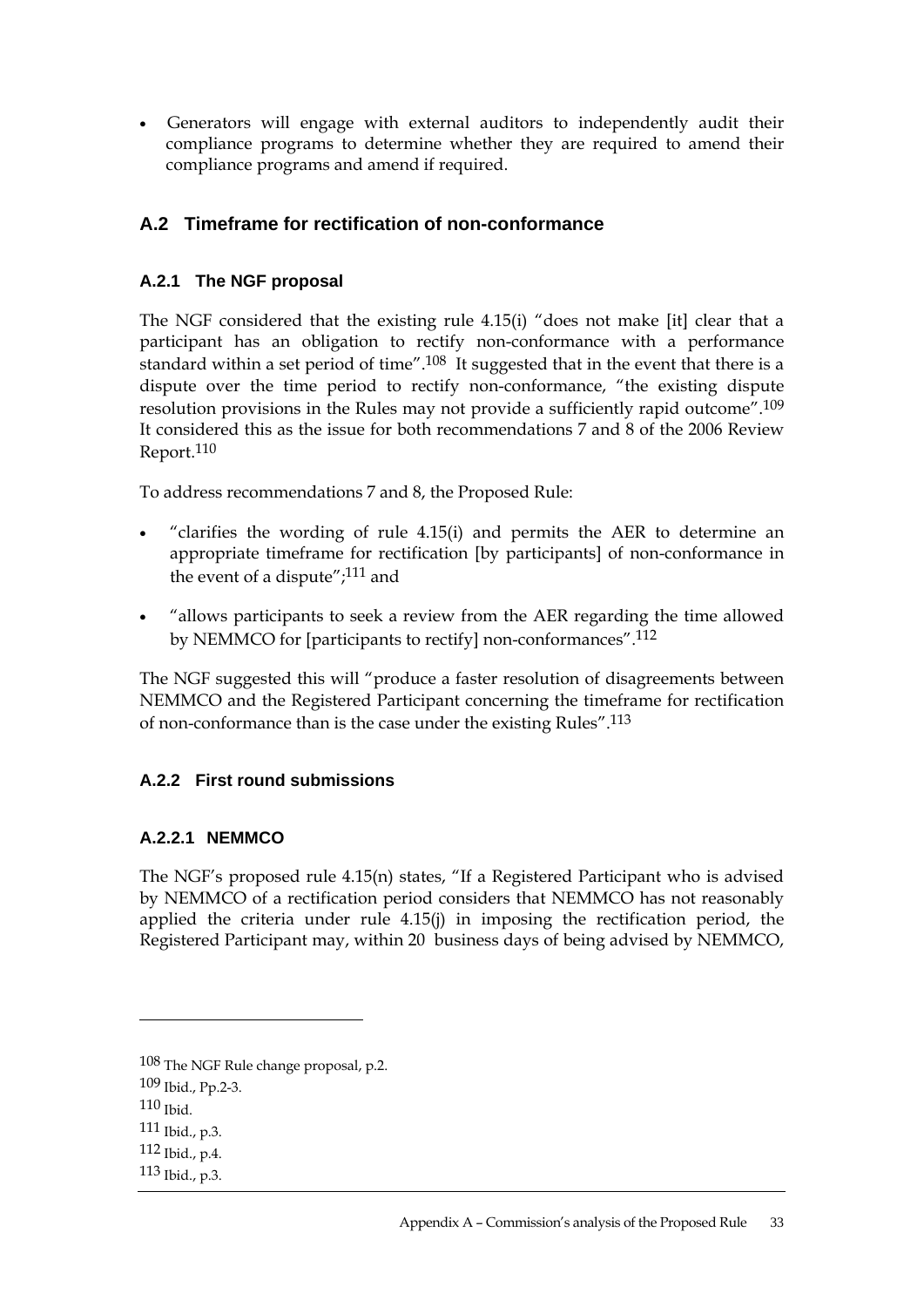request in writing and with reasons to the AER to review the rectification period."114 This proposed new rule relates to Recommendation 7 from the 2006 Review Report.

NEMMCO supported the NGF's proposed rule 4.15(n) because it considered that:115

- "it would encourage greater administrative accountability and transparency of decisions made by NEMMCO regarding performance standards for Generators";
- "a more robust process for the development and continuous improvement of compliance monitoring programmes is created by including an appeals process for rectification"; and
- "the NGF has used a pragmatic approach to address concerns of Generators in this area".

#### **A.2.3 Second round submissions**

No second round submissions were received in relation to this particular NGF proposal.

#### **A.2.4 The Commission's consideration and reasoning in the draft Rule determination**

In the 2006 Review Report, the purpose of recommendations 7 and 8 were described as follows:116

- Recommendation 7 gives the Registered Participant the right seek a review from the AER of the timeframe for rectifying a performance standard breach (rectification period) imposed by NEMMCO under rule 4.15(i); and
- Recommendation 8 seeks to clarify an existing obligation on the Registered Participant to rectify a performance standard breach within the time specified by NEMMCO.

The NGF proposal was considered to be similar to recommendations 7 and 8 in the 2006 Review Report as it relates to clarifying rule 4.15(i) and the AER's role for rectifying the timeframe determination. The NGF's other proposed rules 4.15(j)-(q) also relate to the process of rectifying the breach under recommendations 7 and 8 in the 2006 Review Report. The difference is where the NGF proposes to replace the term "non-compliance" and "breach" with "non-conformance" (and any other like terms). This particular issue is discussed in section A.6.

<sup>114</sup> Ibid., p.13.

<sup>115</sup> NEMMCO submission, 4 April 2008, p.3.

<sup>116 2006</sup> Review Report, p.83.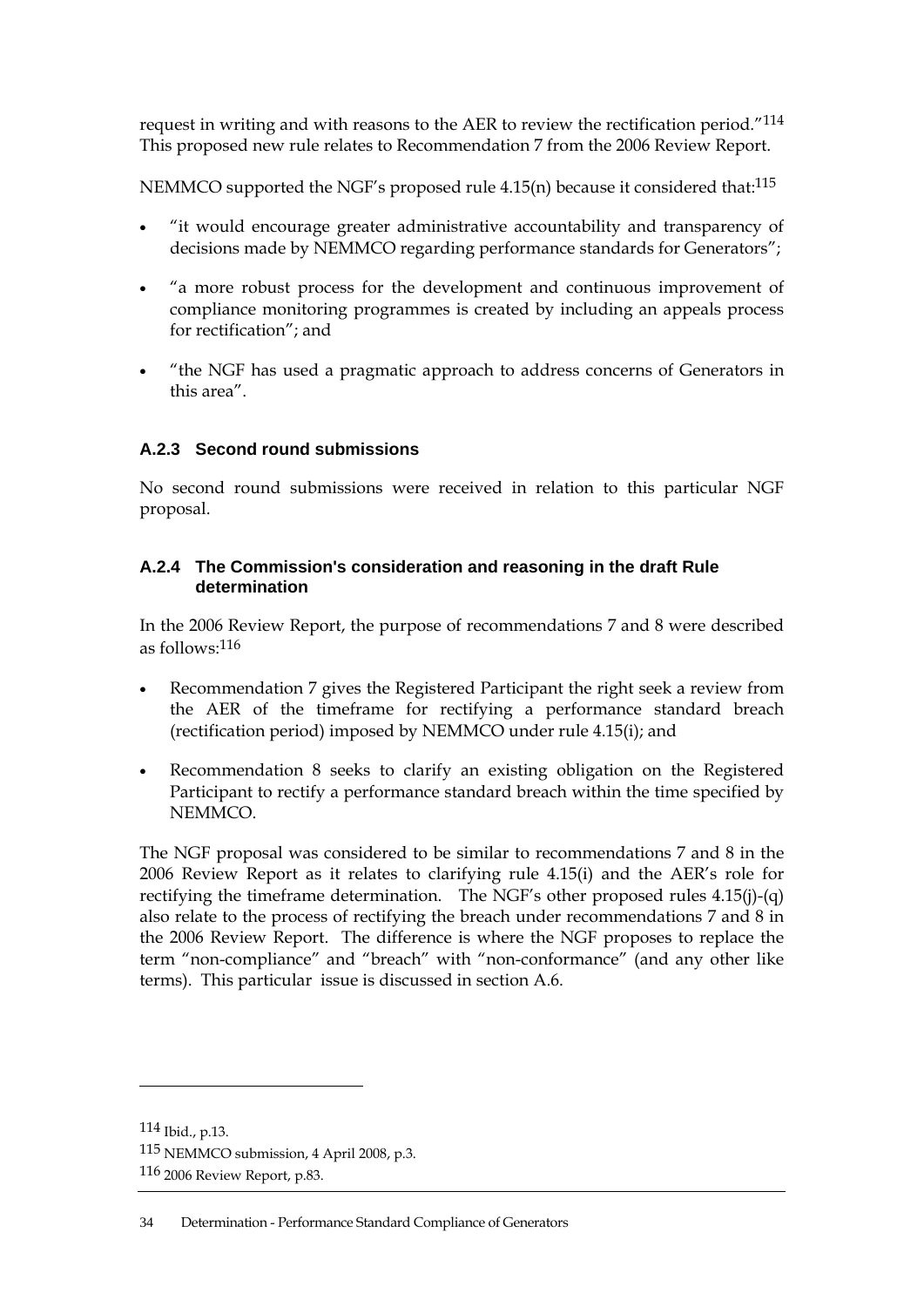#### **A.2.5 The Commission's finding in relation to this issue in the draft Rule determination**

With the exception of the NGF's proposal to change the term "non-compliance" and "breach" with "non-conformance" (and any other like terms), the Commission accepted the NGF's proposed rules 4.15(i)-(q).

# **A.3 Responsibilities of the AER and NEMMCO with respect to enforcement of Rule breaches**

#### **A.3.1 The NGF proposal**

The NGF stated that "Recommendation 9 is concerned with ensuring that the Rules do not confuse the responsibilities of the AER and NEMMCO with respect to enforcement of Rule breaches".117

The Proposed Rule addresses Recommendation 9. It "requires NEMMCO to notify the AER of any notification it receives regarding non-conformance with performance standards". 118

The NGF also suggested this proposal "ensures that NEMMCO does not become a de facto decision maker as to whether certain conduct (or omissions) constitute a breach of the Rules".119

# **A.3.2 First round submissions**

#### **A.3.2.1 NEMMCO**

NEMMCO supported the NGF's proposed rule 4.15(f) because it considered this rule "clarifies NEMMCO's reporting obligations" regarding generator non-conformance with performance standards.<sup>120</sup> However, NEMMCO considered that "any change needs to also clarify NEMMCO's reporting obligations where it reasonably believes that a generator has failed to comply with its performance standard but has not received a notice under clause 4.15(f)".121

# **A.3.2.2 VENCorp**

VENCorp noted that Recommendation 9 of the 2006 Review Report and the NGF both propose for NEMMCO to "provide all the relevant information to the AER to

<sup>117</sup> The NGF Rule change proposal, p.3.

<sup>118</sup> Ibid.

<sup>119</sup> Ibid.

<sup>120</sup> NEMMCO submission, 4 April 2008, p.3.

<sup>121</sup> Ibid.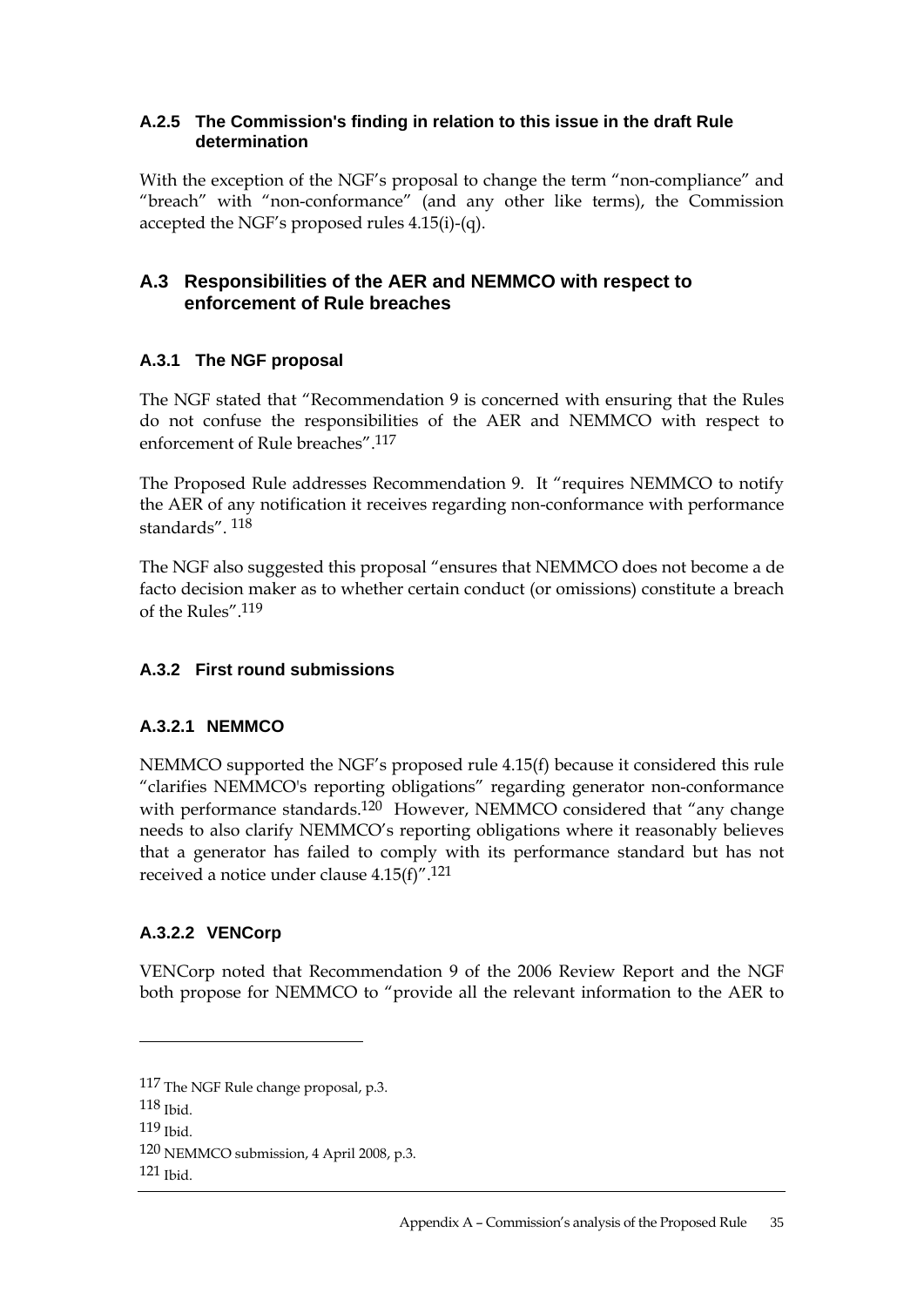effectively assess generator compliance programs".122 However, VENCorp suggested that NEMMCO may not be able to provide all this information.<sup>123</sup> VENCorp also proposed that the AER be given "the ability to access information from sources other than NEMMCO".124 VENCorp provided an example where the AER may source information from the NSP with respect to localised performance standards.125

#### **A.3.3 Second round submissions**

No second round submissions were received in relation to this particular NGF proposal.

#### **A.3.4 The Commission's consideration and reasoning in the draft Rule determination**

In the 2006 Review Report, the purpose of Recommendation 9 was described. Recommendation 9 includes a requirement on NEMMCO to provide all relevant information to the AER on performance standards compliance under rule 4.15(f).126 The Commission also indicated that the AER should have access to all information on non-compliance or potential non-compliances with performance standards by NEMMCO, so that it can monitor and target specific trends.127

The NGF's proposed rule 4.15(f) on NEMMCO's reporting obligations was considered to be consistent with Recommendation 9 of the 2006 Review Report.

NEMMCO's proposal for an additional clarification of NEMMCO's reporting obligations, where it reasonably believes that a generator has failed to comply with its performance standards but has not been notified, was considered to be consistent with the intention behind Recommendation 9. NEMMCO should report to the AER if it reasonably believes the Registered Participant has breached the performance standard.

The VENCorp submission discussed in section A.3.2.2 relates to its proposal on localised performance standards. This is covered in section A.1.3.2.

<sup>122</sup> VENCorp submission, 18 April 2008, Pp.1, 3.

<sup>123</sup> Ibid.

<sup>124</sup> Ibid.

<sup>125</sup> Ibid.

<sup>126 2006</sup> Review Report, p.83.

 $127$  Ibid.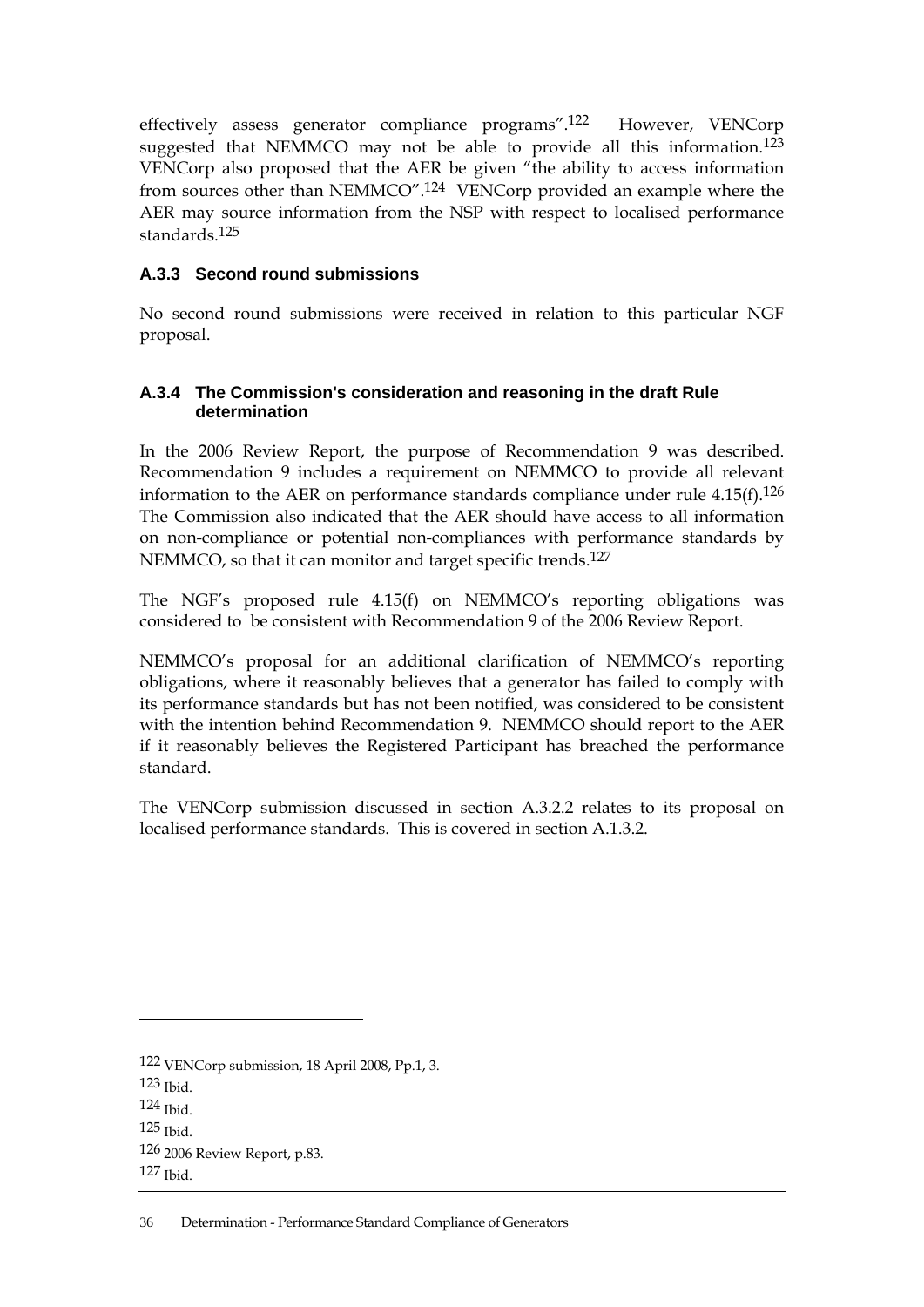#### **A.3.5 The Commission's finding in relation to this issue in the draft Rule determination**

With the exception of the NGF's proposal to change the term "non-compliance" and "breach" with "non-conformance" (and any other like terms), $128$  the Commission accepted the NGF's proposed rule 4.15(f).

The Commission decided that NEMMCO is required to notify the AER as part of NEMMCO's reporting obligations where it reasonably believes that a generator has failed to comply with its performance standard but NEMMCO has not been notified.

The Commission noted VENCorp's proposal on how the AER can access information from sources other than NEMMCO. As this issue related to the inclusion of the localised performance standards in the template for generator compliance programs, the Commission stated that the Reliability Panel will address this as discussed in section A.1.3.2.

# **A.4 Changing performance standards**

# **A.4.1 The NGF proposal**

The NGF considered that "the existing Rules do not contain a provision that readily allows for the correction of performance standards found to be incorrect".129 It pointed to rule 4.15 and clause 5.3.8 as not covering what is to be done to change the standard.130

The Proposed Rule "allows for the amendment of a performance standard at any time provided that NEMMCO, the relevant participant and the relevant NSP all agree".131 The NGF considered that this "allows registered performance standards to be adjusted where all relevant parties agree that the standard is incorrect".132

#### **A.4.2 First round submissions**

#### **A.4.2.1 NEMMCO**

NEMMCO proposed a new change by suggesting that rule 4.13 and any references to it be deleted from the existing Rules.133 It argued that "clause 4.13 was added to the

<sup>128</sup> This particular issue is discussed in section A.6 of this document.

<sup>129</sup> The NGF Rule change proposal, p.3.

<sup>130</sup> Ibid.

<sup>131</sup> Ibid.

<sup>132</sup> Ibid.

<sup>133</sup> NEMMCO submission, 4 April 2008, p.1.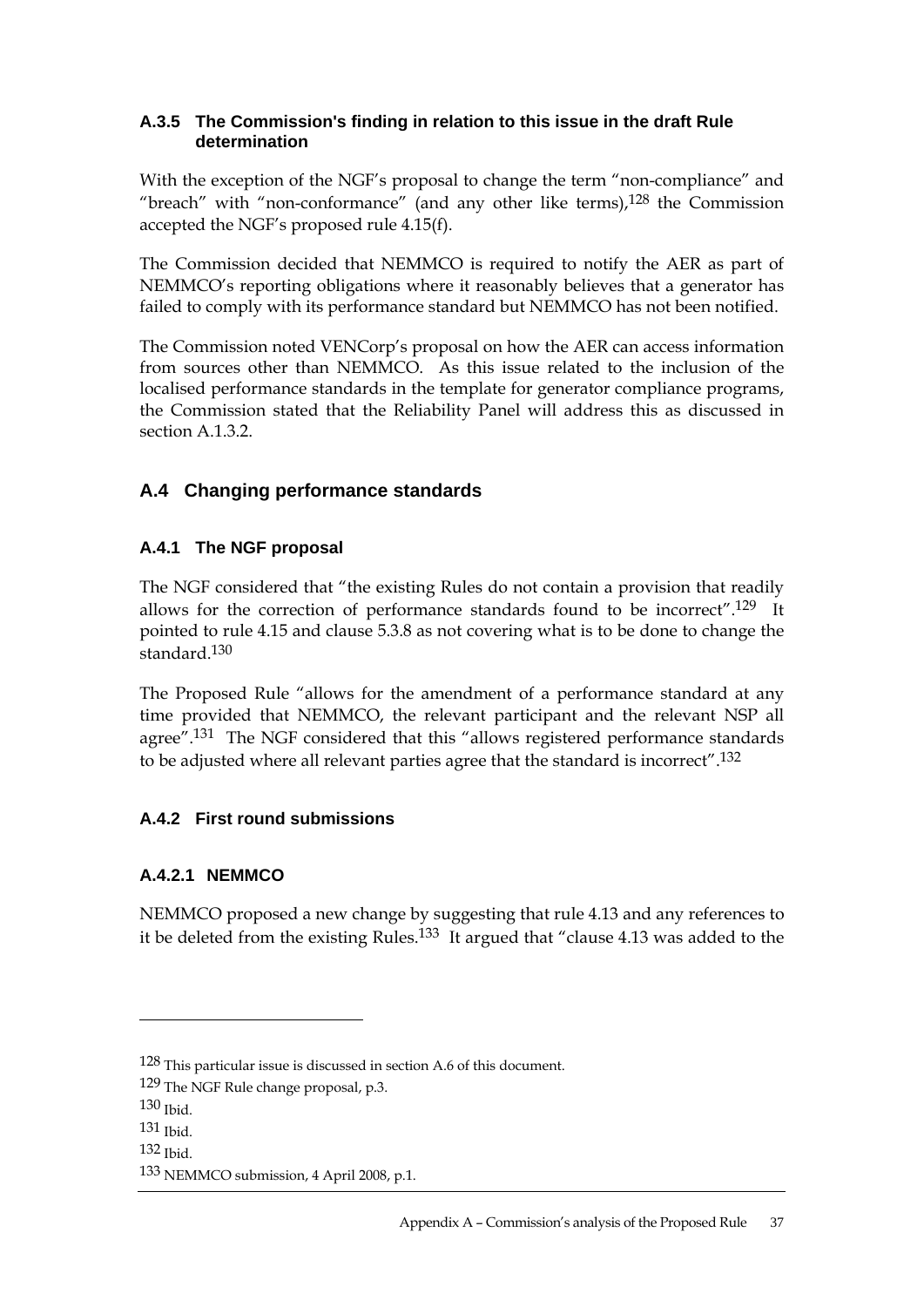Rules as a transitional arrangement for Tasmania's entry into the NEM", and "Tasmania has [now] transitioned into the NEM".134

Additionally, NEMMCO sought the deletion of rules 4.14(a)-(m) as it considered they no longer apply.135

NEMMCO proposed a new amendment to make the NGF's proposed rule 4.14 consistent with clause 5.3.9 in relation to the NSP recovering costs for changes made to agreed performance standards.136

NEMMCO noted that a generator informs the NSP and NEMMCO when the generator proposes to alter the generating system under clauses 5.3.9(b) and S5.2.4.137 Likewise, NEMMCO proposed that clause S5.2.4 also trigger the generator to inform the NSP and NEMMCO under the NGF's proposed rule  $4.14(p)$ .<sup>138</sup> The NGF's proposed rule 4.14(p) applies when NEMMCO, the relevant Registered Participant and NSP agree to amend an error in a performance standard.<sup>139</sup>

#### **A.4.3 The Commission's consideration and reasoning in the draft Rule determination**

The Proposed Rule broadly implies that a change to a performance standard is made if all parties agree that a change is required.

The existing rules 4.13 and 4.14(a)-(m) do apply to Tasmania. In light of this, NEMMCO's proposal to delete rules 4.13 and 4.14(a)-(m) allows the proposed new rules under rule 4.14 to apply to all regions of Australia in the NEM, not just for Tasmania.

As a result of NEMMCO's proposed deletion of rules 4.13 and 4.14(a)-(m), the following definitions will be redefined:

- "agreed performance standard" and "deemed performance standard" under clause 4.16.1; and
- "performance standard" under chapter 10.

NEMMCO's proposal for new amendments to the NGF's proposed rule 4.14 on cost recovery aims to mirror the existing clauses 5.3.9(e)-(g). Clause 5.3.9 applies when a generator alters its system whereas the NGF's proposed rule 4.14 could be applied when there is an error found in previously accepted performance standards.

 $134$  Ibid.

 $135$  Ibid.

<sup>136</sup> Ibid., p.2.

<sup>137</sup> Ibid., p.3.

<sup>138</sup> Ibid.

<sup>139</sup> The NGF Rule change proposal, p.9.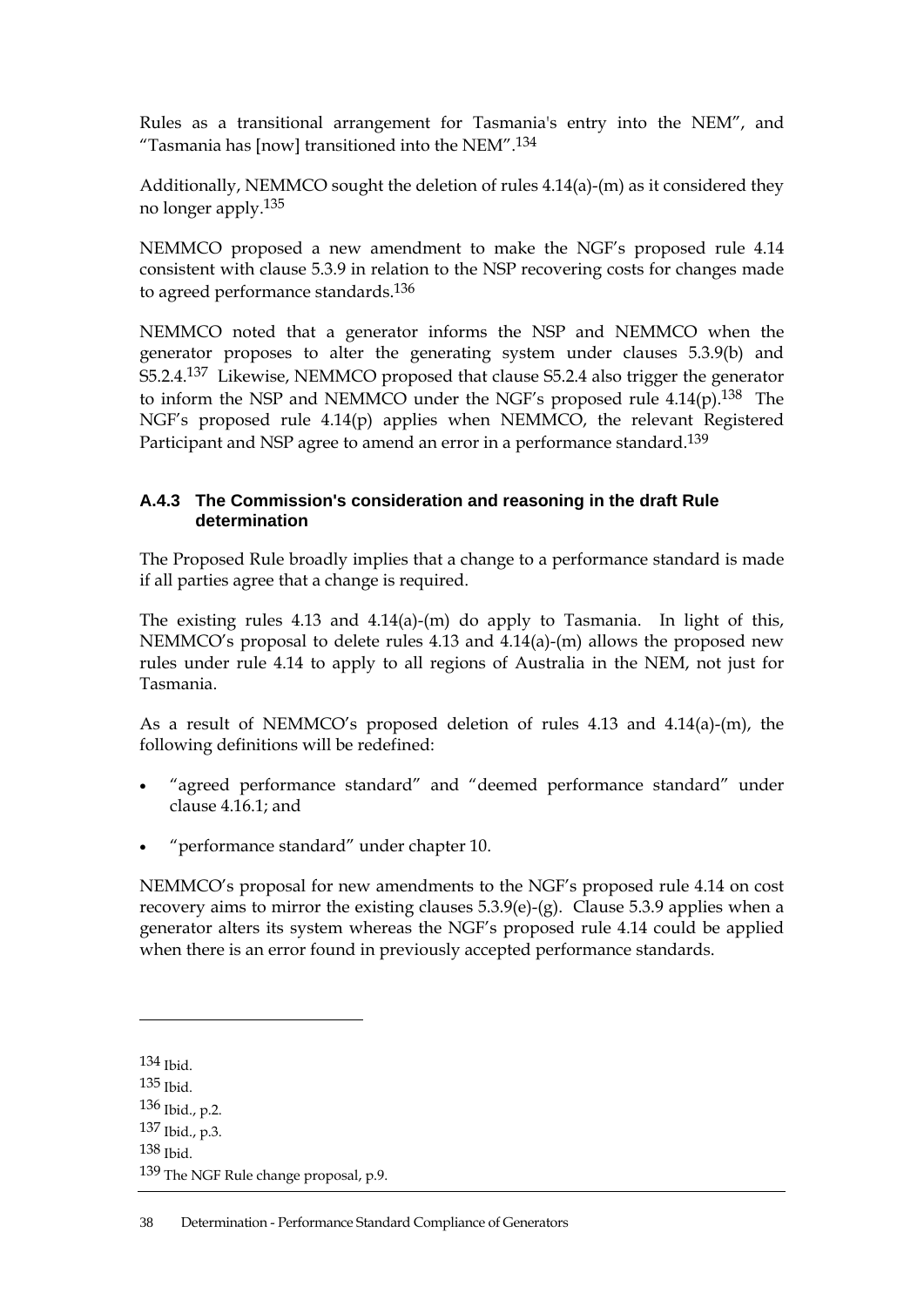NEMMCO's proposed change to clause S5.2.4 is a minor editorial change. The change captures, in addition to clause 5.3.9(b), the NGF's proposed rule 4.14(p). It also makes it clear that information should be provided under the NGF's proposed rule 4.14(p). The NGF supported this change.<sup>140</sup>

#### **A.4.4 The Commission's finding in relation to this issue in the draft Rule determination**

The Commission accepted the NGF's proposed changes to rule 4.14 which "allows for the amendment of a performance standard at any time provided that NEMMCO, the relevant participant and the relevant NSP all agree"141 subject to the following:

- rules 4.13 and 4.14(a)-(m) will be deleted as proposed by NEMMCO;
- the terms "agreed performance standard", "deemed performance standard" and "performance standard" will be redefined; and
- the new cost recovery clauses will be included in rule 4.14 as proposed by NEMMCO.

The Commission accepted NEMMCO's proposed changes to clause S5.2.4.

# **A.4.5 Second round submission**

### **A.4.5.1 NGF**

The NGF indicates its support for NEMMCO's first round submission to include a provision in clause  $S5.2.4(b)(2)$  that inserts "rule  $4.14(p)$ " in addition to the existing clause 5.3.9(b).<sup>142</sup> The NGF considers that the insertion of "rule  $4.14(p)$ " requires a generator to provide the necessary information to support a change to a performance standard.143 However, the NGF regards that the proposed change to clause S5.2.4(b)(2) broadly implies that a generator would also be required to completely resubmit the entire information.144 To address these concerns, it proposes that a new provision in the Rules should be created to limit information that has changed from that negotiated under the connection agreement.<sup>145</sup>

<sup>140</sup> The NGF supplementary presentation, 1 May 2008, p.6.

<sup>141</sup> The NGF Rule change proposal, p.3.

<sup>142</sup> The NGF submission, 11 August 2008, p.2.

<sup>143</sup> Ibid.

<sup>144</sup> Ibid.

<sup>145</sup> Ibid.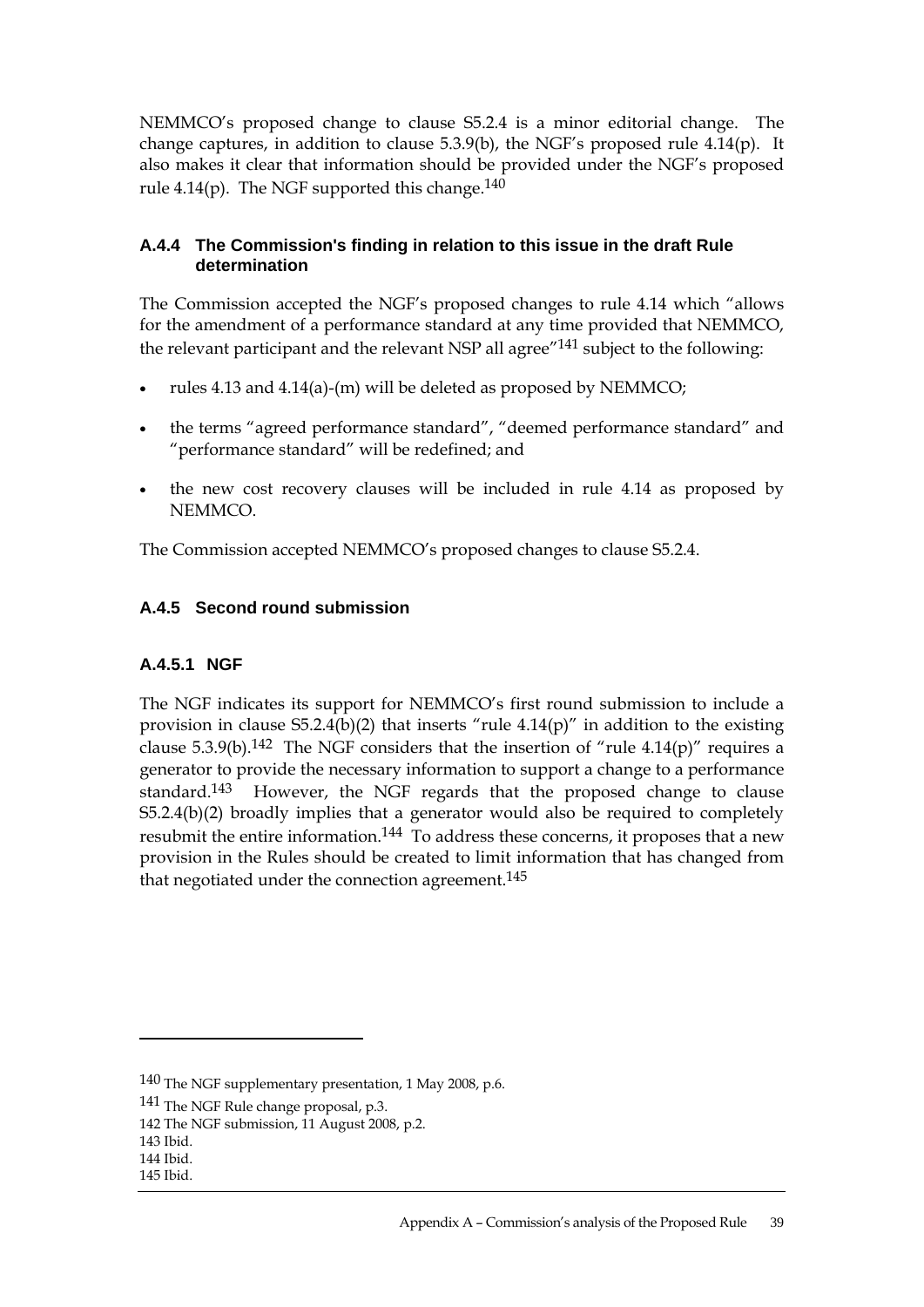#### **A.4.6 The Commission's consideration and reasoning in this final Rule determination**

Clause S5.2.4 had one change in the draft Rule which was to insert "rule 4.14(p)" in clause S5.2.4(b)(2). However, given the NGF's comments, the Commission considers that this change could result in an inefficient process. It considers that it would be reasonable that a generator should only be required to submit updated information rather than all the information.

#### **A.4.7 The Commission's finding in relation to this issue in this final Rule determination**

The Commission maintains its finding in the draft Rule determination in relation to this issue, subject to the additional finding in this final Rule determination.

The Commission accepts the NGF's proposal for clause S5.2.4 to be amended with additional amendments by the Commission so that generators will only be required to submit to NEMMCO updated information rather than all the information to support a change to its performance standard.

# **A.5 Exclusive application of rule 4.15(a) to operation of plant specifically covered by performance standards**

### **A.5.1 The NGF proposal**

The NGF suggested that generators "feel it should be made clear that rule 4.15(a) relates to the operation of plant that is specifically covered by performance standards rather than applying to the general operation of that plant more generally".<sup>146</sup> It suggested that the latter is "dealt with elsewhere in the Rules".147

#### **A.5.2 Submissions**

No submissions were received in relation to this particular NGF proposal.

#### **A.5.3 The Commission's consideration and reasoning in the draft Rule determination**

The NGF argued that rule 4.15 should only apply to operation of plants covered by performance standards and not for the operation of plants in general. To be specific, the particular rule affected by the NGF's proposal is rule 4.15(a).

 $146$  Ibid. 147 Ibid.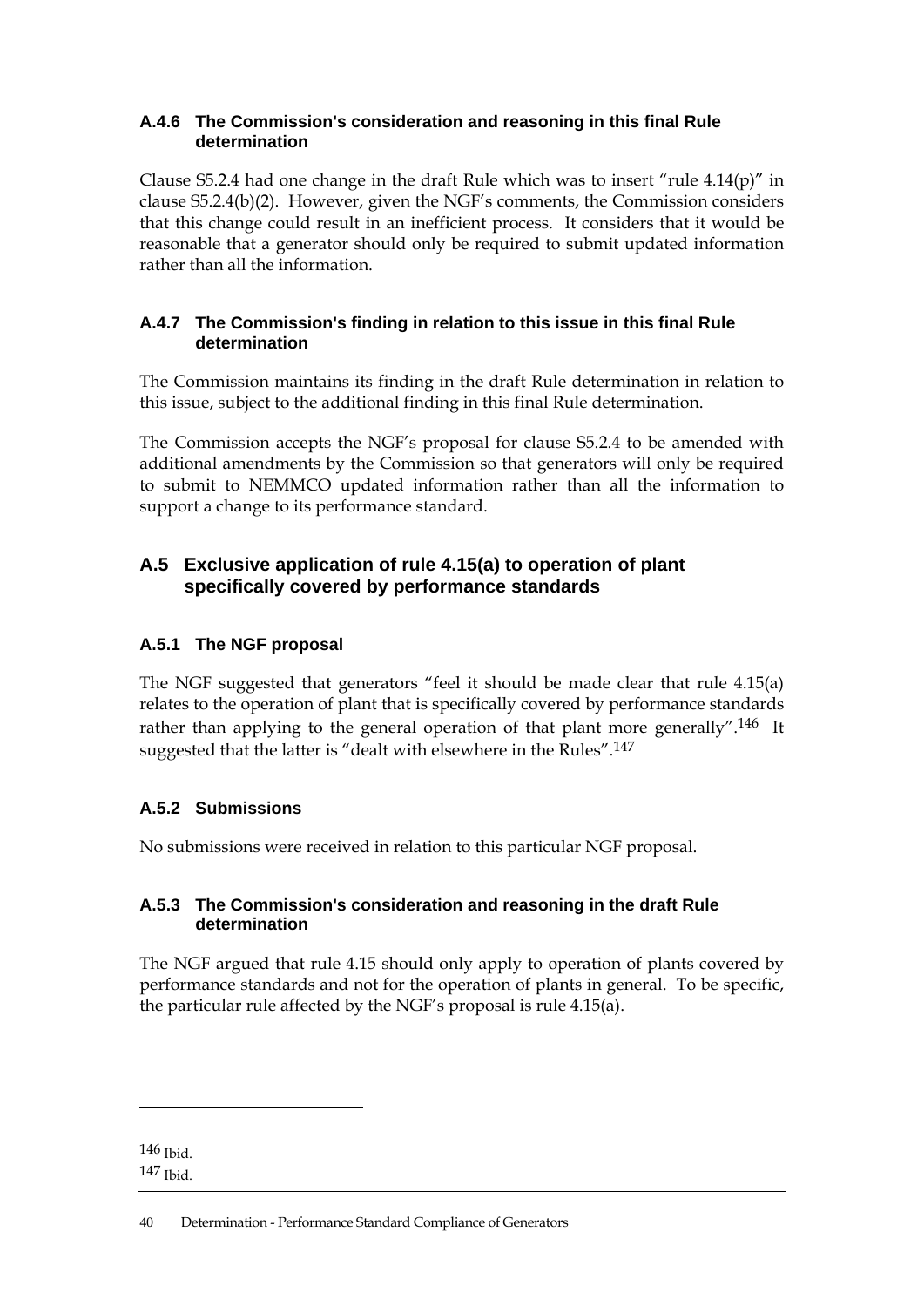Rule 3.8 and clause 4.8.9 of the Rules are examples where the operation of plants in general are considered. Rule 3.8 deals with central dispatch and spot market operation and clause 4.8.9 deals with NEMMCO's power to issue directions.

#### **A.5.4 The Commission's finding in relation to this issue in the draft Rule determination**

With the exception of the NGF's proposal to change the term "non-compliance" and "breach" with "non-conformance" (and any other like terms),<sup>148</sup> the Commission accepted that rule 4.15 should only apply to operation of plants covered by performance standards and not for operation of plants in general.

# **A.6 Rename "non-compliance" and "breach" to "non-conformance"**

# **A.6.1 The NGF proposal**

The NGF suggested that the existing wording of rule 4.15 with respect to the terms "non-compliance" and "breach" (and any other like terms) implies an automatic breach of the Rules.149 It argued that "a variation by a plant from a performance standard" is not an automatic breach.150 Therefore, the NGF proposed that the following terms be replaced in a number of areas in the Rules: "non-compliance" with "non-conformance", "breach" with "non-conformance", "compliance" with "conformance", "comply" with "conform", and any other like terms.

# **A.6.2 Submissions**

No submissions were received on this particular NGF proposal.

#### **A.6.3 The Commission's consideration and reasoning in the draft Rule determination**

The NGF's proposal to change "non-compliance" and "breach" to "nonconformance" (and any other like terms), on the basis that it will make it clear that "a variation from a performance standard is not automatically a breach of the Rules",151 will create no substantive change and will not achieve the purpose intended by the NGF.

In particular, whether there is a breach of the Rules will depend on the construction of the relevant clause. For example, if a clause provided "the Registered Participant must ensure that it conforms with a performance standard", it will still result in a breach of the Rules.

<sup>148</sup> This particular issue is discussed in section A.6 of this document.

<sup>149</sup> The NGF Rule change proposal, p.3.

 $150$  Ibid.

<sup>151</sup> Ibid.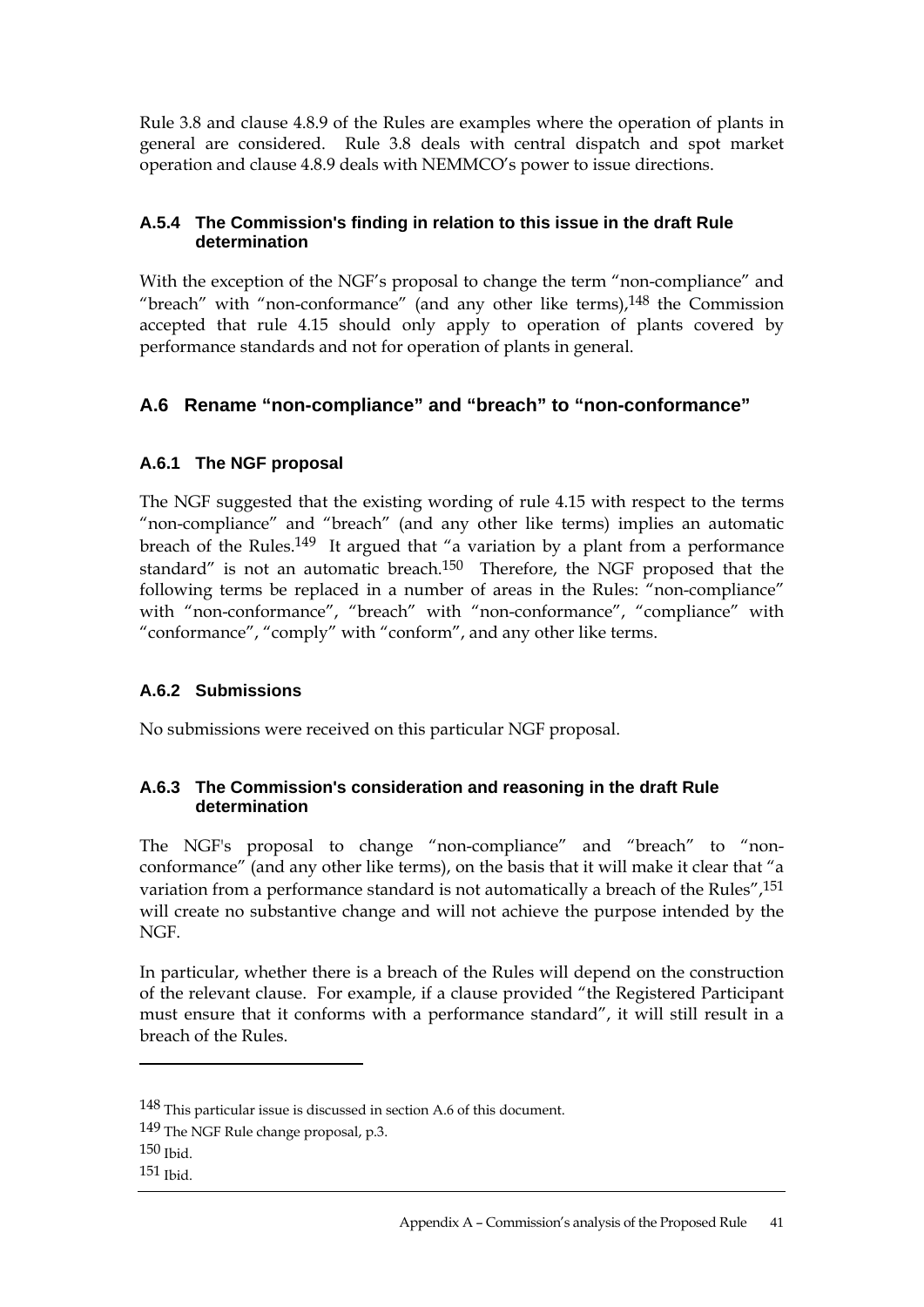The meaning of "non-conformance" and "non-compliance" are not defined terms (under the Rules). The dictionary definitions in relation to these terms are not materially different. To achieve the purpose intended by the NGF, it would be necessary to re-construct the relevant provisions so the wording is such that the term "non-conformance" is not taken to be "an obligation to conform" and as such would not be a breach of the performance standard in the event of "non-conformance" (or "non-compliance"). It is not the word that determines whether there has been a breach of the performance standard but the construction of the clause.

In short, changing the terms "non-compliance" and "breach" to "non-conformance" (and any other like terms) would not have the intended effect, if any effect at all.

#### **A.6.4 The Commission's finding in relation to this issue in the draft Rule determination**

The Commission did not accept the NGF's proposal for replacing "breach" with "non-conformance", "compliance" with "conformance", "comply" with "conform", and any other like terms.

# **A.7 Involvement of NSPs**

#### **A.7.1 The NGF proposal**

The involvement of NSPs in the development and approval of the template for generator compliance programs was a new issue from submissions.152 In addition to this, NSPs being able to access information on generator performance was also a new issue.153

Subsequent to submissions on the inclusion of NSPs in the development and approval of the template for generator compliance programs, the NGF indicated its broad support.154 However, when it relates to NSPs being given information in addition to NEMMCO in particular, the NGF preferred that NSPs be provided no more than the same information.155

#### **A.7.2 First round submissions**

#### **A.7.2.1 Grid Australia**

Grid Australia was concerned that "TNSPs are not sufficiently informed regarding generator performance" if NSPs are not involved in developing "generator

<sup>152</sup> NEMMCO submission, 4 April 2008, Pp.2-4; VENCorp submission, 18 April 2008, Pp.1-3; Grid Australia submission, 4 April 2008, Pp.1-4.

<sup>153</sup> Grid Australia submission, 4 April 2008, Pp.1-4.

<sup>154</sup> The NGF supplementary presentation, 1 May 2008, p.7.

 $155$  Ibid.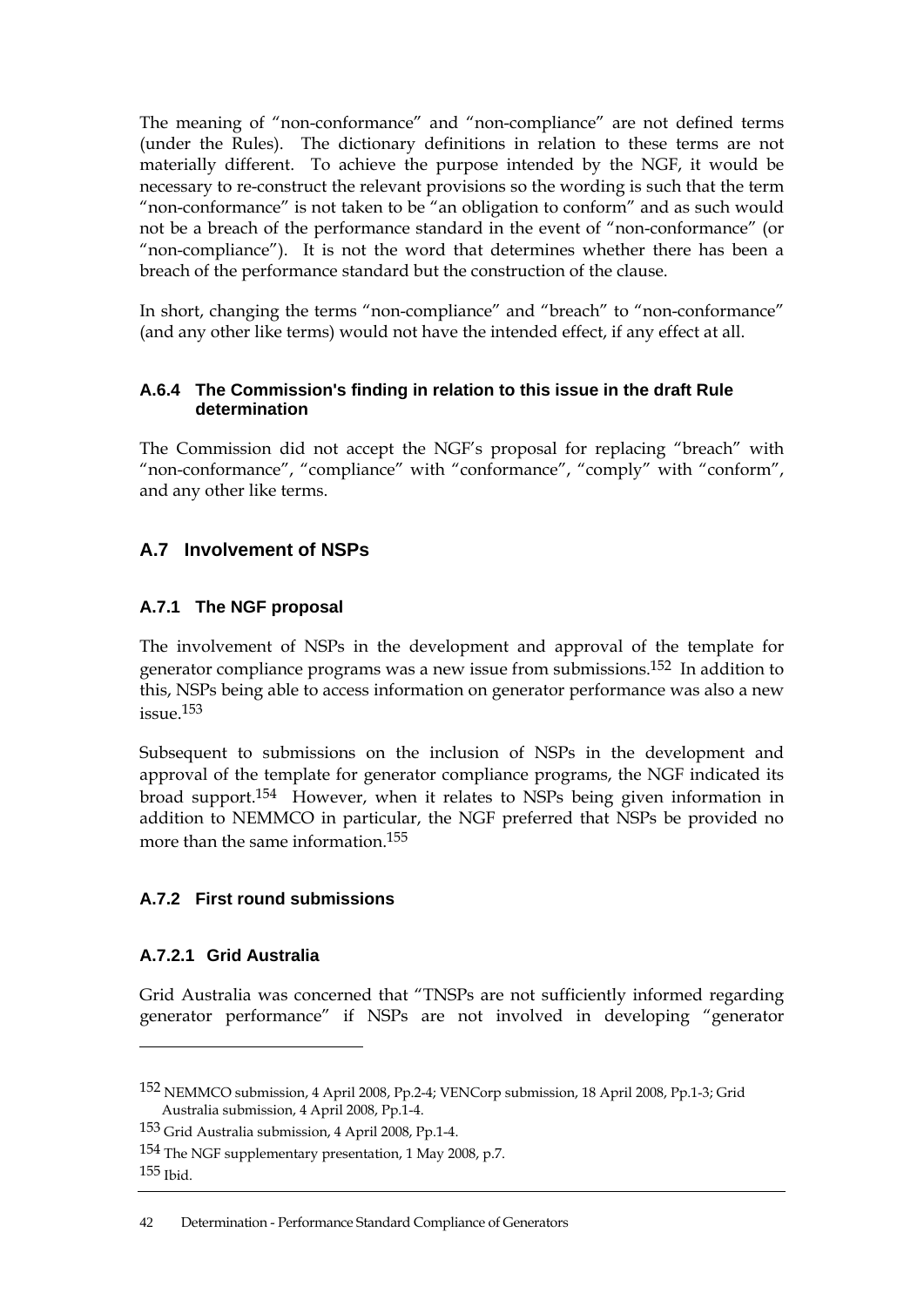compliance programs".156 It noted that NSPs require this information "to discharge their power system security responsibilities".157 Therefore, it proposed a number of amendments to rule 4.15 to include NSPs in the process.158

### **A.7.2.2 NEMMCO**

As one of the parties affected, NEMMCO proposed that the advice of NSPs be sought and that NSPs be involved in the process for "determining or modifying compliance program guidelines".159 It offered amendments to the NGF's proposed clause  $8.8.1(a)(2b)$  to implement this.<sup>160</sup>

The NEMMCO submission also proposed that the information being provided by the generator when a performance standard is changed be also included in clause S5.2.4.161 The provision of confidential information under the existing clause S5.2.4 includes NSPs. This particular proposal was discussed in section A.4.

#### **A.7.2.3 VENCorp**

VENCorp proposed that NSPs "be more involved in the development of the performance standards guidelines and the approval of specific requirements for individual compliance programs".162 Its reasons were:163

- "NSPs are responsible for network system security and the end-to-end delivery of energy";
- "planning and operational activities undertaken by NSPs should not be compromised by conflicting generator performance standards"; and
- "NSPs are … key stakeholders in the process"; and
- localised performance standards would be included in the guidelines if NSPs were consulted.

#### **A.7.3 The Commission's consideration and reasoning in the draft Rule determination**

There is support from submissions for the inclusion of NSPs in the development of the "guidelines for generator compliance programs". The NGF's acceptance of the

<sup>156</sup> Grid Australia submission, 4 April 2008, p.1.

 $157$  Ibid.

<sup>158</sup> Ibid.

<sup>159</sup> NEMMCO submission, 4 April 2008, p.4.

<sup>160</sup> Ibid.

<sup>161</sup> Ibid., p.3.

<sup>162</sup> VENCorp submission, 18 April 2008, Pp.1-2.

<sup>163</sup> Ibid., p.2.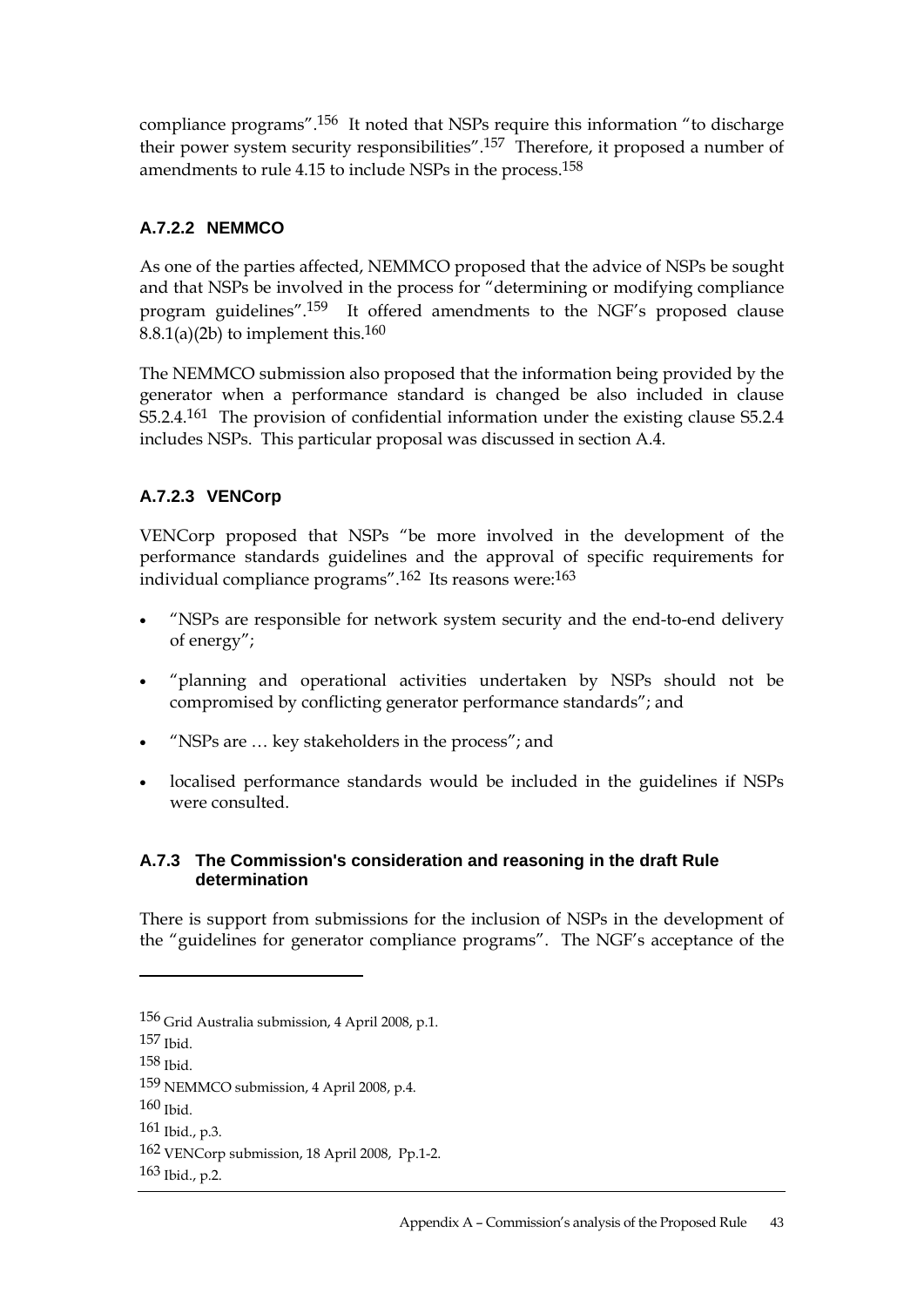proposals for the inclusion of NSPs is subject to NSPs being provided the same information as NEMMCO and nothing more.

With the exception of including localised performance standards, VENCorp's proposal is consistent with NEMMCO's and Grid Australia's. However, the issue of including NSPs in the development of the template for generator compliance programs to allow for localised performance standards were discussed in section A.1.3.2.

#### **A.7.4 The Commission's finding in relation to this issue in the draft Rule determination**

The Commission accepted the Grid Australia and NEMMCO proposals to insert "NSP" in a number of clauses in the Rules with some minor editorial changes.

The Commission noted VENCorp's proposal for NSPs to be consulted during the development of the template for generator compliance programs to allow for localised performance standards. As discussed in section A.1.3.2, the Reliability Panel will be required to consult publicly when developing the template for generator compliance programs.

# **A.7.5 Second round submission**

# **A.7.5.1 NGF**

 $\overline{a}$ 

The NGF considers that Grid Australia, in its first submission, "correctly argues that TNSPs require information on results from the compliance plan".164 However, the NGF disagrees with Grid Australia's argument that the NGF's proposal, in particular the deletion of clause 5.7.3(b), reduces NSPs being able to access compliance plan results from generators.<sup>165</sup> The NGF considers that clause  $4.15(c)(4)$  addresses Grid Australia's concern and that NSPs only require information on compliance plan results.166

The NGF also disagrees with Grid Australia's proposal for NSPs to be included in clause  $4.15(d)$ .<sup>167</sup> It considers that this clause only applies to the AER and that the proposed inclusion of NSPs would give them the equivalent status as the AER.168 It recommends that reference to NSPs be removed from clause 4.15(d).169

<sup>164</sup> NGF submission, 11 August 2008, p.1. 165 Ibid., p.1. 166 Ibid. 167 Ibid., p.2. 168 Ibid. 169 Ibid.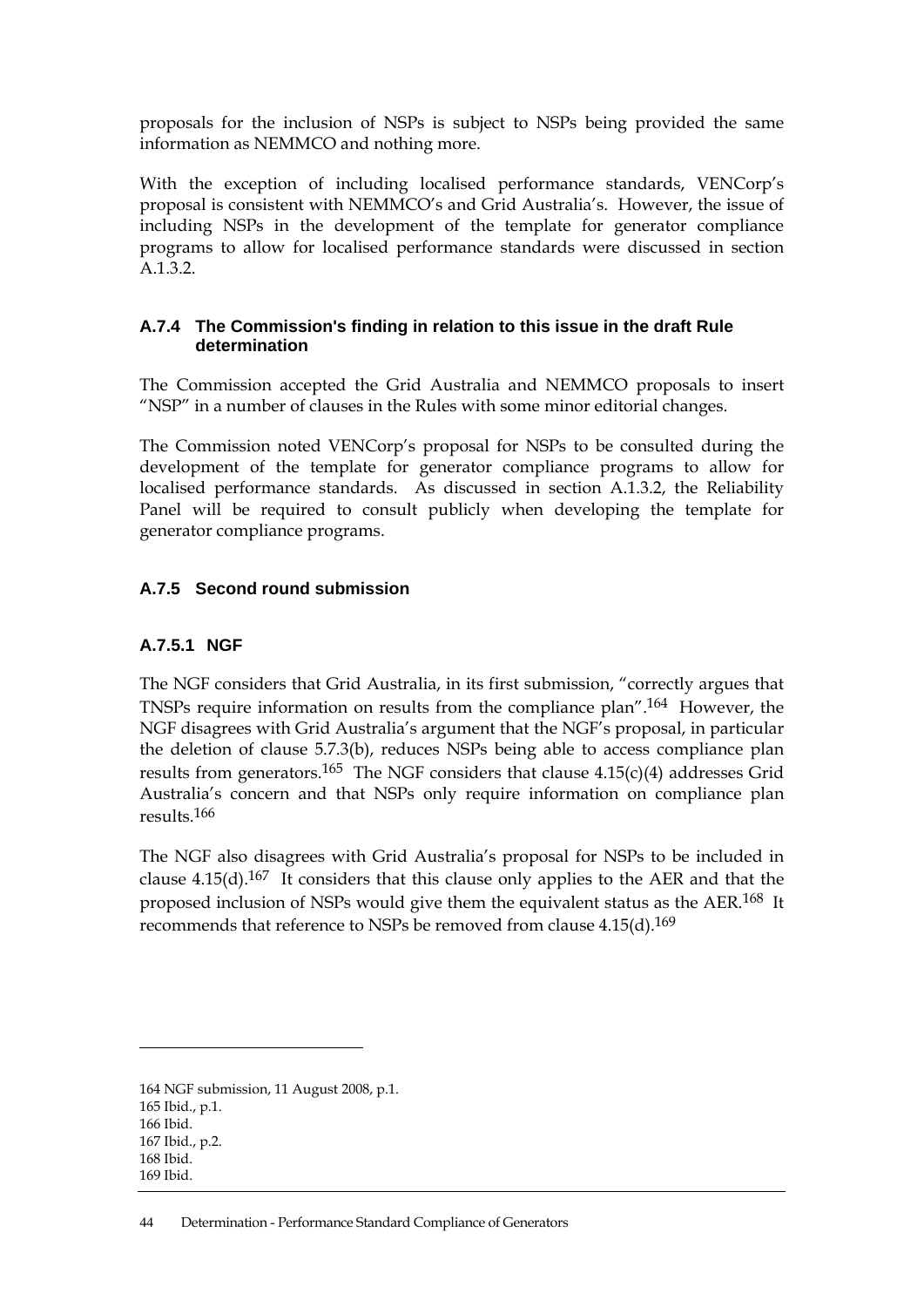#### **A.7.6 The Commission's consideration and reasoning in this final Rule determination**

The inclusion of NSPs in the draft Rule was aimed to address Grid Australia's concern that it will be "sufficiently informed regarding generator performance to discharge their power system security responsibilities".

Clause 4.15(d) in the draft Rule only specifies that the relevant NSP in addition to the AER may request the generator to deliver particular information to the AER. Nevertheless, given the comments from the NGF, the Commission considers that the inclusion of NSPs in clause 4.15(d) may cause confusion to industry as to the role of the NSP.

Rules 4.15(i)(4) and 4.15(f) also provide that NEMMCO is required to notify the AER (as part of NEMMCO's reporting obligations to the AER) if there is, or is likely to be, a breach by the generator of its performance standard. The Commission considers the perception of duplicating the roles of the NSP with NEMMCO and mixing the roles of the NSP with the AER would risk inefficient operation and use of the electricity services for reliability, safety and security of the NEM.

#### **A.7.7 The Commission's finding in relation to this issue in this final Rule determination**

The Commission maintains its finding in the draft Rule determination in relation to this issue, subject to the additional finding in this final Rule determination.

The Commission accepts the NGF's proposal for the reference to NSPs in clause 4.15(d) to be deleted.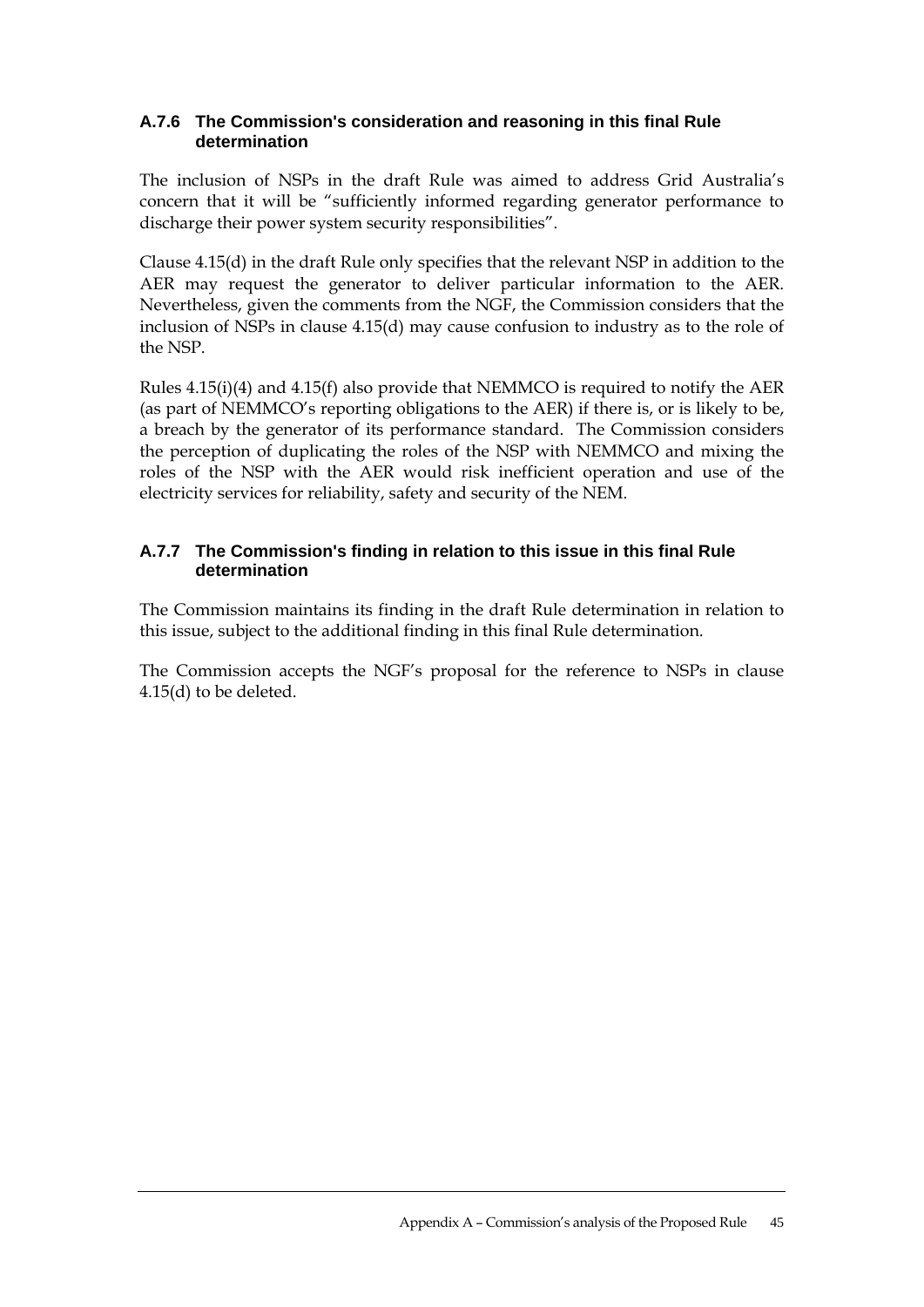This page has been intentionally left blank